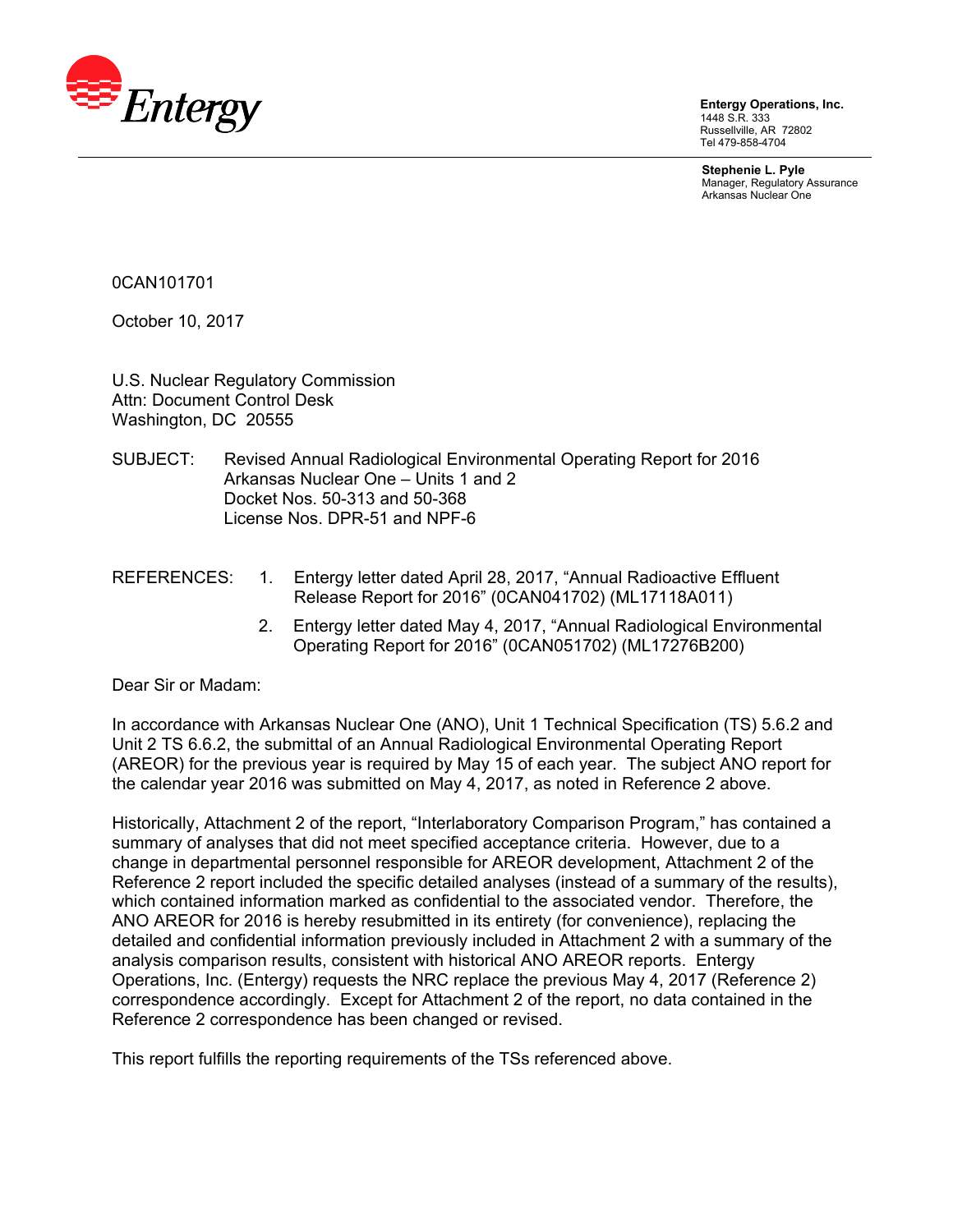The radionuclides detected by the radiological environmental monitoring program during 2016 were significantly below the regulatory limits. The operation of the ANO station during 2016 had no harmful radiological effects nor resulted in any irreversible damage to the local environment.

Based on ANO's review, no environmental samples from the monitoring program equaled or exceeded the reporting levels for radioactivity concentration due to ANO effluents when averaged over any calendar quarter. A map of all sampling locations and a corresponding table providing the respective distances and directions from the reactor building is included in the Reference 1 correspondence.

This letter contains no new commitments.

If you have any questions or require additional information, please contact me.

Sincerely,

# **ORIGINAL SIGNED BY STEPHENIE L. PYLE**

SI P/dbb

Enclosure: Annual Radiological Environmental Operating Report for 2016

cc: Mr. Kriss Kennedy Regional Administrator U. S. Nuclear Regulatory Commission, Region IV 1600 East Lamar Boulevard Arlington, TX 76011-4511

> NRC Senior Resident Inspector Arkansas Nuclear One P.O. Box 310 London, AR 72847

U. S. Nuclear Regulatory Commission Attn: Mr. Thomas Wengert MS O-08B1A One White Flint North 11555 Rockville Pike Rockville, MD 20852

Mr. Bernard R. Bevill Arkansas Department of Health Radiation Control Section 4815 West Markham Street Slot #30 Little Rock, AR 72205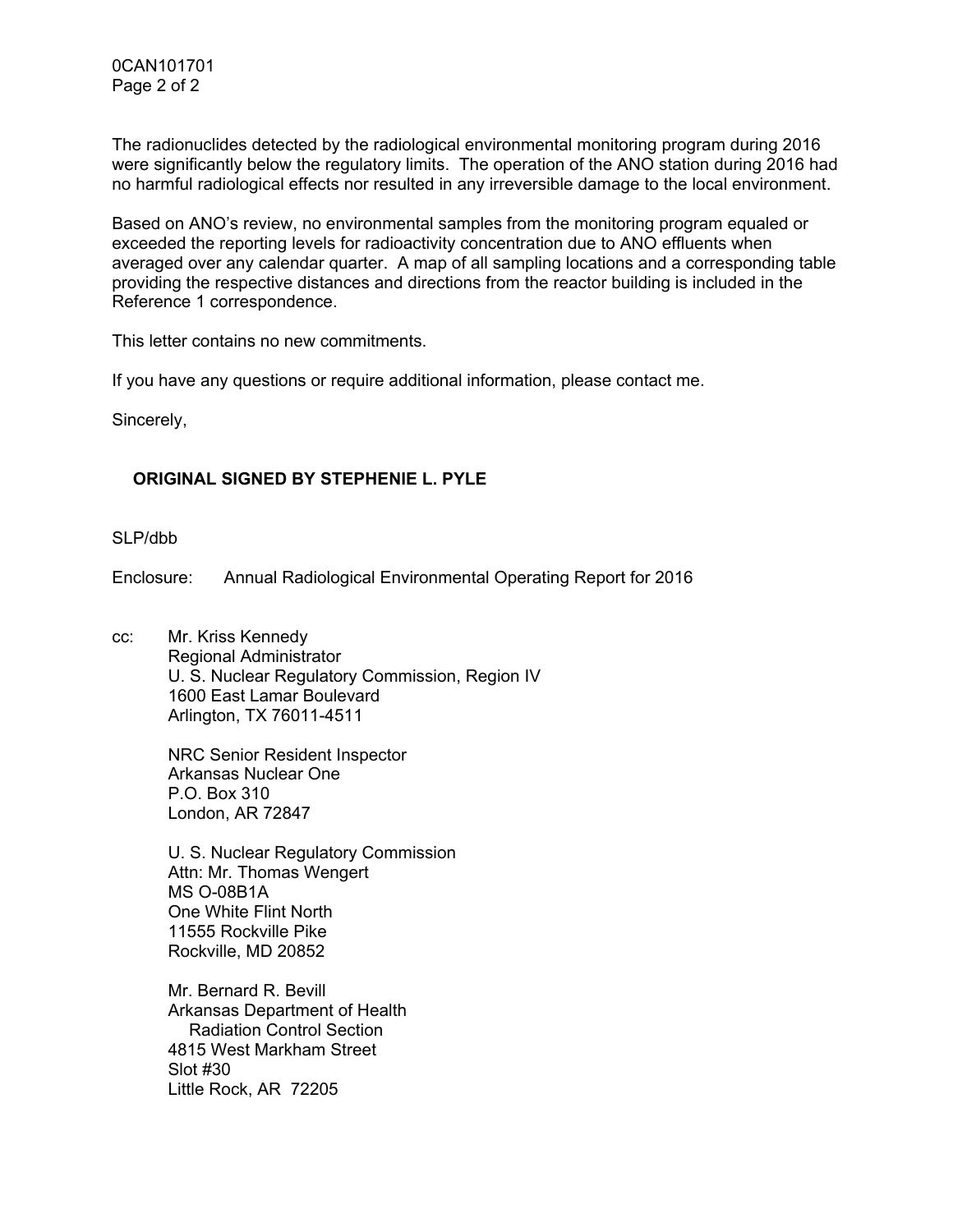**Enclosure to** 

**0CAN101701** 

**Annual Radiological Environmental Operating Report for 2016**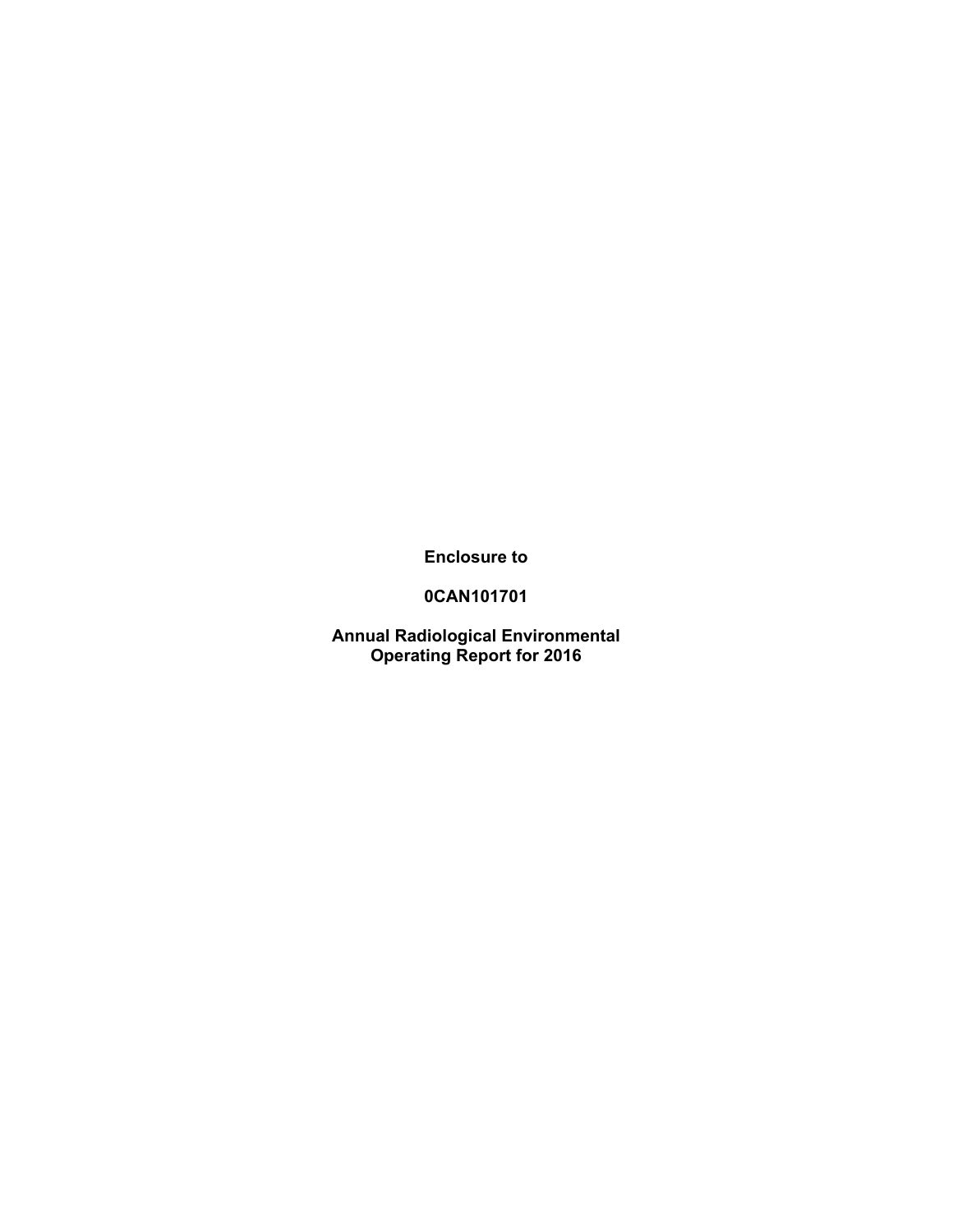# **Table of Contents**

|                                                           |                    |                                                       | 2              |  |
|-----------------------------------------------------------|--------------------|-------------------------------------------------------|----------------|--|
| 1.0                                                       |                    |                                                       | $\overline{7}$ |  |
|                                                           | 1.1                |                                                       | $\overline{7}$ |  |
|                                                           | 1.2                |                                                       | $\overline{7}$ |  |
|                                                           | 1.3                |                                                       | 7              |  |
| 2.0                                                       |                    |                                                       | 18             |  |
|                                                           | 2.1                |                                                       | 18             |  |
|                                                           | 2.2                |                                                       | 18             |  |
|                                                           | 2.3                |                                                       | 18             |  |
|                                                           | 2.4                |                                                       | 21             |  |
|                                                           | 2.5                |                                                       | 21             |  |
|                                                           | 2.6                |                                                       | 21             |  |
|                                                           | 2.7                |                                                       | 21             |  |
|                                                           | 2.8                |                                                       | 21             |  |
|                                                           | 2.9                |                                                       | 21             |  |
| 3.0                                                       |                    |                                                       | 22             |  |
|                                                           | 3.1                |                                                       | 22             |  |
| <b>Tables</b>                                             |                    |                                                       |                |  |
| Table 1.1                                                 |                    |                                                       | 9              |  |
| Table 2.1                                                 |                    |                                                       | 22             |  |
| Table 3.1                                                 |                    | Radiological Environmental Monitoring Program Summary | 23             |  |
|                                                           |                    |                                                       |                |  |
| <b>Figures</b>                                            |                    |                                                       |                |  |
|                                                           | Figure 1-1         |                                                       | 15             |  |
|                                                           | Figure 1-2         |                                                       | 16             |  |
|                                                           | Figure 1-3         |                                                       | 17             |  |
|                                                           | <b>Attachments</b> |                                                       |                |  |
| Attachment 1<br><b>Summary of Monitoring Results</b>      |                    |                                                       |                |  |
| <b>Attachment 2</b><br>Interlaboratory Comparison Program |                    |                                                       |                |  |
|                                                           | Attachment 3       | <b>Sediment Dose Calculations</b>                     |                |  |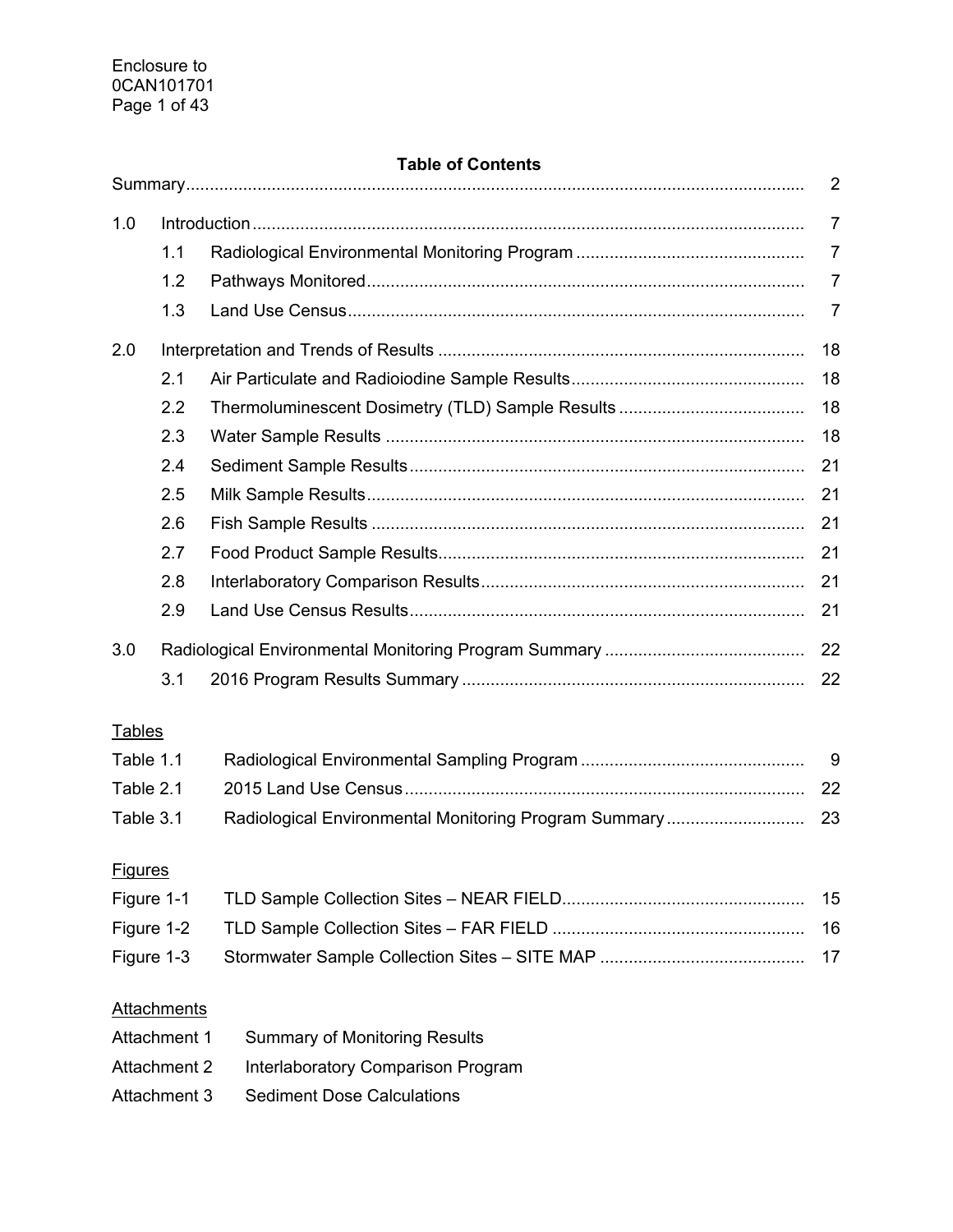Enclosure to 0CAN101701 Page 2 of 43

#### **Summary**

The Annual Radiological Environmental Operating Report (AREOR) presents data obtained through analyses of environmental samples collected for Arkansas Nuclear One's (ANO's) Radiological Environmental Monitoring Program (REMP) for the period January 1, 2016, through December 31, 2016. This report fulfills the requirements of ANO Unit 1 Technical Specification (TS) 5.6.2 and Unit 2 TS 6.6.2.

During 2016, as in previous years, ANO detected tritium attributable to plant operations at the discharge location (Station 8) where previously monitored liquid radioactive effluent from the plant is periodically discharged in accordance with the regulatory criteria established in the Offsite Dose Calculation Manual (ODCM). ANO personnel routinely monitor results from this area in order to note any trends. The review of results from this area indicates tritium levels in the surface water media continue to be below regulatory reporting limits and are consistent with concentrations that would typically be seen at this location as discussed in Section 2.3 of this AREOR.

Gross beta concentrations at the Station 14 (City of Russellville) indicator drinking water location continue to remain consistent with previous operational measurements and similar to the levels detected at the Station 57 (City of Danville) control drinking water location. Slightly elevated levels of gross beta were observed in 2016 samples. These samples were low in activity and occurred in both indicator and control locations. There are no trends of concern from these results. Data from 2014 and 2015 are included in this report.

#### Radiological Environmental Monitoring Program

ANO established the REMP prior to the station becoming operational (1974) to provide data on background radiation and radioactivity normally present in the area. ANO has continued to monitor the environment by sampling air, water, sediment, fish and food products, as well as measuring radiation directly. ANO also samples milk, if milk-producing animals are present commercially within five miles of the plant.

The REMP includes sampling indicator and control locations within an approximate 20-mile radius of the plant. The REMP utilizes indicator locations near the site to show any increases or buildup of radioactivity that might occur due to station operation, and control locations farther away from the site to indicate the presence of only naturally occurring radioactivity. ANO personnel compare indicator results with control and preoperational results to assess any impact ANO operation might have had on the surrounding environment.

In 2016, ANO personnel collected environmental samples for radiological analysis. Personnel compared results of indicator locations with control locations and previous studies and concluded that overall no significant relationship exists between ANO operation and effect on the plant environs. The review of 2016 data, in most cases, showed undetectable radiation levels in the environment and in all instances, no definable trends related to significant pathways associated with ANO.

#### Harmful Effects or Irreversible Damage

The REMP monitoring did not detect any harmful effects or evidence of irreversible damage in 2016. Therefore, no analysis or planned course of action to alleviate problems was necessary.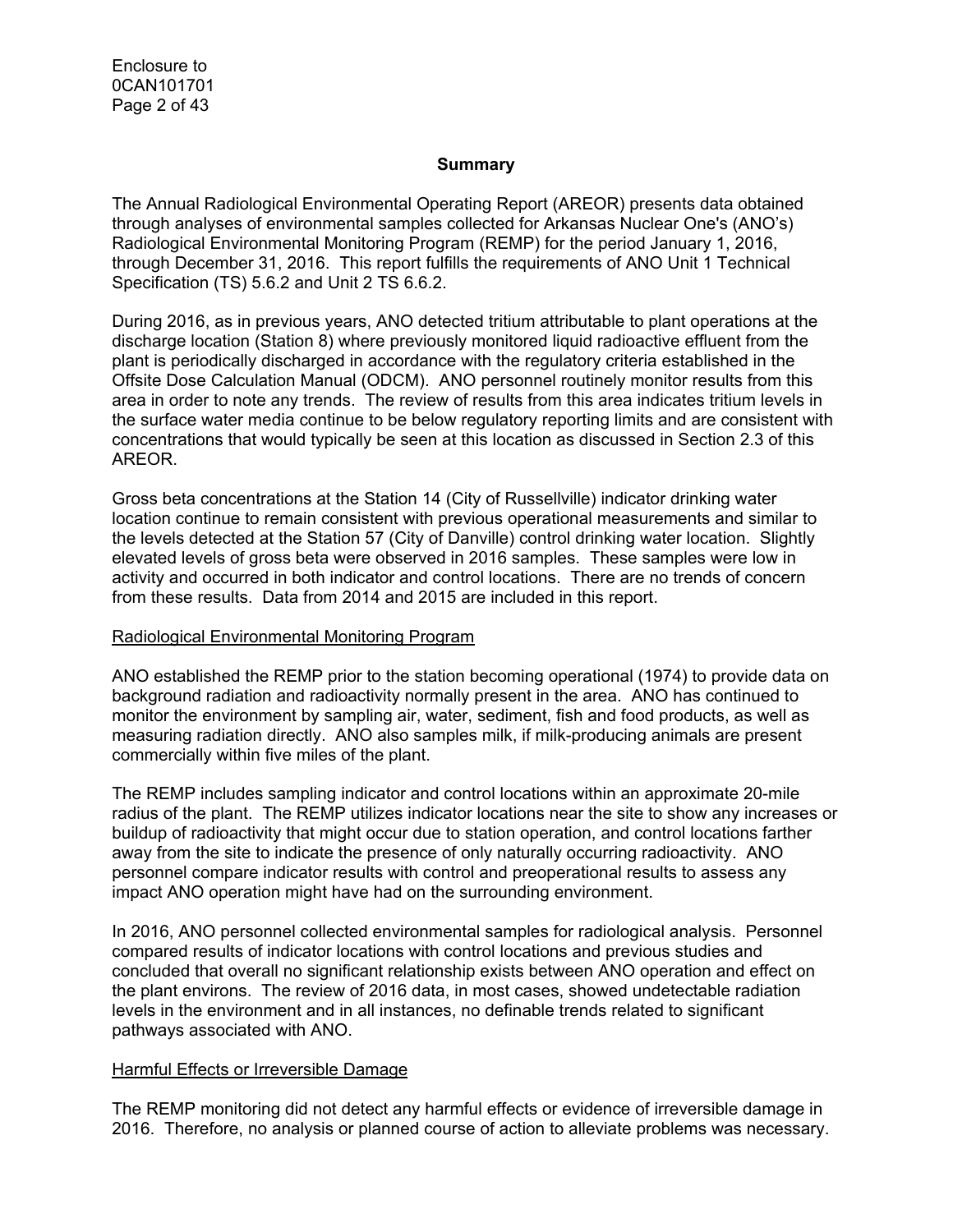#### Reporting Levels

ANO's review indicates that no samples equaled or exceeded reporting levels for radioactivity concentration in environmental samples due to ANO effluents, as outlined in ODCM Table 2.5-2, when averaged over any calendar quarter. Therefore, 2016 results did not trigger any Radiological Monitoring Program special reports.

#### Radioactivity Not Attributable to ANO

The ANO REMP has detected radioactivity attributable to other sources. These include the 25th Chinese nuclear test explosion in 1980 and the radioactivity plume release due to reactor core degradation at the Chernobyl Nuclear Power Plant in 1986. Prior to 1981, the ANO REMP detected radioactivity resulting from nuclear weapons testing, with Cesium-137 continuing to be periodically detected. In 2011, ANO detected I-131 radioactivity attributed to the Fukushima Daiichi Nuclear Power Plant accident (March 11, 2011).

#### Comparison to Federal and State Programs

ANO personnel compared REMP data to state monitoring programs as results became available. Historically, the programs used for comparison have included the U.S. Nuclear Regulatory Commission (NRC) Thermoluminescent Dosimeter (TLD) Direct Radiation Monitoring Network and the Arkansas Department of Health (ADH).

The NRC TLD Network Program was discontinued in 1998. Historically these results have compared to those from the ANO REMP. ANO TLD results continue to remain similar to the historical average and continue to verify that plant operation is not affecting the ambient radiation levels in the environment.

The ADH and the ANO REMP entail similar radiological environmental monitoring program requirements. These programs include collecting air samples and splitting or sharing sample media such as water, sediment and fish. Both programs have obtained similar results over previous years.

#### Sample Deviations

• Milk

The REMP did not include milk sampling within five miles of ANO in 2016 due to unavailability. The ODCM requires collection of milk samples, if available commercially within 5 miles of the plant. ANO personnel collected vegetation samples to monitor the ingestion pathway, as specified in the ODCM, because of milk unavailability.

 Lower Levels of Detection (LLDs) during this reporting period were within the acceptable limits required by Table 2.5-1 of the ODCM.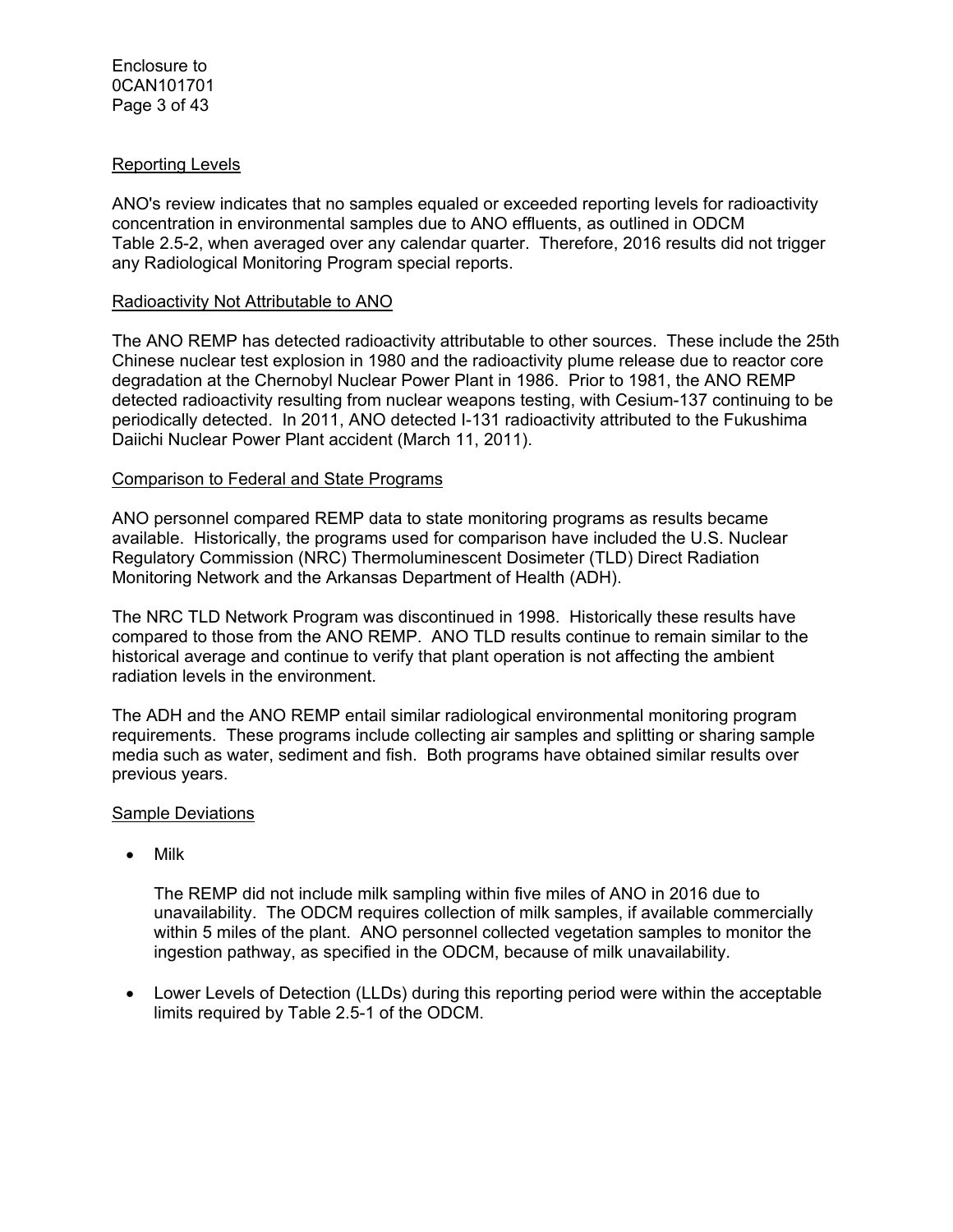Air Samples

Listed below are air sampler deviations that occurred during 2016 due to electrical power outages and equipment failure. These deviations did not result in exceeding LLD values specified in the ODCM. As described in ODCM, B 2.5.1, Actions A.1 and A.2, deviations are permitted from the required sampling schedule due to malfunction of sampling equipment and other legitimate reasons.

| <b>Station</b> | <b>Sampling Period</b>                                            | <b>Comment</b>                                                                                                                                                                                                                                                                                                                                    |
|----------------|-------------------------------------------------------------------|---------------------------------------------------------------------------------------------------------------------------------------------------------------------------------------------------------------------------------------------------------------------------------------------------------------------------------------------------|
| $\overline{7}$ | 02/9/2016 - 02/23/2016                                            | As documented on 02/23/2016, totalizer run<br>time for the listed sampling period was<br>approximately 48 hours less than expected.<br>The totalizer was verified to be not advancing<br>as required. (CR-ANO-C-2016-00886)                                                                                                                       |
| $\overline{2}$ | 05/03/2016 - 05/17/2016                                           | As documented on 05/17/2016, the sample<br>pump was not working at the time of sample<br>collection. The run time for this station was<br>approximately two hours less than expected.<br>(CR-ANO-C-2016-02187)                                                                                                                                    |
| $\overline{7}$ | 08/23/2016 - 09/06/2016                                           | As documented on 09/06/2016, the totalizer<br>run time for the listed sampling period was<br>approximately six hours less than expected.<br>(CR-ANO-C-2016-03639)                                                                                                                                                                                 |
| 56             | 09/06/2016 - 09/20/2016<br>and part of 09/20/2016 -<br>10/04/2016 | As documented on 10/01/2016, ANO<br>Chemistry was notified by the contracted lab<br>for analyzing REMP samples that the air filter<br>from Station #56 was unusually light implying<br>no air flow through the filter. Investigations by<br>ANO Chemistry revealed a broken air tube<br>that was repaired on 10/01/2016.<br>(CR-ANO-C-2016-04112) |
| 56             | 10/04/2016-10/18/2016                                             | As documented on 10/18/2016, the air pump<br>was found to be non-functional on 10/17/2016.<br>The pump was replaced on 10/18/2016.<br>(CR-ANO-C-2016-04428)                                                                                                                                                                                       |
| 6              | 11/29/16 - 12/12/16                                               | As documented on 12/13/16, the air pump was<br>found to be non-functional on 12/12/16. The<br>pump was replaced on 12/12/16.<br>(CR-ANO-C-2016-05352)                                                                                                                                                                                             |
| 6              | 12/12/16 - 12/22/16                                               | As documented on 12/22/16, the air pump was<br>found to be non-functional on 12/22/16. The<br>pump was replaced on 12/22/16.<br>(CR-ANO-C-2016-05453)                                                                                                                                                                                             |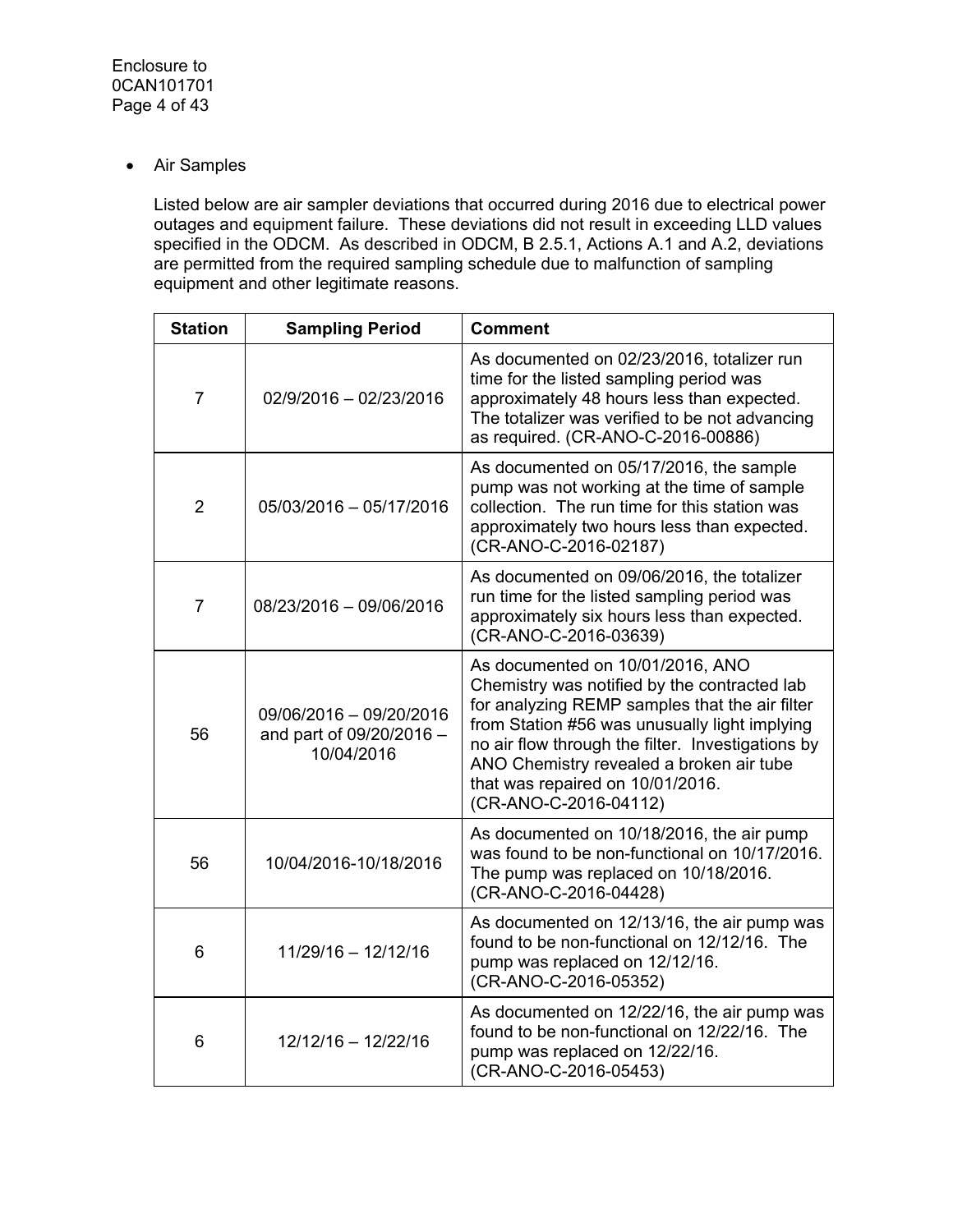• Missed Samples

First quarter environmental TLD Station #149 missing (CR-ANO-C-2016-01646).

Second quarter environmental TLD Station #150 missing (CR-ANO-C-2016-02488).

Third quarter environmental TLD Station #109 missing (CR-ANO-C-2016-04191).

Located missing third quarter TLD at the correct location for Station #109. Also determined that fourth quarter TLD was in wrong location for Station #109 (CR-ANO-C-2017-00124).

Fourth quarter environmental TLD Station #127 missing (CR-ANO-C-2017-00106).

Unavailable Results

None

#### Program Modifications

The following revisions were made to OP-1608.005, "Radiological Environmental Monitoring Program (REMP)" in 2016. Collectively, these changes were made through revision to the procedure, OP-1608.005, and Revisions 43 and 44 and to the ODCM.

#### ANO Site Procedure OP-1608.005

- Editorial changes throughout the procedure to improve place-keeping and clarity without changing the process or intent.
- Clarification was provided on the way to verify the composite sampler flow rate as 45 - 95 ml/hr. The procedure was changed to provide a place to document this verification.
- The reference to a bag holding post-accident snow or ice samples was deleted because container(s) holding collection of samples may be a box or plastic tote. No radiological requirements or controls were diluted or negatively affected by this change because field radiological checks are now required for each sample rather than a collection of samples in a bag.
- Deleted the steps that state: Process and analyze samples in accordance with OP-1905.002, "Offsite Emergency Monitoring". These samples are not analyzed by ANO Chemistry, but are instead the Offsite Team Coordinator's responsibility.
- Location of sampling Station #55 was changed due to disturbance of the previously used site.
- The TLD at Station 149 was moved from the former location to one across the road on a roadside utility pole. The move was made to minimize TLD disturbance due to vandalism.
- The TLD at Station 150 was moved from the former location to a utility pole on the south side of the parking lot entrance. The move was made to minimize TLD disturbance due to vandalism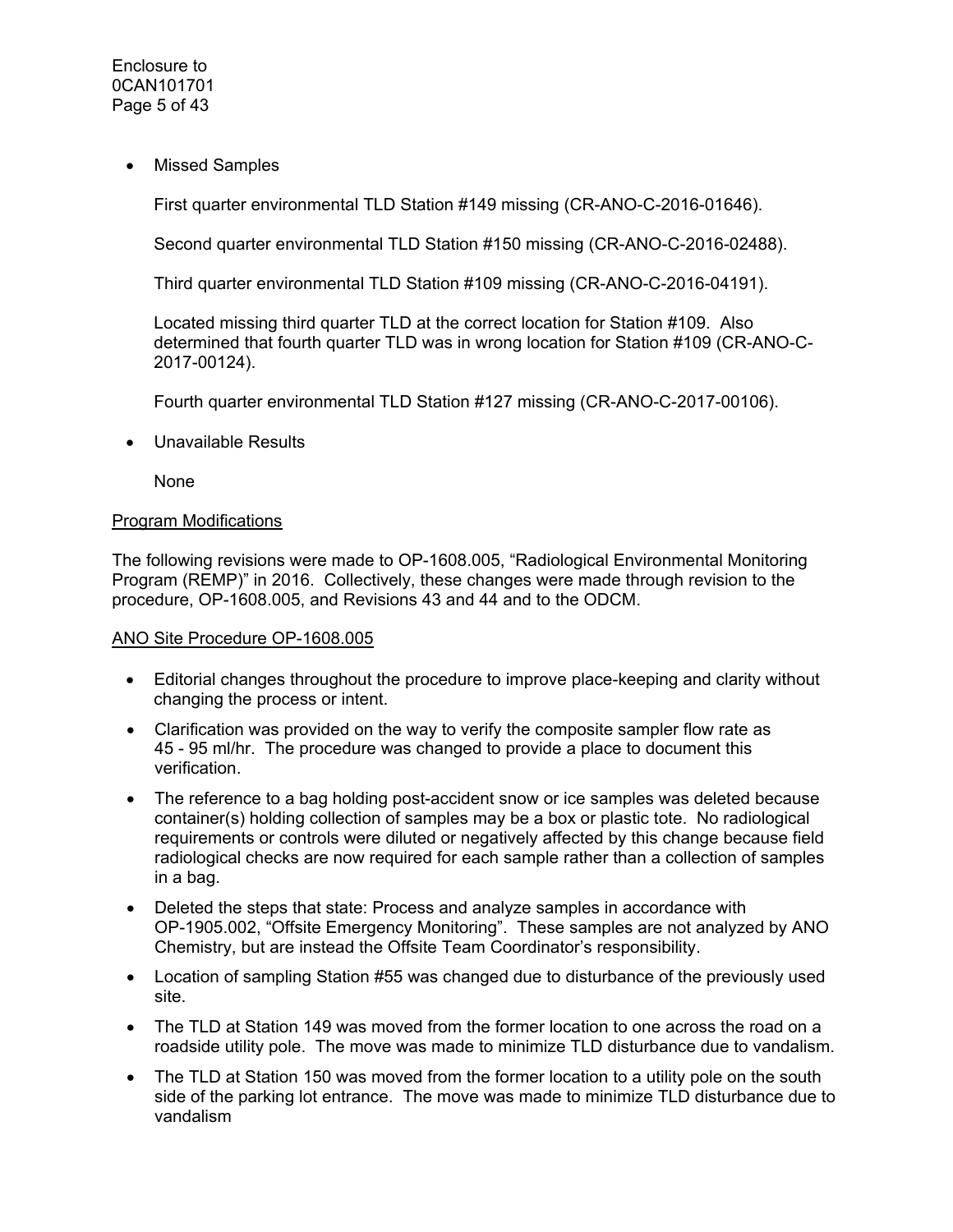Enclosure to 0CAN101701 Page 6 of 43

- Added references that address the use of calibrated flow meters at the REMP air sampling stations.
- Added the requirement for the use of the installation of calibrated flow meters as opposed to periodic verification of installed, non-calibrated meters using a calibrated meter. Also calibrated meters should be changed out every 6 months.
- Replaced the use of poly bags with poly bottles to accommodate current counting geometries. Also 3.9 liter jugs replaced one-gallon sample containers. This change does not affect any process, but clarifies the containers required to conform to existing Chemistry counting capabilities.
- Clarified the existing process to give correct sequence of steps. This change was prompted by verbal comments from the reviewing NRC Inspector during environmental inspection, June 2016.

## ODCM

- Rev 026 Changed location of control broadleaf vegetation sample site from current location at intersection of Arkansas Highways 27 and 154 to within the Ozark National Forest at the intersection of Forest Service Roads 36 and 1618A. The change was performed due to forest and broadleaf eradication of previous control location.
- Rev 027 Basis (B) 2.5.1, Radiological Environmental Monitoring, background data is updated to include explanation for sample location choice associated with Air Station #2. Revised explanation of air station samples in highest D/Q and also in the vicinity of a community. Defined community as it relates to this location.

#### Attachments

Attachment 1 contains results of air, TLD, water, sediment, fish, and food product samples collected in 2016. TLDs were analyzed by a vendor (Environmental Dosimetry Company - EDC). All remaining samples were analyzed by Teledyne Brown Engineering (TBE).

Attachment 2 contains TBEs participation in the inter-laboratory comparison program during 2016.

Attachment 3 contains dose calculations performed for sediment using a generalized equation from Regulatory Guide 1.109, "Calculation of Annual Doses to Man from Routine Releases of Reactor Effluents for the Purpose of Evaluating Compliance with 10 CFR Part 50, Appendix I," Revision 1.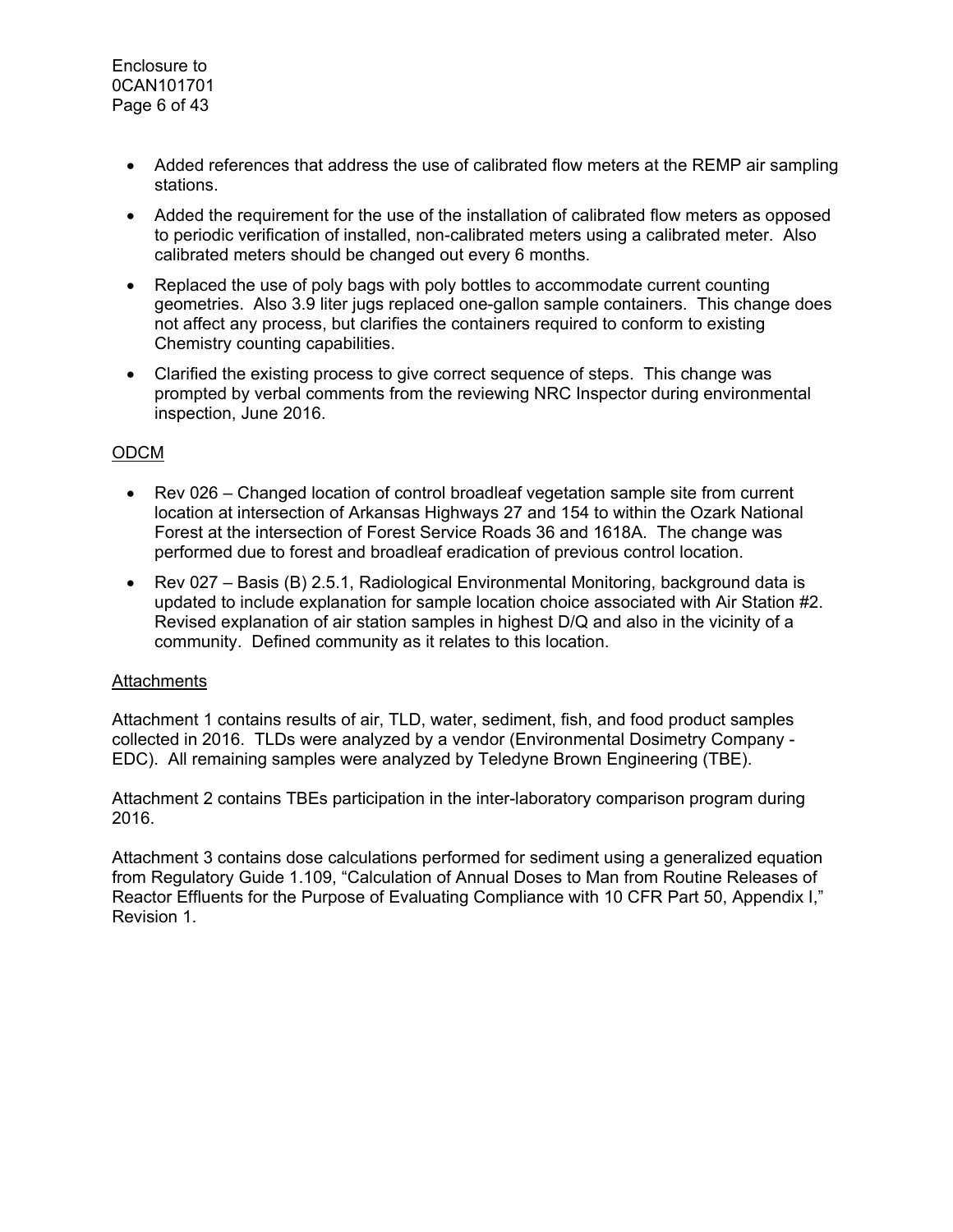Enclosure to 0CAN101701 Page 7 of 43

## **1.0 Introduction**

#### **1.1 Radiological Environmental Monitoring Program**

ANO established the REMP to ensure that plant operating controls properly function to minimize any associated radiation endangerment to human health or the environment. The REMP is designed for:

- Analyzing applicable pathways for anticipated types and quantities of radionuclides released into the environment.
- Considering the possibility of a buildup of long-lived radionuclides in the environment and identifying physical and biological accumulations that may contribute to human exposures.
- Considering the potential radiation exposure to plant and animal life in the environment surrounding ANO.
- Correlating levels of radiation and radioactivity in the environment with radioactive releases from station operation.

#### **1.2 Pathways Monitored**

The airborne, direct radiation, waterborne, and ingestion pathways are monitored as required by the ODCM. A description of the ANO REMP used to monitor the exposure pathways is described in Table 1.1 and shown in Figures 1-1, 1-2, and 1-3.

Section 2.0 of this report provides a discussion of 2016 sampling results and Section 3.0 provides a summary of results for the monitored exposure pathways.

#### **1.3 Land Use Census**

ANO personnel conduct the land use census every 24 months as required by ODCM Surveillance (S) 2.5.2.1. The land use census was last conducted in 2015. This census serves to identify changes in land use within five miles of ANO that would require modifications to the REMP or ODCM. The most important concerns during this census are to determine location in each sector of the nearest:

- 1) Residence
- 2) Animal milked for human consumption
- 3) Garden of greater than 500 square feet producing fresh leafy (broadleaf) vegetables\*
	- \* ANO personnel did not perform a garden census since an ODCM Limitation (L) 2.5.2 Note allows the routine sampling of broadleaf vegetation in the highest D/Q sector near the site boundary in lieu of the garden census.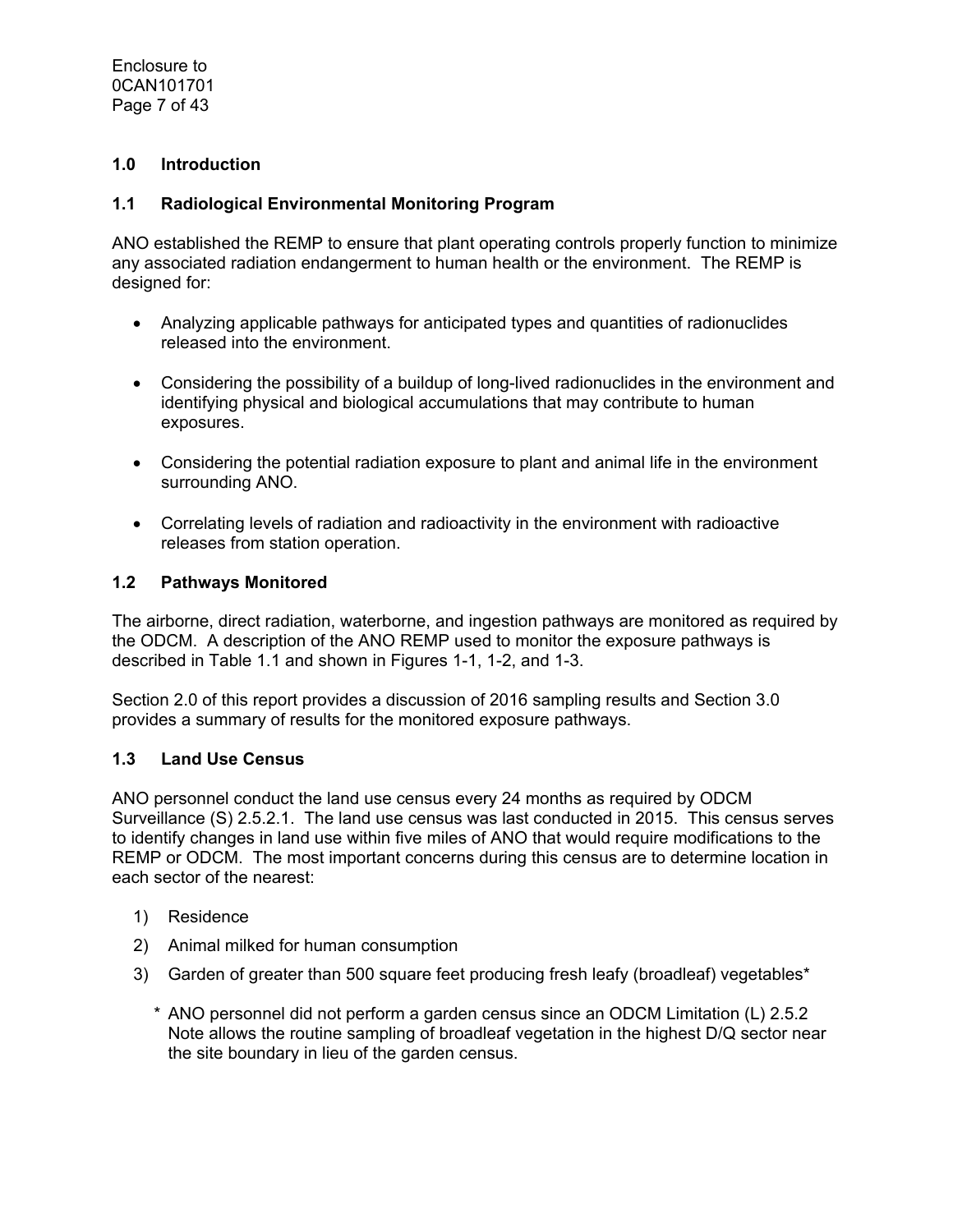Enclosure to 0CAN101701 Page 8 of 43

The method used by ANO personnel for conducting the land use census was as follows:

- ANO personnel conducted door-to-door (drive by) field surveys in order to locate the nearest resident in each meteorological sector.
- Consultation with local agricultural authorities was used to identify commercial milk providers within five-miles of the Unit 1 reactor building.
- As a result of these surveys, the following information was obtained in each meteorological sector:
	- 1) Nearest permanent residence
	- 2) Nearest milking animal
- ANO personnel identify locations on the map, measure distances to ANO (or use a GPS system), and record results.
- Locations, if any, are identified which yield a calculated dose or dose commitments greater than those currently calculated in the ODCM.
- ANO personnel compare results to previous census.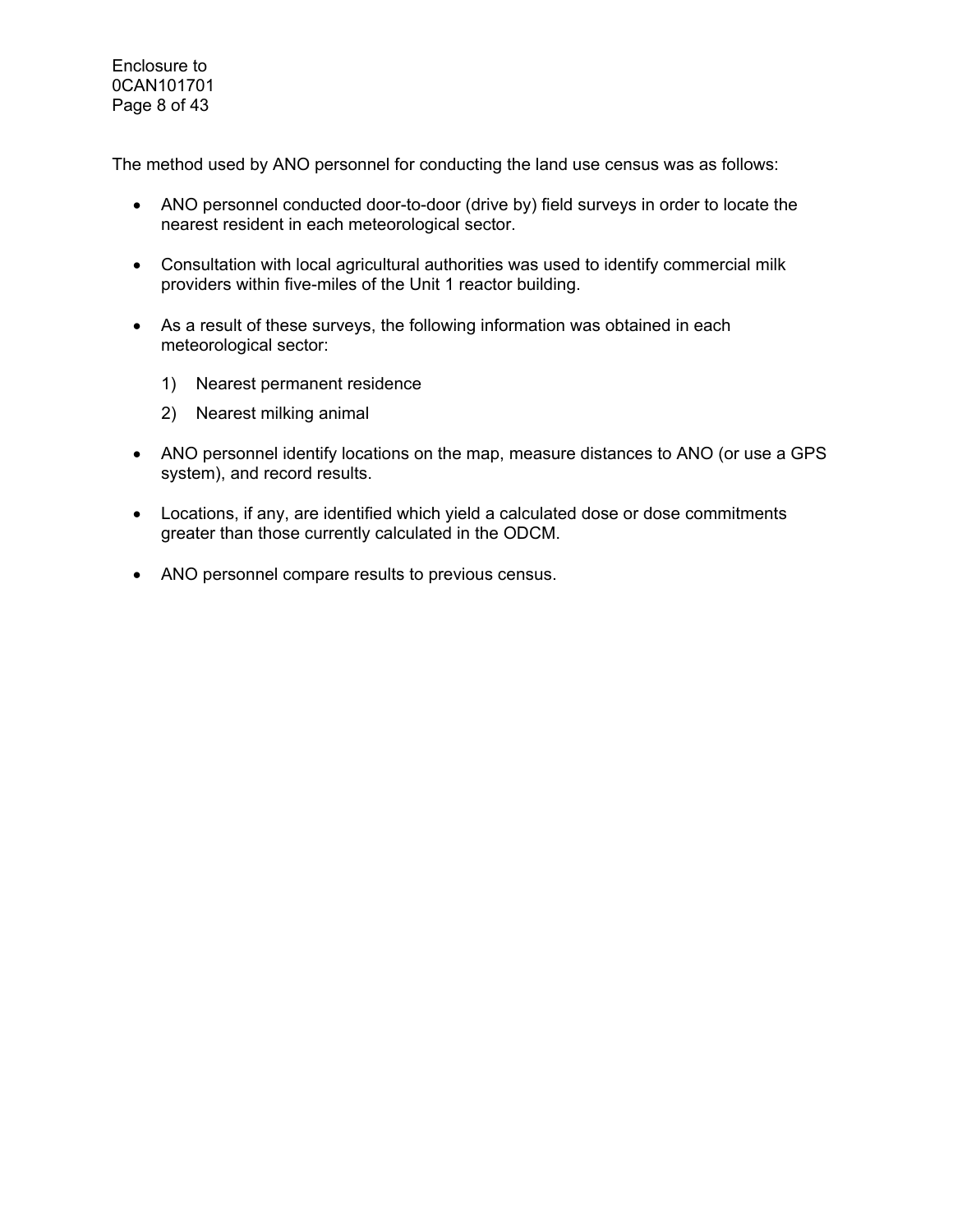#### **TABLE 1.1**

| <b>Exposure</b><br>Pathway | Requirement                                                                                                                                                                | <b>Sample Point Description,</b><br><b>Distance and Direction</b>                                                                                                                                                                                                                                                                                                                         | <b>Sampling and Collection</b><br><b>Frequency</b>                                              | <b>Type and Frequency Of Analyses</b>                                                                                                                               |
|----------------------------|----------------------------------------------------------------------------------------------------------------------------------------------------------------------------|-------------------------------------------------------------------------------------------------------------------------------------------------------------------------------------------------------------------------------------------------------------------------------------------------------------------------------------------------------------------------------------------|-------------------------------------------------------------------------------------------------|---------------------------------------------------------------------------------------------------------------------------------------------------------------------|
| Airborne                   | Radioiodine and Particulates<br>3 samples close to the Site Boundary, in<br>(or near) different sectors with the<br>highest calculated annual average<br>ground level D/Q. | Station 2 (243° - 0.5 miles) - South<br>of the sewage treatment plant.<br>Station 56 (264 $\degree$ - 0.4 miles) - West<br>end of the sewage treatment plant.<br>Station 1 (88° - 0.5 miles) - Near<br>the meteorology tower.                                                                                                                                                             | Continuous operation of                                                                         | Radioiodine Canister - Analyze at<br>least once per 14 days for I-131.<br>Particulate Sampler - Analyze for<br>gross beta radioactivity following<br>filter change. |
|                            | Radioiodine and Particulates<br>1 sample from the vicinity of a<br>community having the highest calculated<br>annual average ground level D/Q.                             | Station 2 (243° - 0.5 miles) - South<br>of the sewage treatment plant.                                                                                                                                                                                                                                                                                                                    | sampler with sample collection<br>as required by dust loading but<br>at least once per 14 days. |                                                                                                                                                                     |
|                            | Radioiodine and Particulates<br>1 sample from a control location<br>15 - 30 km (10 - 20 miles) distance.                                                                   | Station 7 (210° - 19.0 miles) -<br>Entergy Supply Yard on Highway 10<br>in Danville.                                                                                                                                                                                                                                                                                                      |                                                                                                 |                                                                                                                                                                     |
| Direct<br>Radiation        | Thermoluminescent dosimetry (TLDs)<br>16 inner ring stations with two or more<br>dosimeters in each meteorological sector<br>in the general area of the site boundary.     | Station 1 (88° - 0.5 miles) - On a<br>pole near the meteorology tower.<br>Station 2 (243° - 0.5 miles) - South<br>of the sewage treatment plant.<br><b>Station 3 (5<math>\degree</math> - 0.7 miles)</b> – West of<br>ANO Gate #2 on Highway 333<br>(approximately 0.35 miles)<br>Station 4 (181 $^{\circ}$ - 0.5 miles) - West<br>of May Cemetery entrance on south<br>side of the road. | Once per 92 days.                                                                               | Gamma Dose - Once per 92 days.                                                                                                                                      |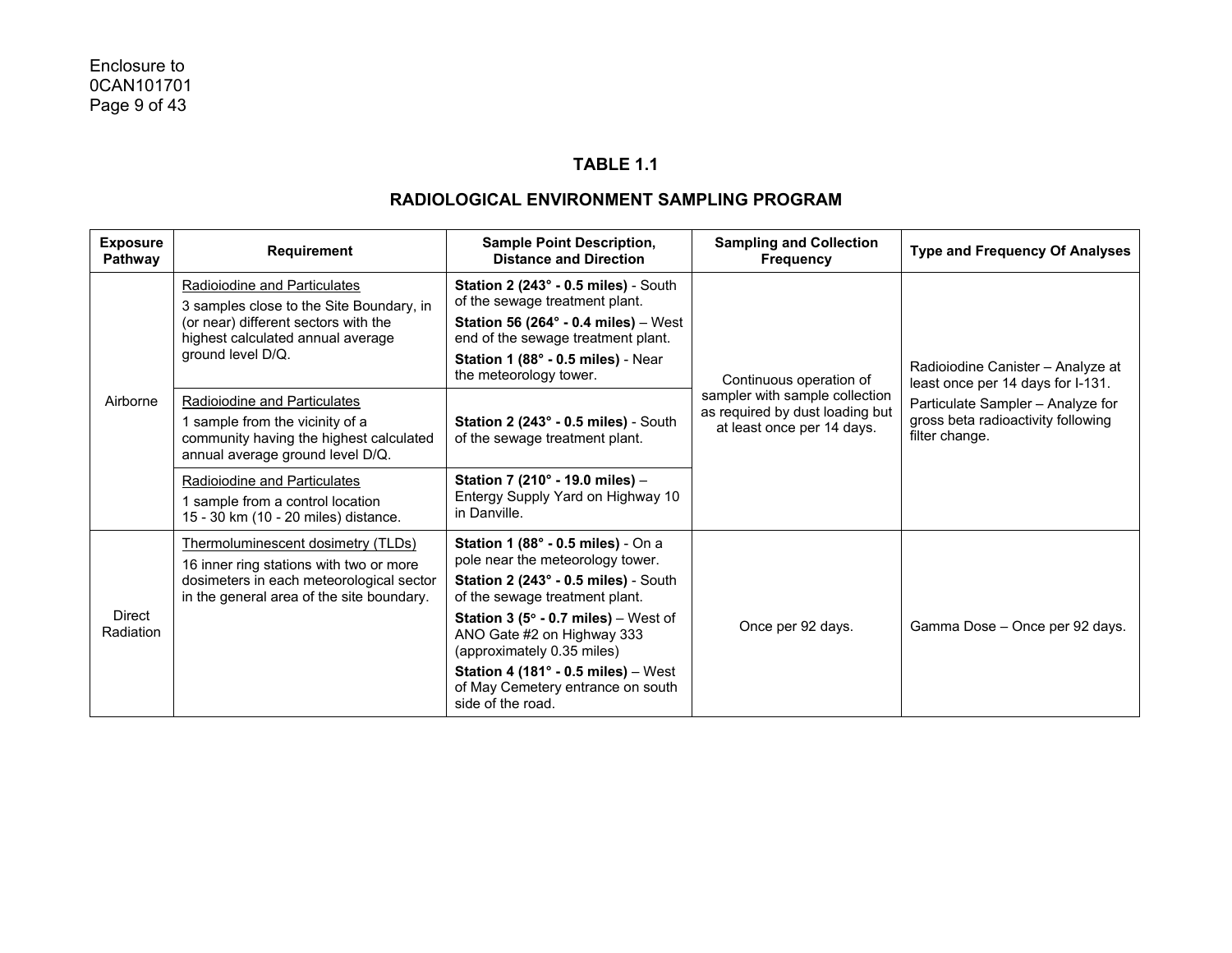| <b>Exposure</b><br>Pathway | Requirement                                                                                                                                    | <b>Sample Point Description,</b><br><b>Distance and Direction</b>                                                                                                                                                                                                                                                                                                                                                                                                                                                                                                                                                                                                                                                                                                                                                                                                            | <b>Sampling and Collection</b><br><b>Frequency</b> | <b>Type and Frequency Of Analyses</b> |
|----------------------------|------------------------------------------------------------------------------------------------------------------------------------------------|------------------------------------------------------------------------------------------------------------------------------------------------------------------------------------------------------------------------------------------------------------------------------------------------------------------------------------------------------------------------------------------------------------------------------------------------------------------------------------------------------------------------------------------------------------------------------------------------------------------------------------------------------------------------------------------------------------------------------------------------------------------------------------------------------------------------------------------------------------------------------|----------------------------------------------------|---------------------------------------|
| <b>Direct</b><br>Radiation | <b>TLDs</b><br>16 inner ring stations with two or more<br>dosimeters in each meteorological sector<br>in the general area of the site boundary | <b>Station 56 (264° - 0.4 miles)</b> - West<br>end of the sewage treatment plant.<br>Station 108 (306° - 0.9 miles) -<br>South on Flatwood Road on a utility<br>pole.<br>Station 109 (291° - 0.6 miles) -<br>Utility pole across from the junction<br>of Flatwood Road and Round<br>Mountain Road.<br>Station 110 (138° - 0.8 miles) -<br>Bunker Hill Lane on the first utility<br>pole on the left.<br>Station 145 (28° - 0.6 miles) - Near<br>west entrance to the RERTC on a<br>utility pole.<br>Station 146 (45° - 0.6 miles) -<br>South end of east parking lot at<br>RERTC on a utility pole.<br><b>Station 147 (61° - 0.6 miles)</b> - West<br>side of Bunker Hill Road,<br>approximately 100 yards from<br>intersection with State Highway 333.<br>Station 148 (122° - 0.6 miles) -<br>Intersection of Bunker Hill Road with<br>Scott Lane on county road sign post. | Once per 92 days.                                  | Gamma Dose - Once per 92 days.        |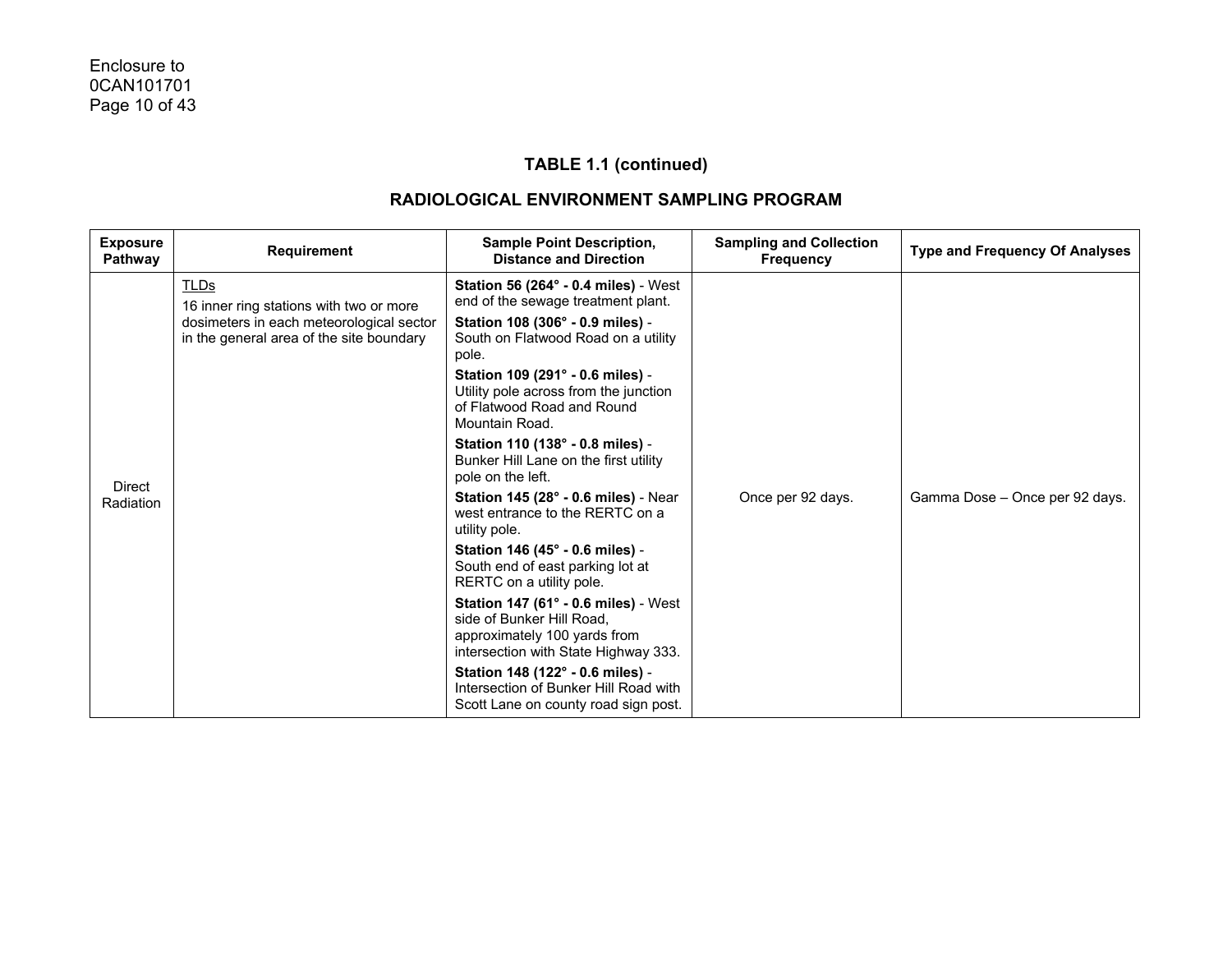| <b>Exposure</b><br><b>Pathway</b> | <b>Requirement</b>                                                                                                                                                                                    | <b>Sample Point Description,</b><br><b>Distance and Direction</b>                                                                                                                                                                                                                                                                                                                                                                          | <b>Sampling and Collection</b><br><b>Frequency</b> | <b>Type and Frequency Of Analyses</b> |
|-----------------------------------|-------------------------------------------------------------------------------------------------------------------------------------------------------------------------------------------------------|--------------------------------------------------------------------------------------------------------------------------------------------------------------------------------------------------------------------------------------------------------------------------------------------------------------------------------------------------------------------------------------------------------------------------------------------|----------------------------------------------------|---------------------------------------|
|                                   | <b>TLDs</b><br>16 inner ring stations with two or more<br>dosimeters in each meteorological sector<br>in the general area of the Site Boundary.                                                       | Station 149 (156° - 0.5 miles) - On<br>a utility pole on the south side of<br>May Road.<br>Station 150 (205° - 0.6 miles) -<br>North side of May Road on a utility<br>pole past the McCurley Place turn.<br>Station 151 (225° - 0.4 miles) -<br>West side of sewage treatment plant<br>near the lake on a metal post.<br>Station 152 (338° - 0.8 miles) -<br>South side of State Highway 333 on<br>a road sign post.                       |                                                    |                                       |
| <b>Direct</b><br>Radiation        | <b>TLDs</b><br>8 stations with two or more dosimeters in<br>special interest areas such as population<br>centers, nearby residences, schools, and<br>in 1 - 2 areas to serve as control<br>locations. | Station 6 (111° - 6.8 miles) -<br>Entergy local office in Russellville<br>(305 South Knoxville Avenue).<br>Station 7 (210° - 19.0 miles) -<br>Entergy Supply Yard on Highway 10<br>in Danville.<br>Station 111 (120° - 2.0 miles) -<br>Marina Road on a utility pole on the<br>left just prior to curve.<br>Station 116 (318° - 1.8 miles) -<br>Highway 333 and Highway 64 in<br>London on a utility pole north of the<br>railroad tracks. | Once per 92 days.                                  | Gamma Dose - Once per 92 days.        |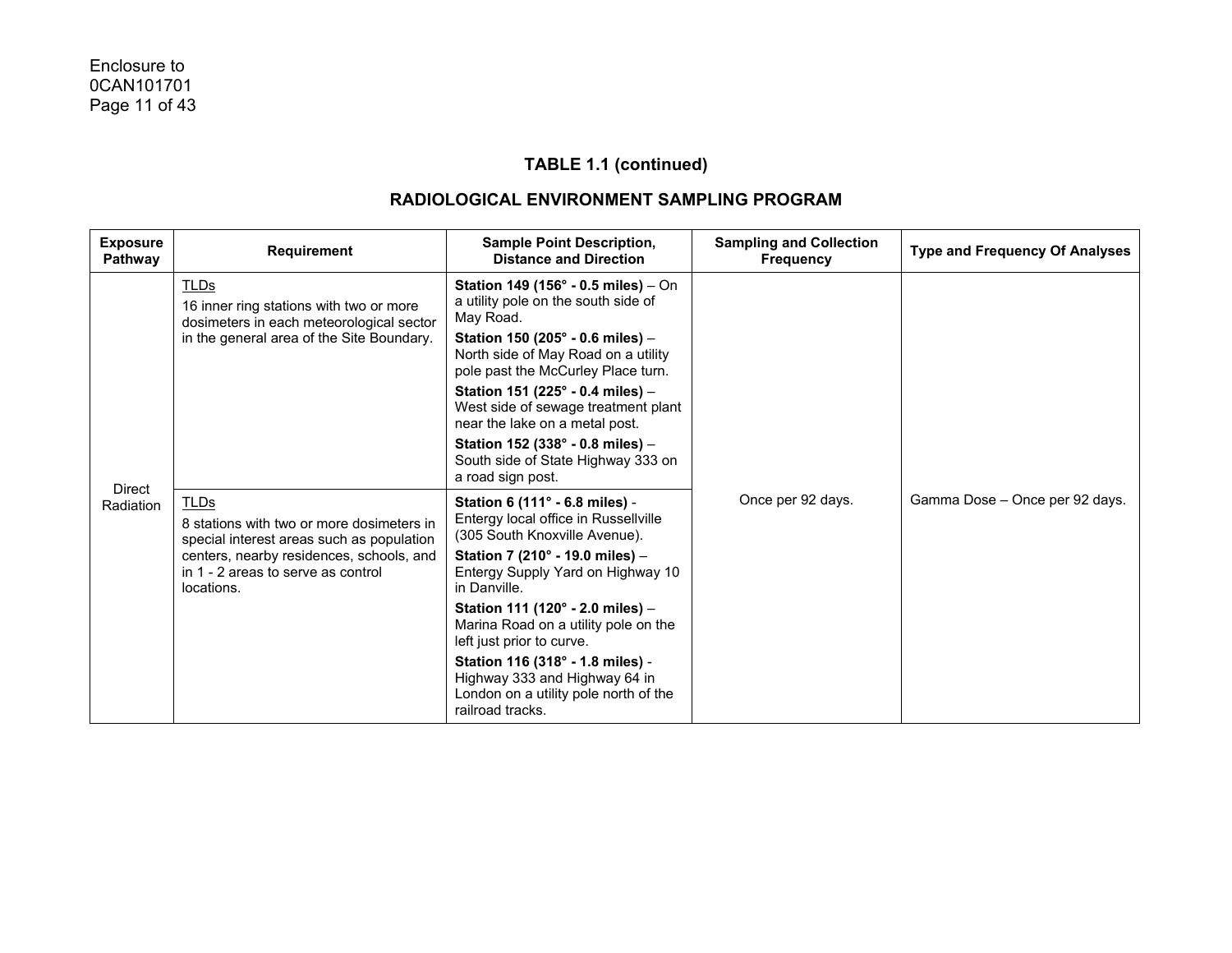| <b>Exposure</b><br>Pathway | <b>Requirement</b>                                                                                                                                                                                      | <b>Sample Point Description,</b><br><b>Distance and Direction</b>                                                                                                                                                                                                                                                                                                                                                                                                                                                      | <b>Sampling and Collection</b><br><b>Frequency</b> | <b>Type and Frequency Of Analyses</b>                                          |
|----------------------------|---------------------------------------------------------------------------------------------------------------------------------------------------------------------------------------------------------|------------------------------------------------------------------------------------------------------------------------------------------------------------------------------------------------------------------------------------------------------------------------------------------------------------------------------------------------------------------------------------------------------------------------------------------------------------------------------------------------------------------------|----------------------------------------------------|--------------------------------------------------------------------------------|
| Direct<br>Radiation        | <b>TLDs</b><br>8 stations with two or more dosimeters in<br>special interest areas such as population<br>centers, nearby residences, schools, and<br>in $1 - 2$ areas to serve as control<br>locations. | Station 125 (46° - 8.7 miles) -<br>College Street on a utility pole at the<br>southeast corner of the red brick<br>school building.<br>Station 127 (100° - 5.2 miles) -<br>Arkansas Tech Campus on a utility<br>pole across from Paine Hall.<br>Station 137 (151° - 8.2 miles) - On<br>a speed limit sign on the right in<br>front of the Morris R. Moore<br>Arkansas National Guard Armory.<br>Station 153 (304° - 9.2 miles) -<br>Knoxville Elementary School near<br>the school entrance gate on a utility<br>pole. | Once per 92 days.                                  | Gamma Dose - Once per 92 days.                                                 |
| Waterborne                 | <b>Surface Water</b><br>1 indicator location (influenced by plant<br>discharge)<br>1 control location (uninfluenced by plant<br>discharge)                                                              | Station 8 (166° - 0.2 miles) - Plant<br>discharge canal.<br>Station 10 (95 $^{\circ}$ - 0.5 miles) - Plant<br>intake canal.                                                                                                                                                                                                                                                                                                                                                                                            | Once per 92 days.                                  | Gamma isotopic and tritium<br>analyses once per 92 days.                       |
|                            | Drinking Water<br>1 indicator location (influenced by plant<br>discharge)<br>1 control location (uninfluenced by plant<br>discharge)                                                                    | Station 14 (70° - 5.1 miles) -<br>Russellville city water system from<br>the Illinois Bayou.<br>Station 57 (208° - 19.5 miles) -<br>Danville public water supply<br>treatment on Fifth Street.                                                                                                                                                                                                                                                                                                                         | Once per 92 days.                                  | I-131, gross beta, gamma isotopic<br>and tritium analyses once per<br>92 days. |
| Waterborne                 | Sediment<br>1 indicator location (influenced by plant<br>discharge)<br>1 control location (uninfluenced by plant<br>discharge)                                                                          | Station 8 (243° - 0.9 miles) - Plant<br>discharge canal.<br>Station 16 (287° - 5.5 miles) -<br>Panther Bay on south side of<br>Arkansas River across from mouth<br>of Piney Creek.                                                                                                                                                                                                                                                                                                                                     | Once per 365 days.                                 | Gamma isotopic analysis once per<br>365 days.                                  |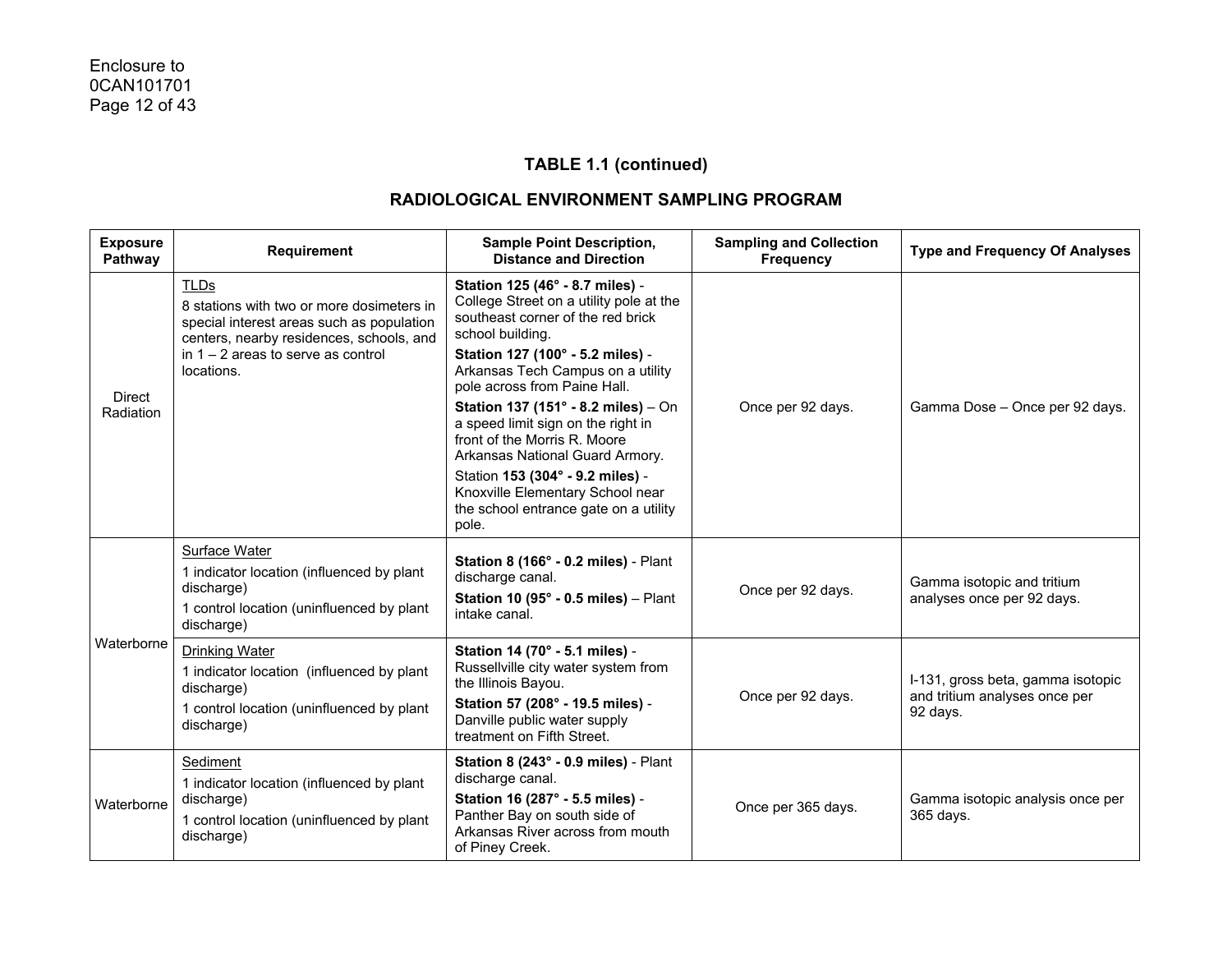| <b>Exposure</b><br><b>Pathway</b> | Requirement                                                                                                                                                                                                                                                                                                                                                                                              | <b>Sample Point Description,</b><br><b>Distance and Direction</b>                                                                                                                           | <b>Sampling and Collection</b><br><b>Frequency</b> | <b>Type and Frequency Of Analyses</b>                          |
|-----------------------------------|----------------------------------------------------------------------------------------------------------------------------------------------------------------------------------------------------------------------------------------------------------------------------------------------------------------------------------------------------------------------------------------------------------|---------------------------------------------------------------------------------------------------------------------------------------------------------------------------------------------|----------------------------------------------------|----------------------------------------------------------------|
| Ingestion                         | <b>Milk</b><br>1 indicator sample location within five-<br>mile distance if commercially available.<br>1 control sample location at a distance of<br>> five-miles when an indicator exists.                                                                                                                                                                                                              | Currently, no available milking<br>animals within 5 miles of ANO.                                                                                                                           | Once per 92 days.                                  | Gamma isotopic and I-131<br>analyses once per 92 days.         |
|                                   | Fish<br>1 sample of commercially and/or<br>recreationally important species in<br>vicinity of plant discharge.<br>1 sample of same species in area not<br>influenced by plant discharge.                                                                                                                                                                                                                 | Station 8 $(212^{\circ} - 0.5$ miles) – Plant<br>discharge canal.<br>Station 16 (287° - 5.5 miles) -<br>Panther Bay on south side of<br>Arkansas River across from mouth<br>of Piney Creek. | Once per 365 days.                                 | Gamma isotopic on edible portions<br>once per 365 days.        |
|                                   | <b>Food Products</b><br>1 sample of broadleaf (edible or non-<br>edible) near the site boundary from one<br>of the highest anticipated annual average<br>ground level D/Q sectors, if milk<br>sampling is not performed.<br>1 sample location of broadleaf vegetation<br>(edible or non-edible) from a control<br>location $15 - 30$ km $(10 - 20$ miles)<br>distant, if milk sampling is not performed. | Station 13 (273° - 0.5 miles) - West<br>from ANO toward Gate 4 onto<br>Flatwood Road.<br>Station 55 (217° - 13.1 miles) -<br>Ozark National Forest north of<br>Danville                     | Three per 365 days.                                | Gamma. isotopic and I-131<br>analyses three times per 365 days |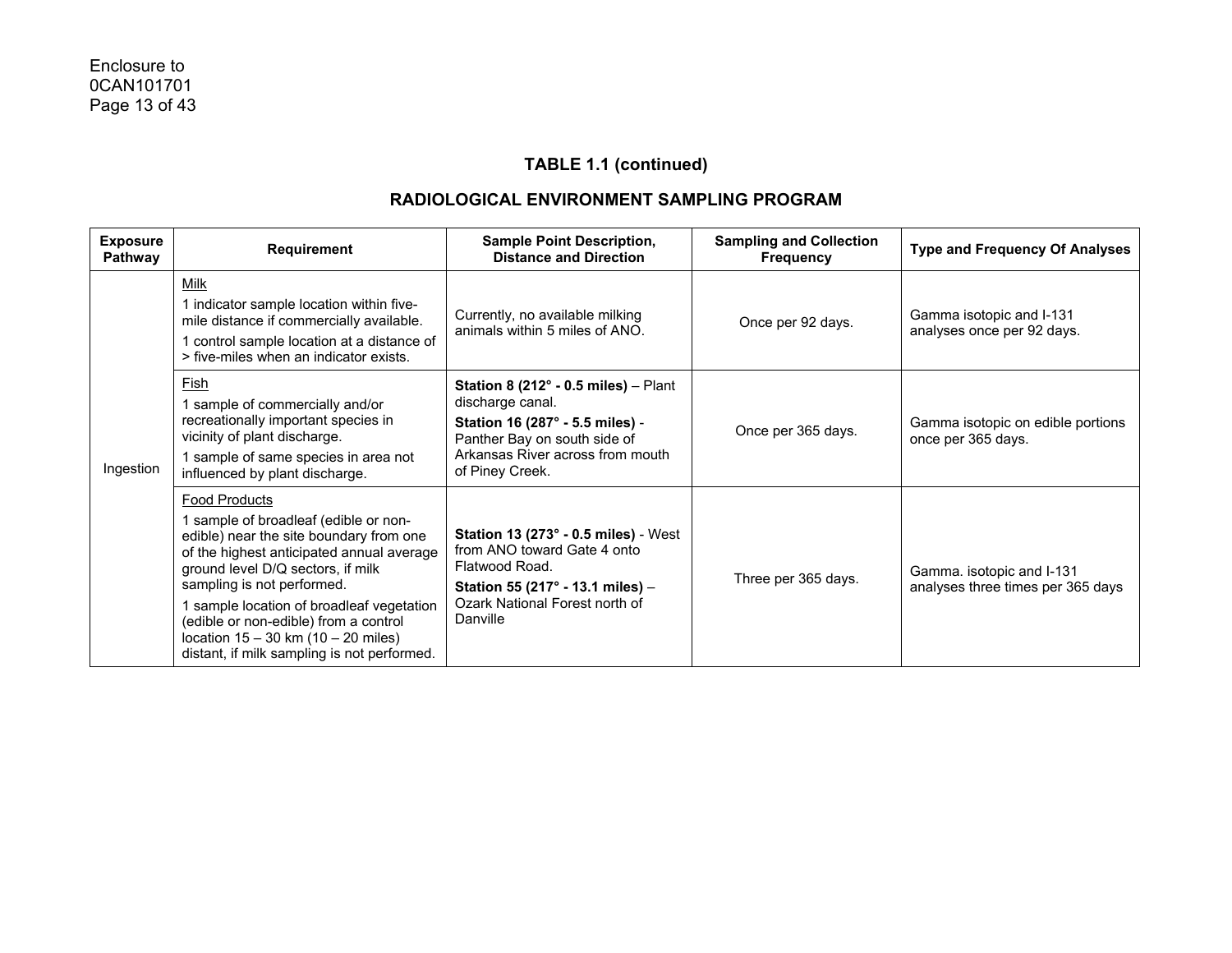| <b>Exposure</b><br>Pathway | <b>Requirement</b>                                                                                      | Sample Point Description, Distance and<br><b>Direction</b>                                                                                                        | <b>Sampling and Collection</b><br><b>Frequency</b> | <b>Type and Frequency Of</b><br><b>Analyses</b>                            |
|----------------------------|---------------------------------------------------------------------------------------------------------|-------------------------------------------------------------------------------------------------------------------------------------------------------------------|----------------------------------------------------|----------------------------------------------------------------------------|
|                            | 2 sample locations of Groundwater from<br>a control location up gradient from the<br>protected area     | Station 58 (GWM-1, 22° - 0.3 miles) -<br>North of Protected Area in Owner Control<br>Area (OCA). West of Security North Check<br>Point, east side of access road. | Once per 92 days                                   | Control, Tritium, Gross Beta<br>and Gamma Isotopic, once per<br>92 days.   |
| Ground                     | 2 sample locations of Groundwater from<br>indicator locations down gradient from<br>the protected area. | Station 62 (GWM-101, 34° - 0.5 miles) -<br>North of Protected Area in OCA. East of<br>outside receiving building.                                                 | Once per 92 days                                   | Control, Tritium, Gross Beta<br>and Gamma Isotopic, once per<br>92 days.   |
| water                      |                                                                                                         | Station 63 (GWM-103, 206° - 0.1 miles) -<br>South of Protected area in OCA. North-<br>east of Stator Rewind Bldg. near wood line.                                 | Once per 92 days                                   | Indicator, Tritium, Gross Beta<br>and Gamma Isotopic, once per<br>92 days. |
|                            |                                                                                                         | Station 64 (GWM-13, 112° - 0.1 miles) -<br>South of Oily Water Separator facility,<br>northwest corner of U-2 Intake Structure.<br>Inside Protected area.         | Once per 92 days                                   | Indicator, Tritium, Gross Beta<br>and Gamma Isotopic, once per<br>92 days. |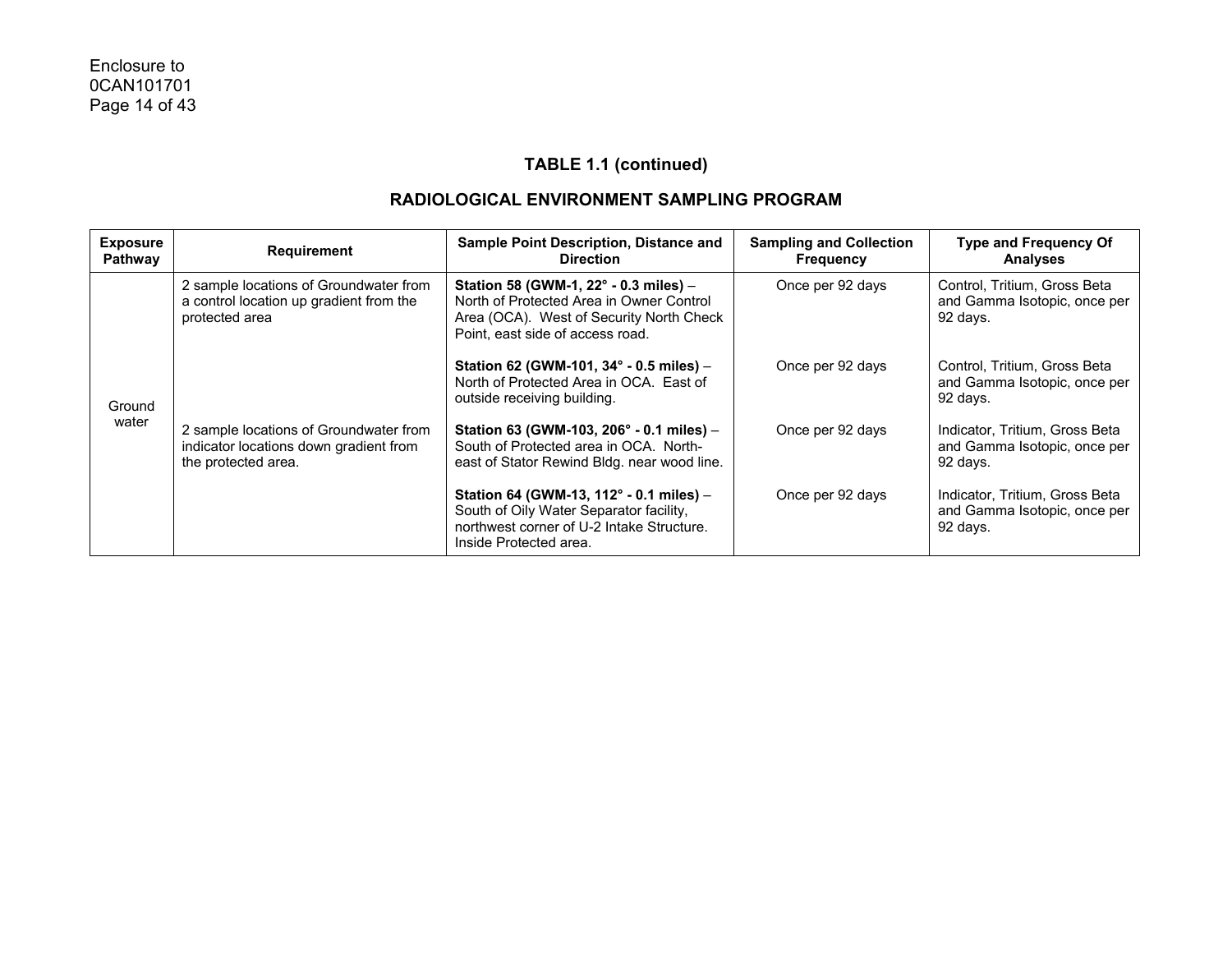



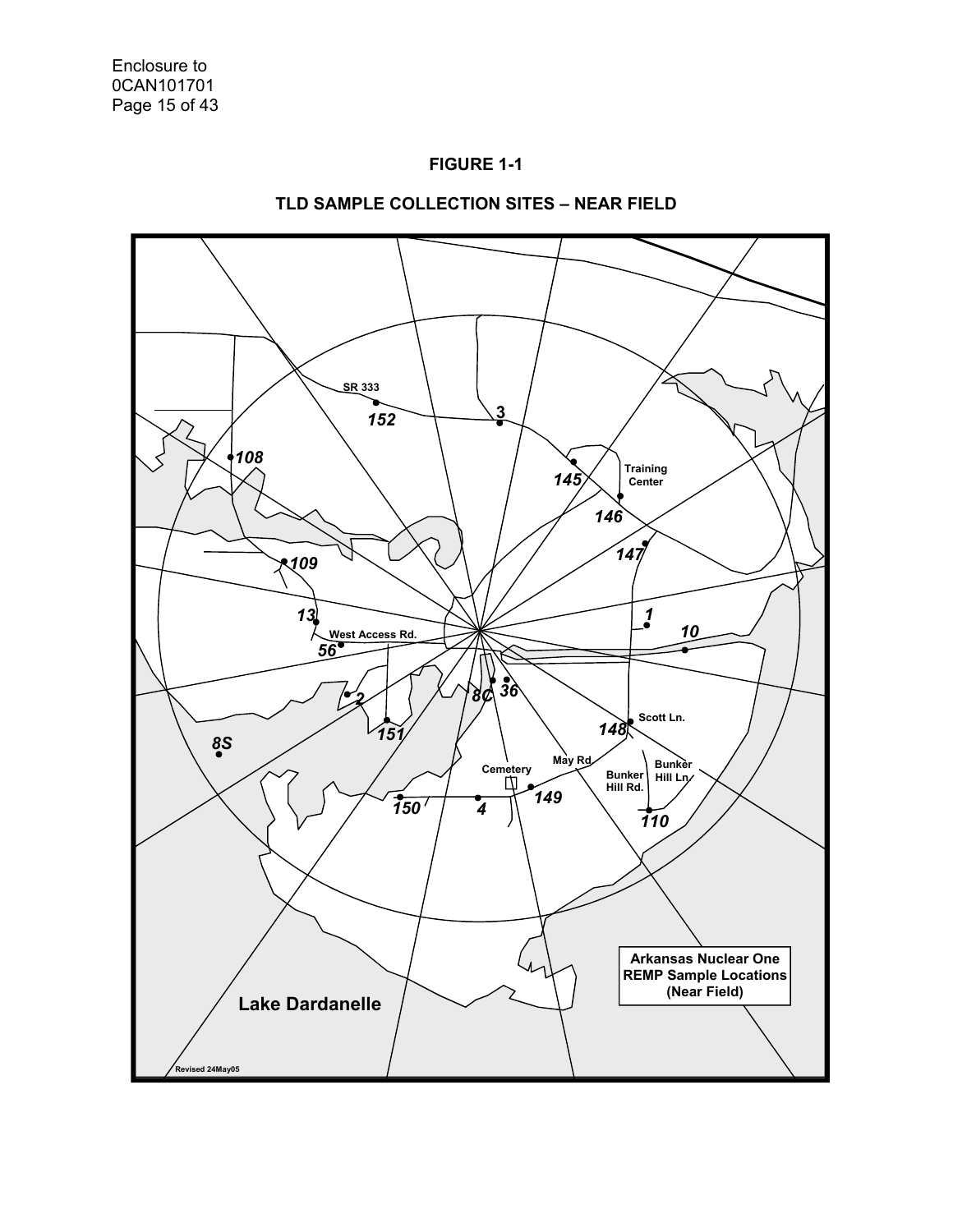

#### **TLD SAMPLE COLLECTION SITES – FAR FIELD**

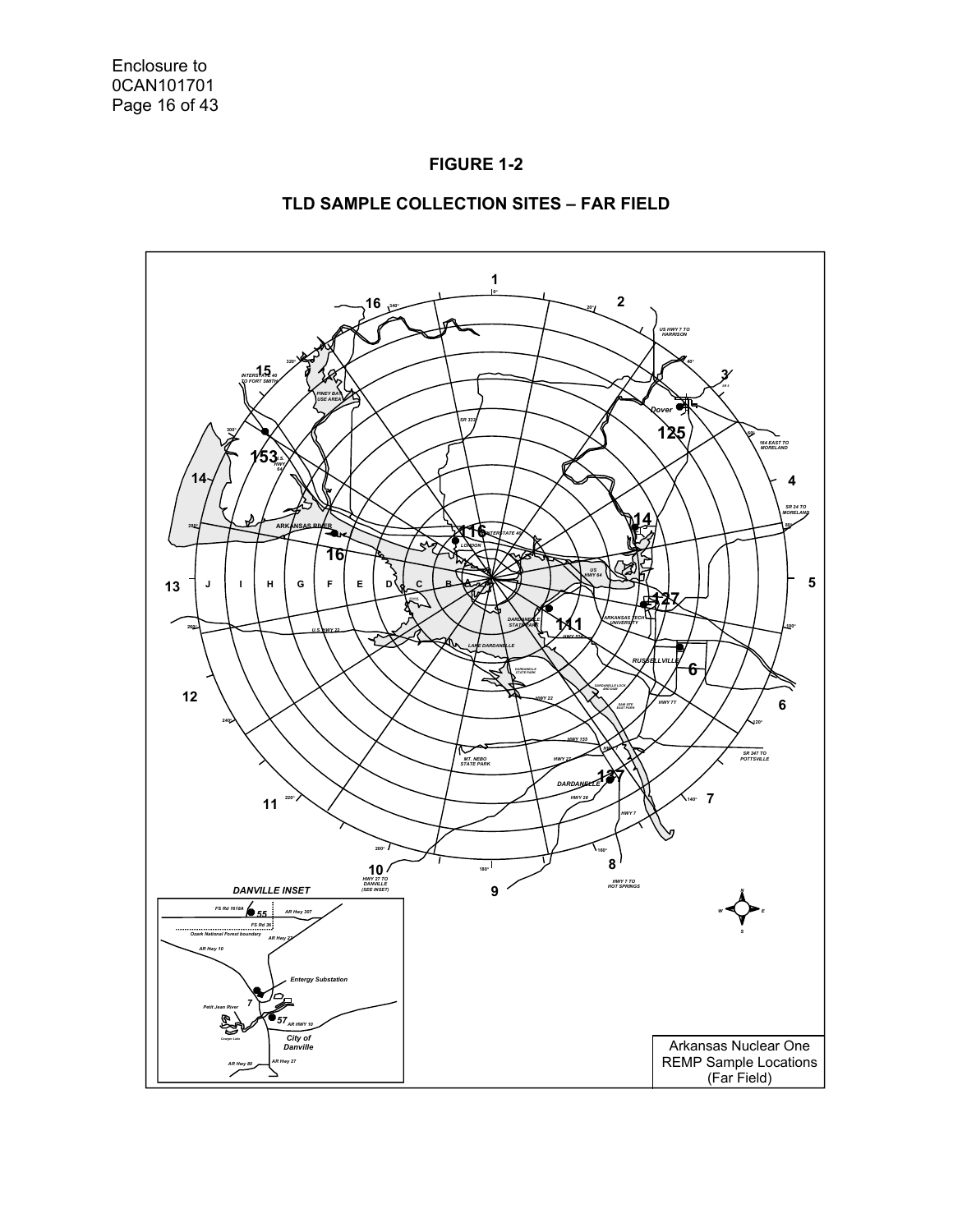



# **STORMWATER AND GROUNDWATER SAMPLE COLLECTION SITES – SITE MAP**

Stormwater run-off collection sites

Groundwater collection sites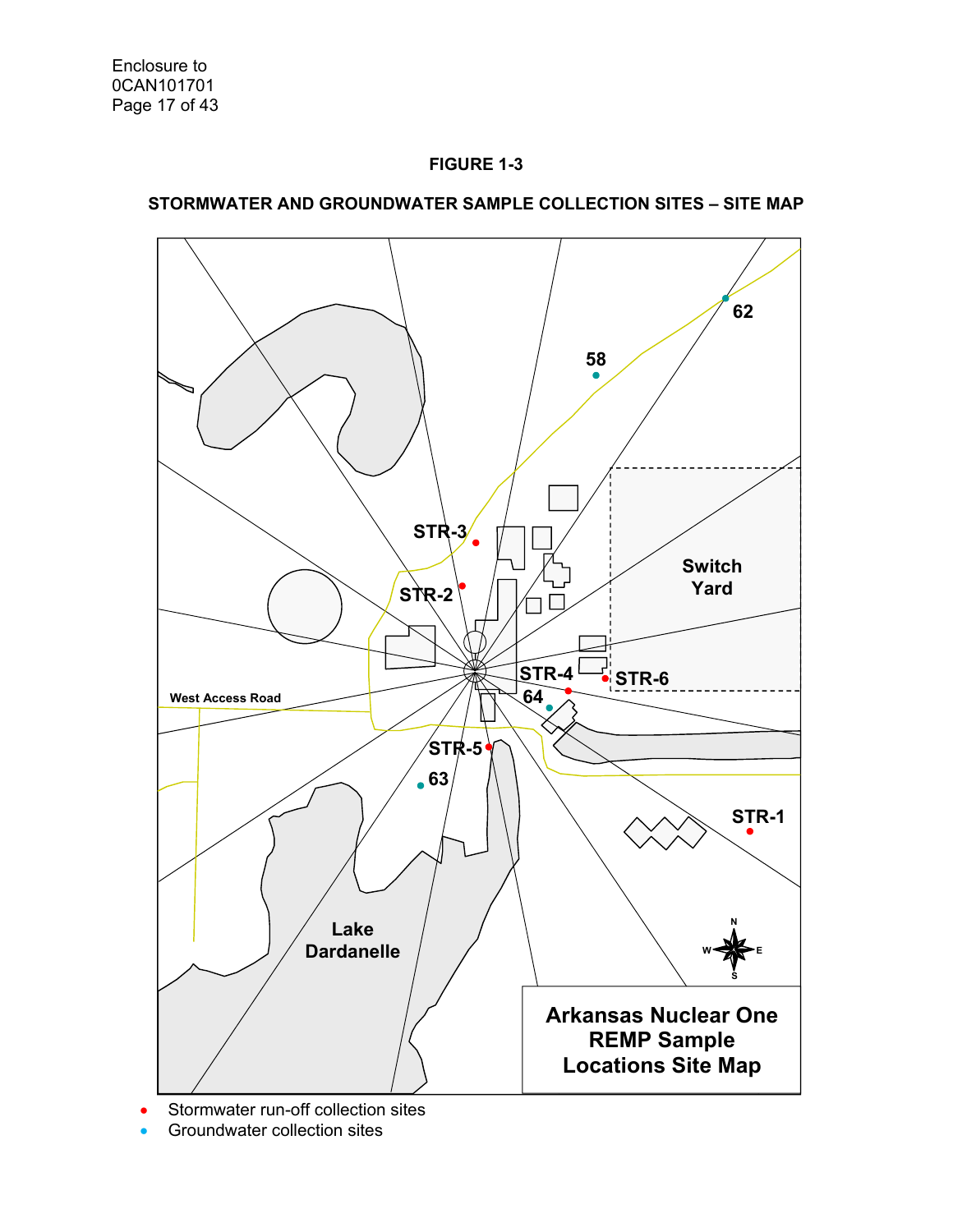Enclosure to 0CAN101701 Page 18 of 43

#### **2.0 Interpretation and Trends of Results**

#### **2.1 Air Particulate and Radioiodine Sample Results**

The REMP has detected radioactivity in the airborne pathway attributable to other sources. These include the 25th Chinese nuclear test explosion in 1980, the radioactive plume release due to reactor core degradation at Chernobyl Nuclear Power Plant in 1986, and the Fukushima Daiichi Nuclear Power Plant accident (Mach 11, 2011).

In 2016 there were no samples above the LLD for I-131. Indicator gross beta air particulate results for 2016 were comparable to results obtained from 2005-2015 of the operational REMP, but less than 2013 when the annual average was 0.043. Also, the 2016 gross beta annual average was less than the average for preoperational levels. Results are reported as annual average picocuries per cubic meter (pCi/m<sup>3</sup>).

| <b>Monitoring Period</b>    | <b>Result</b> |
|-----------------------------|---------------|
| 2005 - 2015 (Minimum Value) | 0.018         |
| 2016 Average Value          | 0.040         |
| 2005 - 2015 (Maximum Value) | 0.043         |
| Preoperational              | 0.050         |

In the absence of plant-related gamma radionuclides, gross beta activity is attributed to naturally occurring radionuclides. Table 3.1, which includes gross beta concentrations and provides a comparison of the indicator and control means and ranges, emphasizes the consistent trends seen in this pathway to support the presence of naturally occurring activity. Therefore, it can be concluded that the airborne pathway continues to be unaffected by ANO operations.

## **2.2 Thermoluminescent Dosimetry (TLD) Sample Results**

ANO reports measured dose as net exposure (field reading less transit reading) normalized to 92 days and relies on comparison of the indicator locations to the control as a measure of plant impact. ANO's comparison of the inner ring and special interest area TLD results to the control, as seen in Table 3.1, identified no noticeable trend that would indicate that the ambient radiation levels are being affected by plant operations. In addition, the inner ring value of 8.0 millirem (mrem) shown in Table 3.1 for 2016 is within the historical bounds of 2005 – 2015 annual average results, which have ranged from 6.9 to 8.5 mrem. Overall, ANO concluded that the ambient radiation levels are not being affected by plant operations.

## **2.3 Water Sample Results**

Analytical results for 2016 drinking water and ground water samples were similar to those reported in previous years. Gamma radionuclides analytical results for 2016 surface water samples were similar to those reported in previous years. Tritium in ANO surface water indicator samples continues to be detected, but at levels below those experienced in 2013 and below the ODCM-required LLD. These results are further explained below.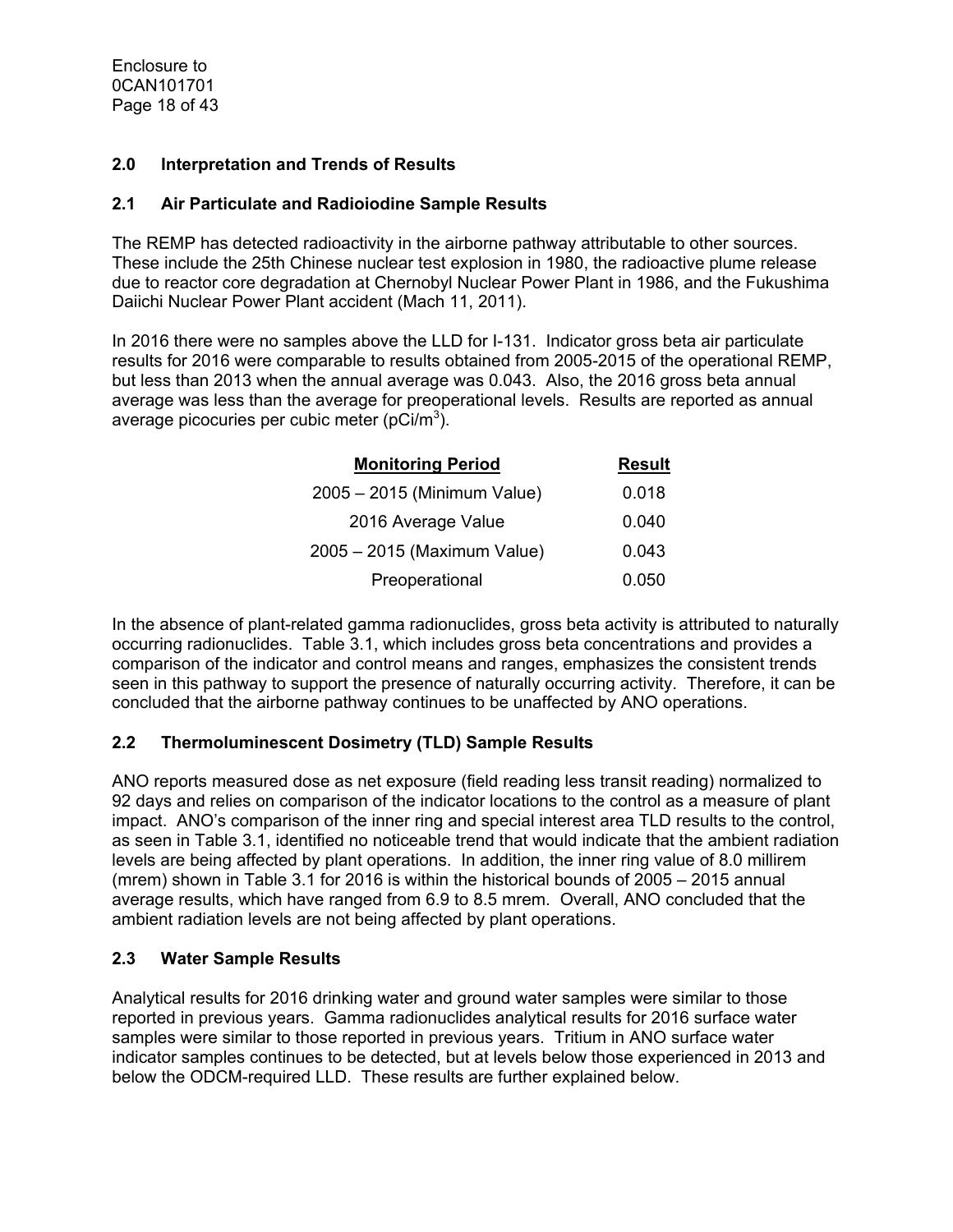Surface water samples were collected and analyzed for gamma radionuclides and tritium. Gamma radionuclides were below detectable limits which is consistent with results seen in previous operational years. Tritium continues to be detected at the indicator location (Station 8) where previously monitored liquid radioactive effluent from the plant is periodically discharged in accordance with the regulatory criteria established in the ODCM and, for 2016, at levels considerably lower than the ODCM-required LLD of 3000 pCi/l. Furthermore, unlike the elevated tritium levels observed in 2013 attributable to particular plant events, no elevated levels attributable to particular events were observed in 2016. Results are reported as annual average pCi/l.

| <b>Monitoring Period</b>    | <b>Result</b> |
|-----------------------------|---------------|
| 2005 - 2015 (Minimum Value) | 554.5         |
| 2016 Value                  | 932.25        |
| 2005 - 2015 (Maximum Value) | 2940*         |
| Preoperational              | 200.0         |

\* Indicates value from 2013

ANO personnel have noted no definable increasing trends associated with the tritium levels at the discharge location. Levels detected during 2016 and previous operational years have been well below regulatory reporting limits. Therefore, the operation of ANO had no definable impact on this waterborne pathway during 2016 and levels of radionuclides remain similar to those obtained in previous operational years.

Drinking water samples were collected from two locations (indicator and control). Although ANO personnel utilize Station 14 (City of Russellville) as an indicator location due to the potential for the drinking water pathway to exist, the City of Russellville has not withdrawn water from Lake Dardanelle in the past several years.

Drinking water samples were analyzed for gross beta radionuclides, I-131, gamma radionuclides and tritium. Gamma radionuclides, gross beta radionuclides, I-131, and tritium concentrations were below the LLD limits at the indicator and control locations, which is consistent with 2013 and comparable to the 2005 – 2015 preoperational and operational years as shown below. Results from 2016 are summarized in Table 3.1. Results are reported as annual average pCi/L.

| <b>Radionuclide</b> | 2016          | 2015                      | $2005 - 2014**$ | <b>Preoperational</b> |
|---------------------|---------------|---------------------------|-----------------|-----------------------|
| Gross Beta          | $\leq$ IID    | $\leq$ $\ln$ <sup>*</sup> | 2.85            | 2.0                   |
| lodine-131          | $\leq$ I I D  | $\leq$ I I D              | $\leq$ I I D    | $\leq$ I I D          |
| Gamma               | $\leq$ I I D  | $\leq$ I I D              | $\leq$ I I D    | $\leq$ IID            |
| Tritium             | $\leq$ $\Box$ | $\leq$ I I D              | $\leq$ I I D    | 200.0                 |

For the control sample collected 1/15/15, gross beta was 3.16 pCi/L which is >MDC, but <LLD; documented via CR-ANO-C-2015-00351.

\*\* Average of the results from the years 2005-2014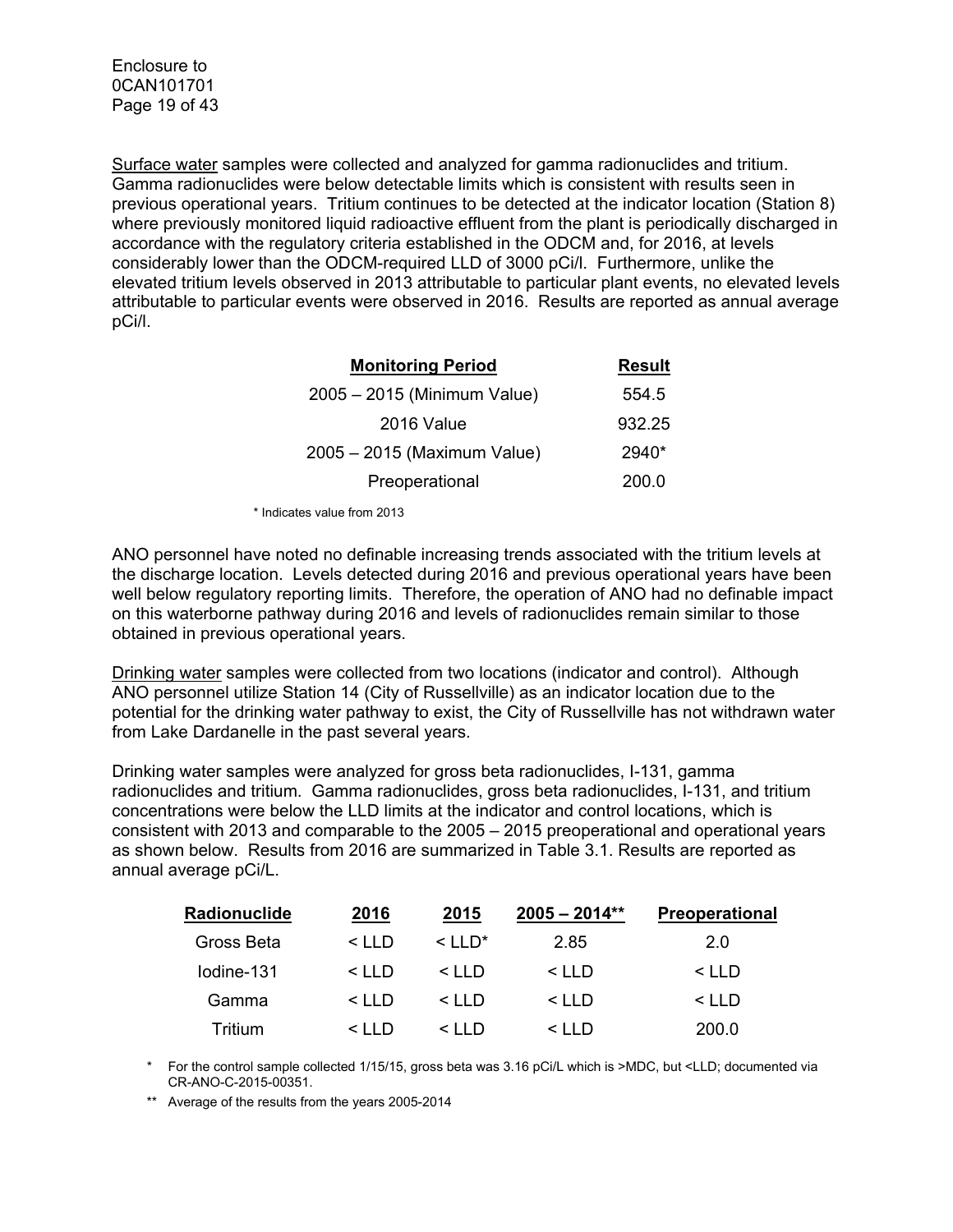Enclosure to 0CAN101701 Page 20 of 43

ANO personnel have noted no definable trends associated with drinking water results at the indicator location. Therefore, the operation of ANO had no definable impact on this waterborne pathway during 2016 and levels of radionuclides remain similar to those obtained in previous operational years.

Groundwater samples were collected from four REMP locations (2 control, and 2 indicator locations). During 2011, ANO incorporated sixteen additional groundwater monitoring wells into the Groundwater Protection Initiative (GPI) site program. Sample data are compiled, organized and reviewed annually to:

- Analyze for increasing or decreasing trends at individual sample points, wells or groups of wells.
- Review the radionuclides detected to determine whether changes should be made to the analysis sites or sampling frequencies for each sampling location.
- Evaluate the locations of radionuclides in ground water to determine if changes should be made to the sampling locations.
- Review current investigation levels and determine if changes should be made.
- Determine if any change to the ODCM is required.
- Determine if a corrective action/remediation is required.

Groundwater samples from the four REMP locations were analyzed for tritium and gamma radionuclides. Tritium, gamma, and gross beta concentrations were below the LLD limits at all four locations. Listed below is a comparison of 2016 indicator results to past operational years. Results are reported as annual average pCi/l. REMP Groundwater data are captured in Tables 8.1 and 8.2. ANO operations had no significant impact on the environment or public by this waterborne pathway.

| Radionuclide | 2016    | $2006 - 2015$        |  |
|--------------|---------|----------------------|--|
| lodine-131   | $<$ LLD | $<$ LLD              |  |
| Gamma        | < LLD   | < LLD                |  |
| Tritium      | $<$ LLD | $<$ LLD              |  |
| Gross Beta   | 4.32*   | $\lt$ 11 $\Gamma$ ** |  |

- \* Value from first quarter sampling Station 58.
- \*\* Only 2014 and 2015 data available for review as historical data.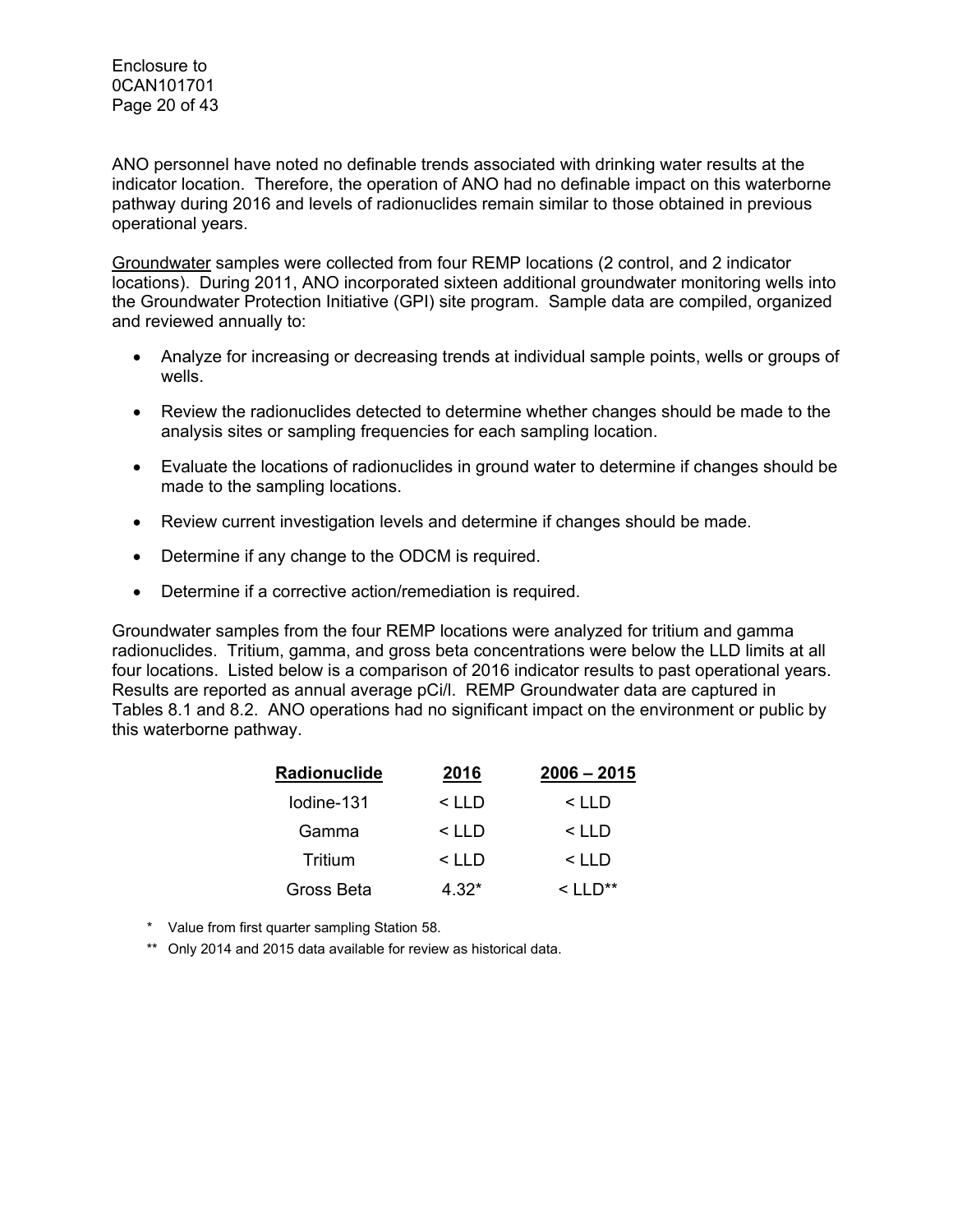## **2.4 Sediment Sample Results**

Sediment samples were collected from two locations in 2016 and analyzed for gamma radionuclides. Listed below is a comparison of 2016 indicator results to the 2005 – 2015 operational years. ANO operations had no significant impact on the environment or public by this waterborne pathway. Results are reported as pCi/kg.

| <b>Monitoring Period</b>    | <b>Result</b> |
|-----------------------------|---------------|
| 2005 - 2015 (Minimum Value) | 41.79         |
| 2016 Value                  | $<$ LLD       |
| 2005 - 2015 (Maximum Value) | 666.8         |

Since reporting levels for radionuclides in sediment have not been established, an evaluation of potential dose to the public from this media was performed as shown in Attachment 3.

## **2.5 Milk Sample Results**

Milk samples were not collected during 2016 due to the unavailability of indicator locations within five-miles of ANO.

## **2.6 Fish Sample Results**

Fish samples were collected from two locations and analyzed for gamma radionuclides. In 2016, gamma radionuclides were below detectable limits which are consistent with the preoperational monitoring period and operational results since 1997. Therefore, based on these measurements, ANO operations had no significant radiological impact upon the environment or public by this ingestion pathway.

## **2.7 Food Product Sample Results**

The REMP has detected radionuclides prior to 1990 that are attributable to other sources. These include the radioactive plume release due to reactor core degradation at Chernobyl Nuclear Power Plant in 1986 and atmospheric weapons testing.

In 2016, food product samples were collected when available from two locations and analyzed for Iodine-131 and gamma radionuclides. The 2016 levels remained undetectable, as has been the case in previous years. Therefore, based on these measurements, ANO operations had no significant radiological impact upon the environment or public by this ingestion pathway.

## **2.8 Interlaboratory Comparison Results**

Teledyne Brown Engineering analyzed interlaboratory comparison samples to fulfill the requirements of ODCM Section 2.5.3. Attachment 2 contains these results.

# **2.9 Land Use Census Results**

The latest land use census (performed in 2015) did not identify any new locations that yielded a calculated dose or dose commitment greater than those currently calculated (see Table 2.1).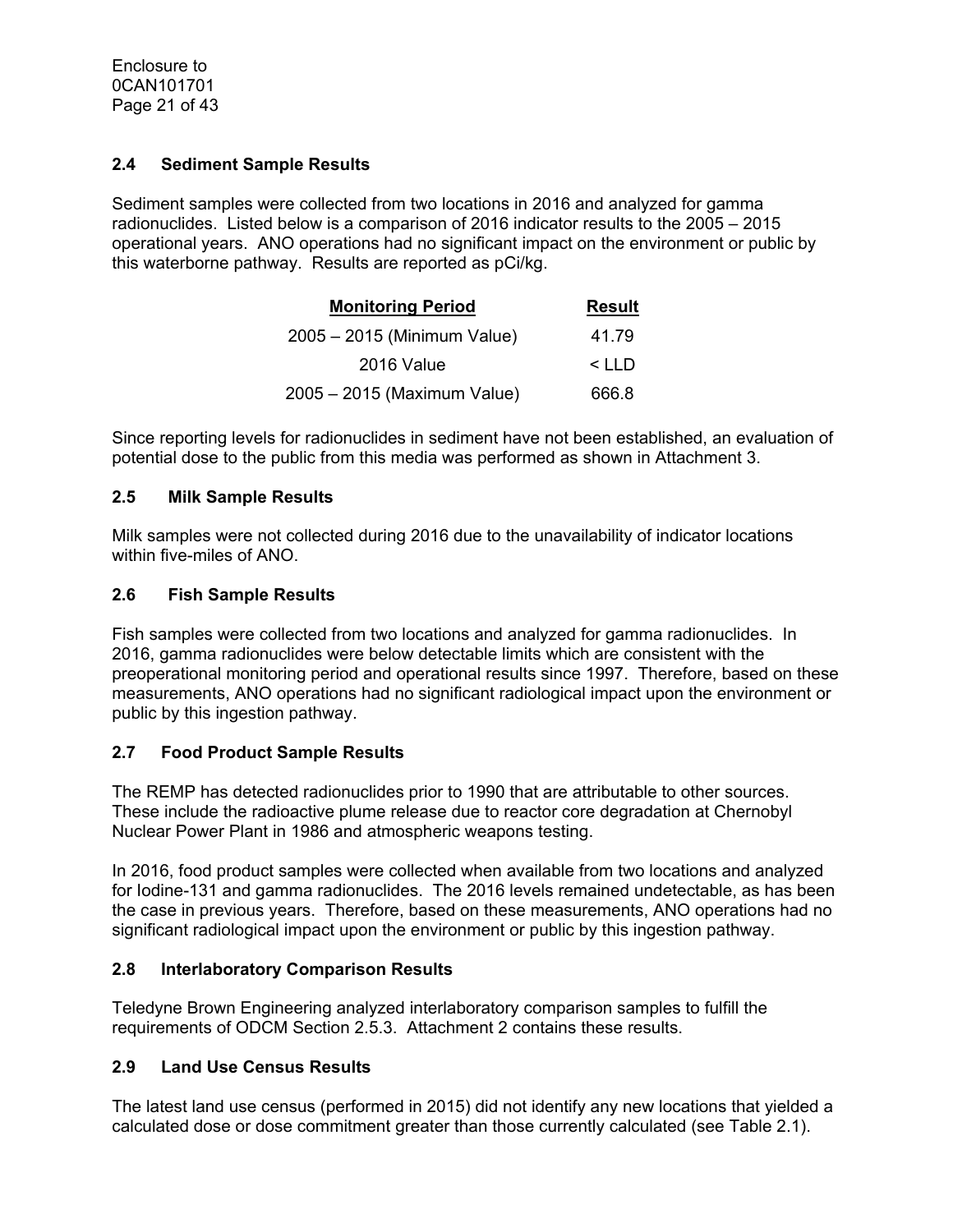Enclosure to 0CAN101701 Page 22 of 43

Also, the land use census identified no milk-producing animals within a five-mile radius of the plant site. ANO personnel chose not to perform a garden census in 2015, but instead to sample broadleaf vegetation which is allowed by ODCM Section L 2.5.2. As allowed by NRC Regulatory Guide 1.21, Revision 2, Section 3.2, broadleaf vegetation sampling in the meteorological sector (Sector 13) with a D/Q value within 10% of the sector with the highest D/Q (Sector 12) was performed.

A land use census was not conducted for the year 2016. The next land use census is scheduled to be conducted in 2017.

#### **TABLE 2.1**

#### **2015 LAND USE CENSUS**

| <b>Direction</b> | <b>Sector</b>           | <b>Distance (miles)</b> |
|------------------|-------------------------|-------------------------|
| N                | $\mathbf 1$             | 0.9                     |
|                  |                         |                         |
| <b>NNE</b>       | $\overline{2}$          | 1.3                     |
| <b>NE</b>        | 3                       | 0.9                     |
| <b>ENE</b>       | $\overline{\mathbf{4}}$ | 0.8                     |
| E                | 5                       | 0.8                     |
| <b>ESE</b>       | 6                       | 0.8                     |
| <b>SE</b>        | $\overline{7}$          | 0.8                     |
| <b>SSE</b>       | 8                       | 0.8                     |
| $\mathsf S$      | $\boldsymbol{9}$        | 0.8                     |
| SSW              | 10                      | 0.7                     |
| SW               | 11                      | 2.8                     |
| <b>WSW</b>       | 12                      | 0.7                     |
| W                | 13                      | 0.8                     |
| <b>WNW</b>       | 14                      | 0.8                     |
| <b>NW</b>        | 15                      | 1.0                     |
| <b>NNW</b>       | 16                      | 0.9                     |

#### **Nearest Residence Within Five Miles**

## **3.0 Radiological Environmental Monitoring Program Summary**

#### **3.1 2016 Program Results Summary**

Table 3.1 summarizes the 2016 REMP results.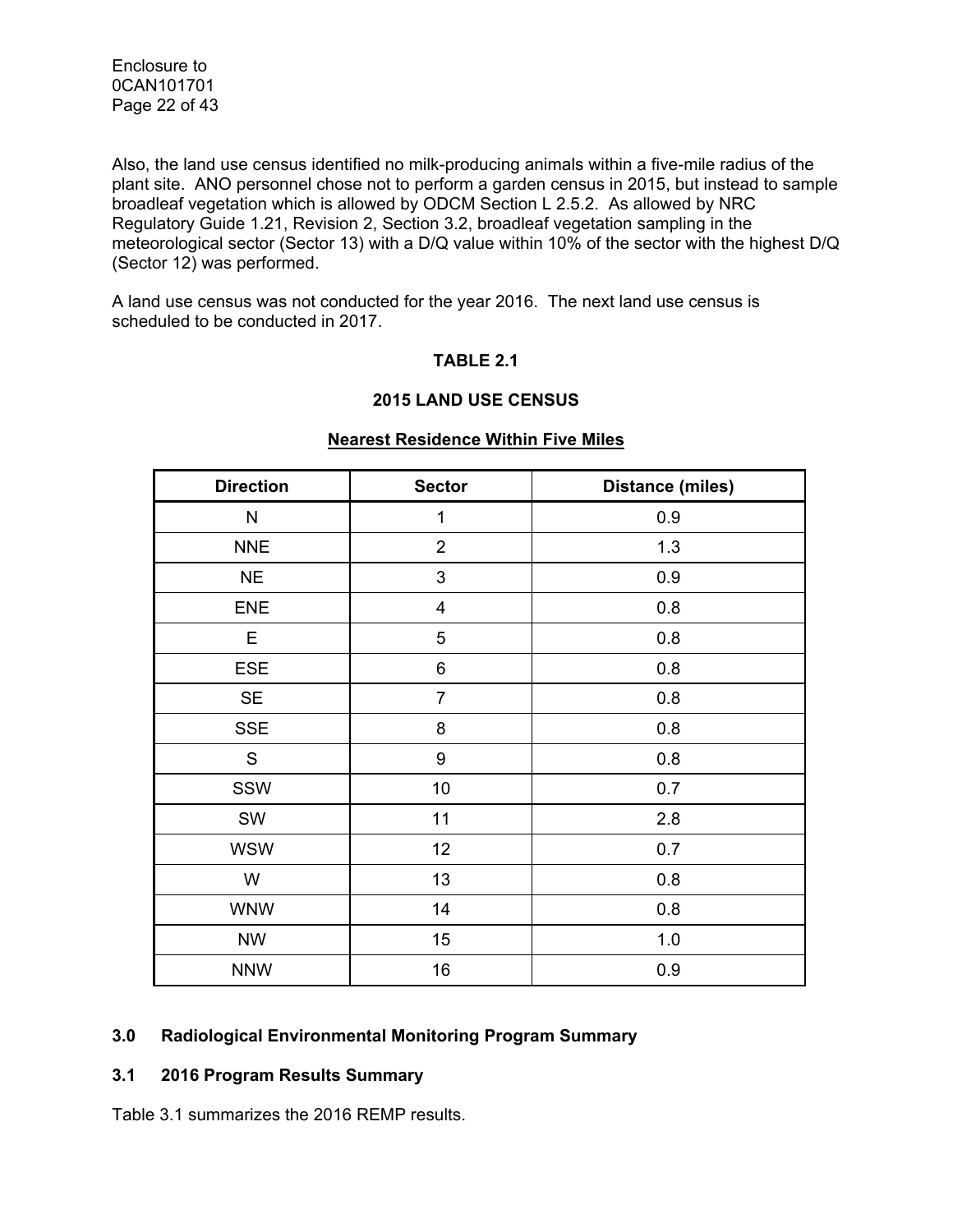## **TABLE 3.1**

#### **RADIOLOGICAL ENVIRONMENTAL MONITORING PROGRAM SUMMARY**

**Name of Facility:** ANO - Units 1 and 2 **Docket No:** 50-313 and 50-368. **Location of Facility:** Pope County, Arkansas **Reporting Period:** January - December 2016

| <b>Sample Type</b>                               | Type /                                          |                  | <b>Indicator</b>                         |                                               | <b>Location with Highest Annual Mean</b> | <b>Control</b>                     | <b>Number of</b>                                 |  |
|--------------------------------------------------|-------------------------------------------------|------------------|------------------------------------------|-----------------------------------------------|------------------------------------------|------------------------------------|--------------------------------------------------|--|
| (Units)                                          | <b>Number of</b><br><b>Analyses<sup>a</sup></b> | LLD <sup>b</sup> | <b>Locations Mean</b><br>$(F)^c$ [Range] | Location <sup>d</sup>                         | Mean $(F)^c$ [Range]                     | Locations Mean<br>$(F)^c$ [Range]  | <b>Non-Routine</b><br><b>Results<sup>e</sup></b> |  |
| <b>Air Particulates</b><br>(pCi/m <sup>3</sup> ) | GB / 135                                        | 0.01             | 0.0182(81/81)<br>$[0.015 - 0.072]$       | Station 6*<br>$(243^{\circ}, 0.5 \text{ mi})$ | 0.1305(27/27)<br>$[0.020 - 0.070]$       | 0.0182(54/54)<br>$[0.019 - 0.079]$ | $\mathbf 0$                                      |  |
| <b>Airborne lodine</b><br>( $pCi/m^3$ )          | $1-131/135$                                     | 0.07             | $<$ LLD                                  | N/A                                           | N/A                                      | $<$ LLD                            | 0                                                |  |
| <b>Inner Ring TLDs</b><br>(mR/Qtr)               | Gamma / 64                                      | (f)              | 7.70(61/64)<br>$[5.4 - 10.5]$            | Station 56<br>$(264^{\circ}, 0.4 \text{ mi})$ | 9.5(4/4)<br>$[9.2 - 10.5]$               | N/A                                | 3                                                |  |
| <b>Special Interest</b><br>TLDs (mR/Qtr)         | Gamma / 28                                      | (f)              | 6.74(28/28)<br>$[4.3 - 9.0]$             | Station 116<br>$(318° - 1.8 m)$               | 8.9(4/4)<br>$[8.0 - 9.7]$                | N/A                                | $\mathbf 0$                                      |  |
| <b>Control TLD</b><br>(mR/Qtr)                   | Gamma / 4                                       | (f)              | N/A                                      | N/A                                           | N/A                                      | 6.5 $(4/4)$<br>$[5.4 - 8.3]$       | $\mathbf 0$                                      |  |

\* As documented on 12/22/16, the air pump was found to be non-functional on 12/22/16. The pump was replaced on 12/22/16. As a result a volume could not be provided to laboratory and the results were given as pCi/Total instead of pCi/m<sup>3</sup>. This has made the annual average high. Without using this data point, the Station 6 average would be 0.0175. Values listed in table do not factor in the 12/22/16 value.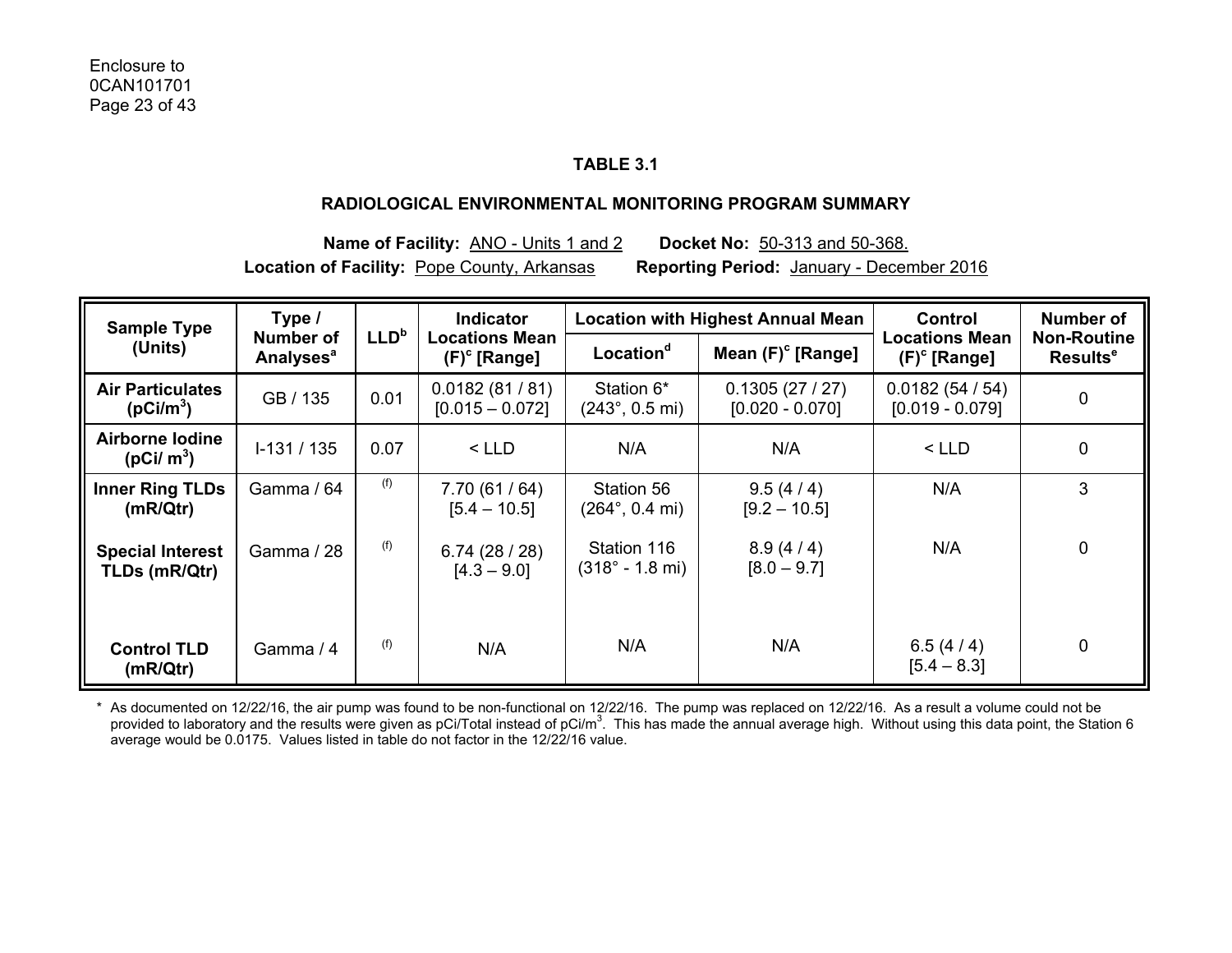## **RADIOLOGICAL ENVIRONMENTAL MONITORING PROGRAM SUMMARY**

|                      | Type /<br><b>Sample Type</b>                    |                  | <b>Indicator</b>                         |                                              | <b>Location with Highest Annual Mean</b> | Control                                  | <b>Number of</b>                           |
|----------------------|-------------------------------------------------|------------------|------------------------------------------|----------------------------------------------|------------------------------------------|------------------------------------------|--------------------------------------------|
| (Units)              | <b>Number of</b><br><b>Analyses<sup>a</sup></b> | LLD <sup>b</sup> | <b>Locations Mean</b><br>$(F)^c$ [Range] | Location <sup>d</sup>                        | Mean $(F)^c$ [Range]                     | <b>Locations Mean</b><br>$(F)^c$ [Range] | <b>Non-Routine</b><br>Results <sup>e</sup> |
|                      | $H - 3/8$<br>GS / 24                            | 3000             | 932 $(4*/4)$<br>$[344 - 745]$            | Station 8<br>$(166^{\circ}, 0.2 \text{ mi})$ | 555 $(4*/4)$<br>$[344 - 745]$            | $<$ LLD                                  | 0                                          |
|                      | Mn-54<br>Fe-59<br>$Co-58$                       | 15<br>30<br>15   | $<$ LLD<br>$<$ LLD<br>$<$ LLD            | N/A<br>N/A<br>N/A                            | N/A<br>N/A<br>N/A                        | < LLD<br>< LLD<br>$<$ LLD                | 0<br>0<br>0                                |
| <b>Surface Water</b> | $Co-60$                                         | 15               | $<$ LLD                                  | N/A                                          | N/A                                      | $<$ LLD                                  | 0                                          |
| (pCi/l)              | $Zn-65$<br>$Zr-95$                              | 30<br>30         | $<$ LLD<br>$<$ LLD                       | N/A<br>N/A                                   | N/A<br>N/A                               | $<$ LLD<br>$<$ LLD                       | 0<br>0                                     |
|                      | <b>Nb-95</b>                                    | 15               | $<$ LLD                                  | N/A                                          | N/A                                      | $<$ LLD                                  | 0                                          |
|                      | $I - 131$<br>Cs-134                             | 15<br>15         | $<$ LLD<br>$<$ LLD                       | N/A<br>N/A                                   | N/A<br>N/A                               | $<$ LLD<br>$<$ LLD                       | 0<br>0                                     |
|                      | Cs-137                                          | 18               | $<$ LLD                                  | N/A                                          | N/A                                      | $<$ LLD                                  | 0                                          |
|                      | Ba-140                                          | 60               | $<$ LLD                                  | N/A                                          | N/A                                      | < LLD                                    | 0                                          |
|                      | La-140                                          | 15               | $<$ LLD                                  | N/A                                          | N/A                                      | $<$ LLD                                  | 0                                          |

\* Positive tritium results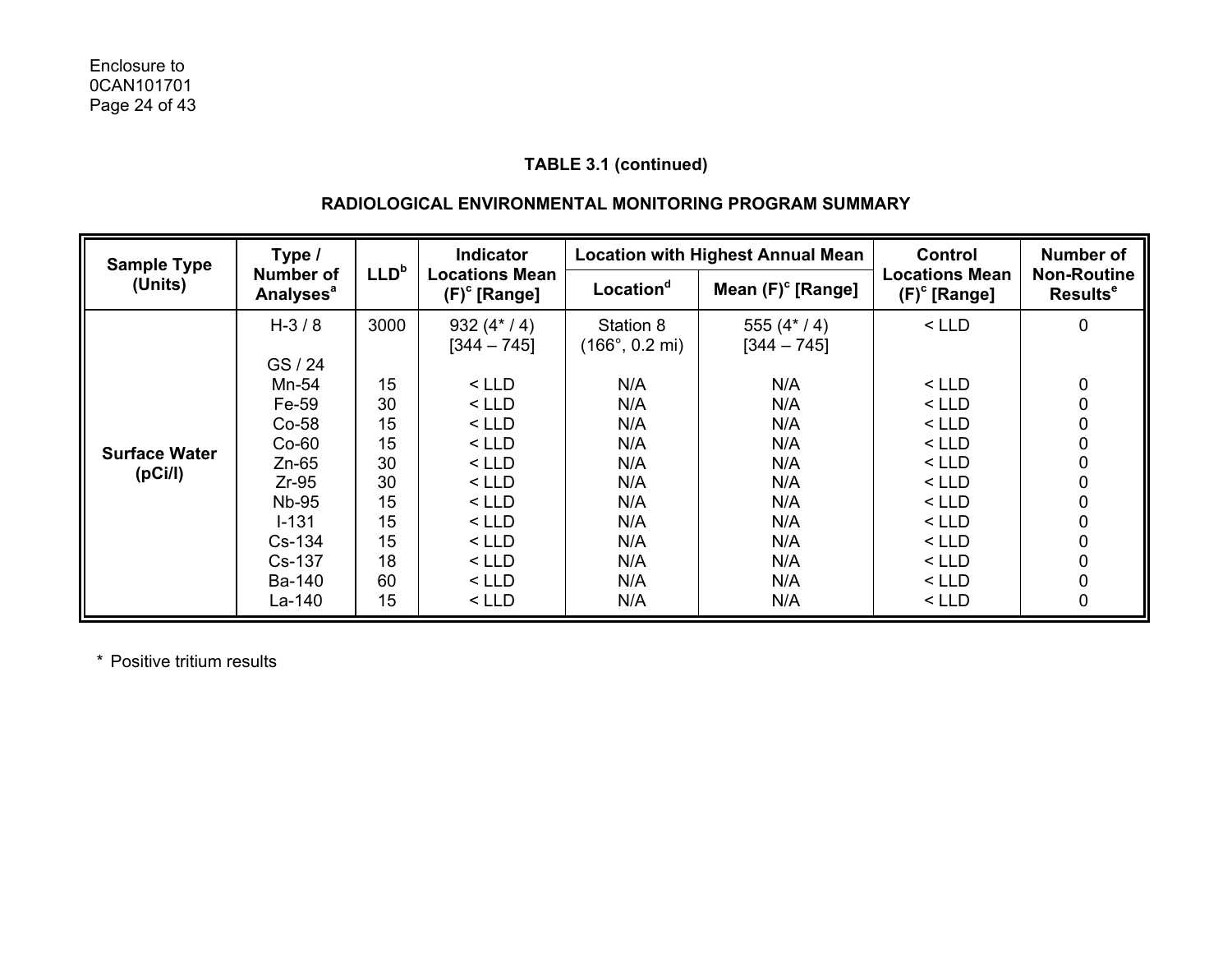## **RADIOLOGICAL ENVIRONMENTAL MONITORING PROGRAM SUMMARY**

| <b>Sample Type</b>                           | Type /                                                                                                                   |                                                                | <b>Indicator</b>                                                                                                      |                                                                           | <b>Location with Highest Annual Mean</b>                                  |                                                                                                                       | <b>Number of</b>                                                               |
|----------------------------------------------|--------------------------------------------------------------------------------------------------------------------------|----------------------------------------------------------------|-----------------------------------------------------------------------------------------------------------------------|---------------------------------------------------------------------------|---------------------------------------------------------------------------|-----------------------------------------------------------------------------------------------------------------------|--------------------------------------------------------------------------------|
| (Units)                                      | <b>Number of</b><br><b>Analyses<sup>a</sup></b>                                                                          | LLD <sup>b</sup>                                               | <b>Locations Mean</b><br>$(F)^c$ [Range]                                                                              | Location <sup>d</sup>                                                     | Mean $(F)^c$ [Range]                                                      | <b>Locations Mean</b><br>$(F)^c$ [Range]                                                                              | <b>Non-Routine</b><br>Results <sup>e</sup>                                     |
|                                              | GB/8                                                                                                                     | $\overline{4}$                                                 | $<$ LLD                                                                                                               | N/A                                                                       | N/A                                                                       | $<$ LLD                                                                                                               | 0                                                                              |
|                                              | $I-131/8$                                                                                                                | 1                                                              | $<$ LLD                                                                                                               | N/A                                                                       | N/A                                                                       | $<$ LLD                                                                                                               | $\pmb{0}$                                                                      |
|                                              | $H - 3 / 8$                                                                                                              | 2000                                                           | $<$ LLD                                                                                                               | N/A                                                                       | N/A                                                                       | $<$ LLD                                                                                                               | 0                                                                              |
| <b>Drinking Water</b><br>(pCi/1)             | GS/8<br>Mn-54<br>Fe-59<br>Co-58<br>$Co-60$<br>$Zn-65$<br>$Zr-95$<br><b>Nb-95</b><br>Cs-134<br>Cs-137<br>Ba-140<br>La-140 | 15<br>30<br>15<br>15<br>30<br>30<br>15<br>15<br>18<br>60<br>15 | $<$ LLD<br>$<$ LLD<br>$<$ LLD<br>$<$ LLD<br>$<$ LLD<br>$<$ LLD<br>$<$ LLD<br>$<$ LLD<br>$<$ LLD<br>$<$ LLD<br>$<$ LLD | N/A<br>N/A<br>N/A<br>N/A<br>N/A<br>N/A<br>N/A<br>N/A<br>N/A<br>N/A<br>N/A | N/A<br>N/A<br>N/A<br>N/A<br>N/A<br>N/A<br>N/A<br>N/A<br>N/A<br>N/A<br>N/A | $<$ LLD<br>$<$ LLD<br>$<$ LLD<br>$<$ LLD<br>$<$ LLD<br>$<$ LLD<br>$<$ LLD<br>$<$ LLD<br>$<$ LLD<br>$<$ LLD<br>$<$ LLD | $\begin{array}{c} 0 \\ 0 \end{array}$<br>$\begin{matrix}0\\0\end{matrix}$<br>0 |
| <b>Bottom</b><br><b>Sediment</b><br>(pCi/kg) | GS/2<br>Cs-134<br>Cs-137                                                                                                 | 150<br>180                                                     | $<$ LLD<br>$<$ LLD                                                                                                    | N/A<br>N/A                                                                | $<$ LLD<br>$<$ LLD                                                        | $<$ LLD<br>$<$ LLD                                                                                                    | $\begin{array}{c} 0 \\ 0 \end{array}$                                          |

\* Positive GB results.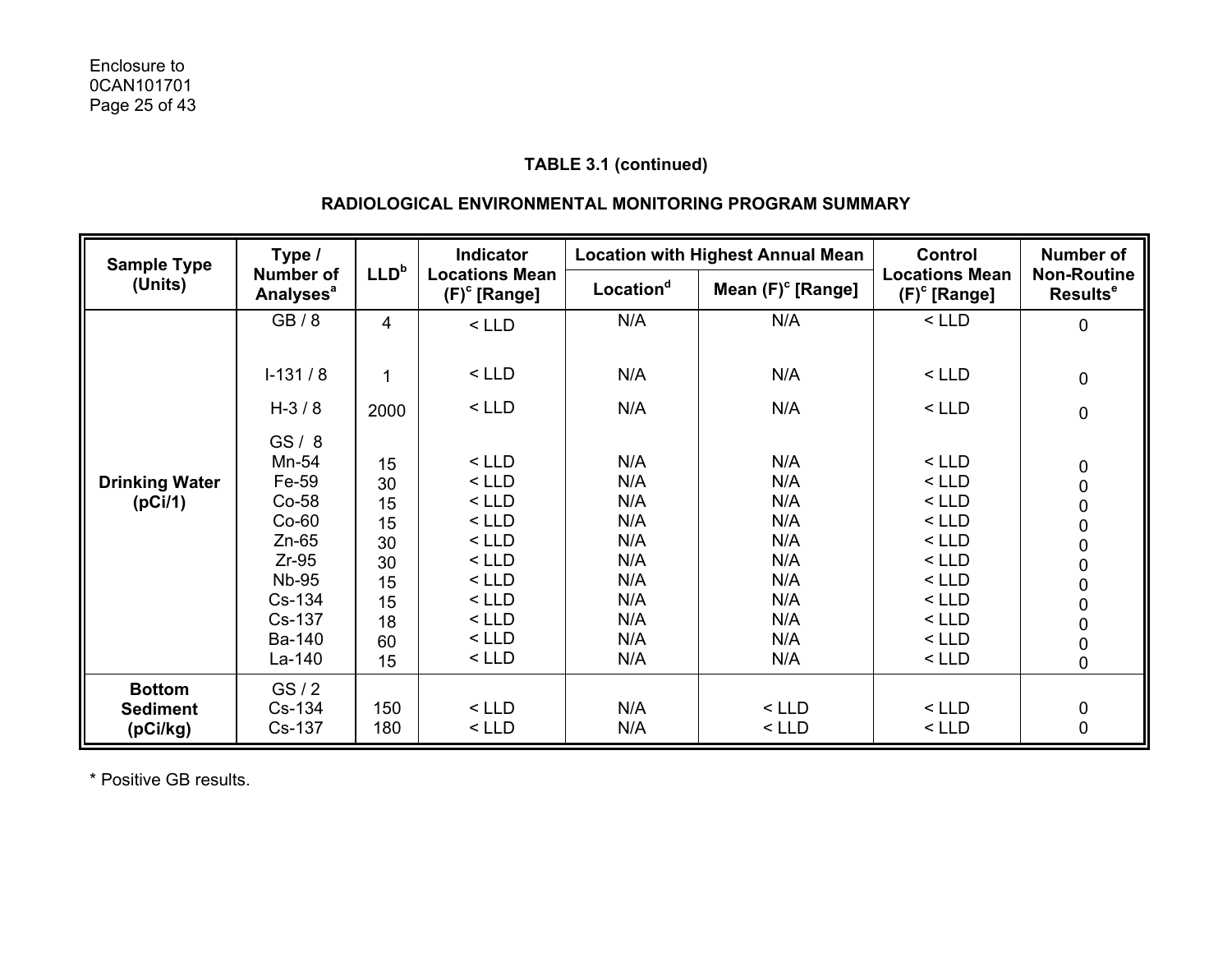## **RADIOLOGICAL ENVIRONMENTAL MONITORING PROGRAM SUMMARY**

| <b>Sample Type</b>   | Indicator<br>Type /<br>LLD <sup>b</sup><br><b>Number of</b><br><b>Locations Mean</b><br>$(F)^c$ [Range]<br><b>Analyses<sup>a</sup></b> |                                        |                                                                | <b>Location with Highest Annual Mean</b> | Control                                | <b>Number of</b>                                               |                                            |
|----------------------|----------------------------------------------------------------------------------------------------------------------------------------|----------------------------------------|----------------------------------------------------------------|------------------------------------------|----------------------------------------|----------------------------------------------------------------|--------------------------------------------|
| (Units)              |                                                                                                                                        |                                        |                                                                | Location <sup>d</sup>                    | Mean $(F)^c$ [Range]                   | <b>Locations Mean</b><br>$(F)^c$ [Range]                       | <b>Non-Routine</b><br>Results <sup>e</sup> |
| Fish (pCi/kg)        | GS/2<br>Mn-54<br>Fe-59<br>$Co-58$<br>$Co-60$<br>$Zn-65$<br>$Cs-134$                                                                    | 130<br>260<br>130<br>130<br>260<br>130 | $<$ LLD<br>$<$ LLD<br>$<$ LLD<br>$<$ LLD<br>$<$ LLD<br>$<$ LLD | N/A<br>N/A<br>N/A<br>N/A<br>N/A<br>N/A   | N/A<br>N/A<br>N/A<br>N/A<br>N/A<br>N/A | $<$ LLD<br>$<$ LLD<br>$<$ LLD<br>$<$ LLD<br>$<$ LLD<br>$<$ LLD | 0<br>0<br>0<br>0<br>0<br>0                 |
|                      | Cs-137                                                                                                                                 | 150                                    | $<$ LLD                                                        | N/A                                      | N/A                                    | $<$ LLD                                                        | 0                                          |
| <b>Food Products</b> | $1-131/6$<br>GS/6                                                                                                                      | 60                                     | $<$ LLD                                                        | N/A                                      | N/A                                    | N/A                                                            | 0                                          |
| (pCi/kg)             | Cs-134<br>Cs-137                                                                                                                       | 60<br>80                               | $<$ LLD<br>$<$ LLD                                             | N/A<br>N/A                               | N/A<br>N/A                             | N/A<br>N/A                                                     | 0<br>0                                     |

<sup>a</sup> GB = Gross beta; I-131 = Iodine-131; H-3 = Tritium; GS = Gamma scan.

 $<sup>b</sup>$  LLD = Required lower limit of detection based on ANO Units 1 and 2 ODCM Table 2.5-1.</sup>

c Mean and range based upon detectable measurements only. Fraction of detectable measurements at specified locations is indicated in parenthesis (F).

- $d$  Locations are specified (1) by name and (2) degrees relative to reactor site.
- e Non-routine results are those which exceed ten times the control station value. If no control station value is available, the result is considered non-routine if it exceeds ten times the preoperational value for the location.

f LLD is not defined in ANO Units 1 and 2 ODCM Table 2.5-1.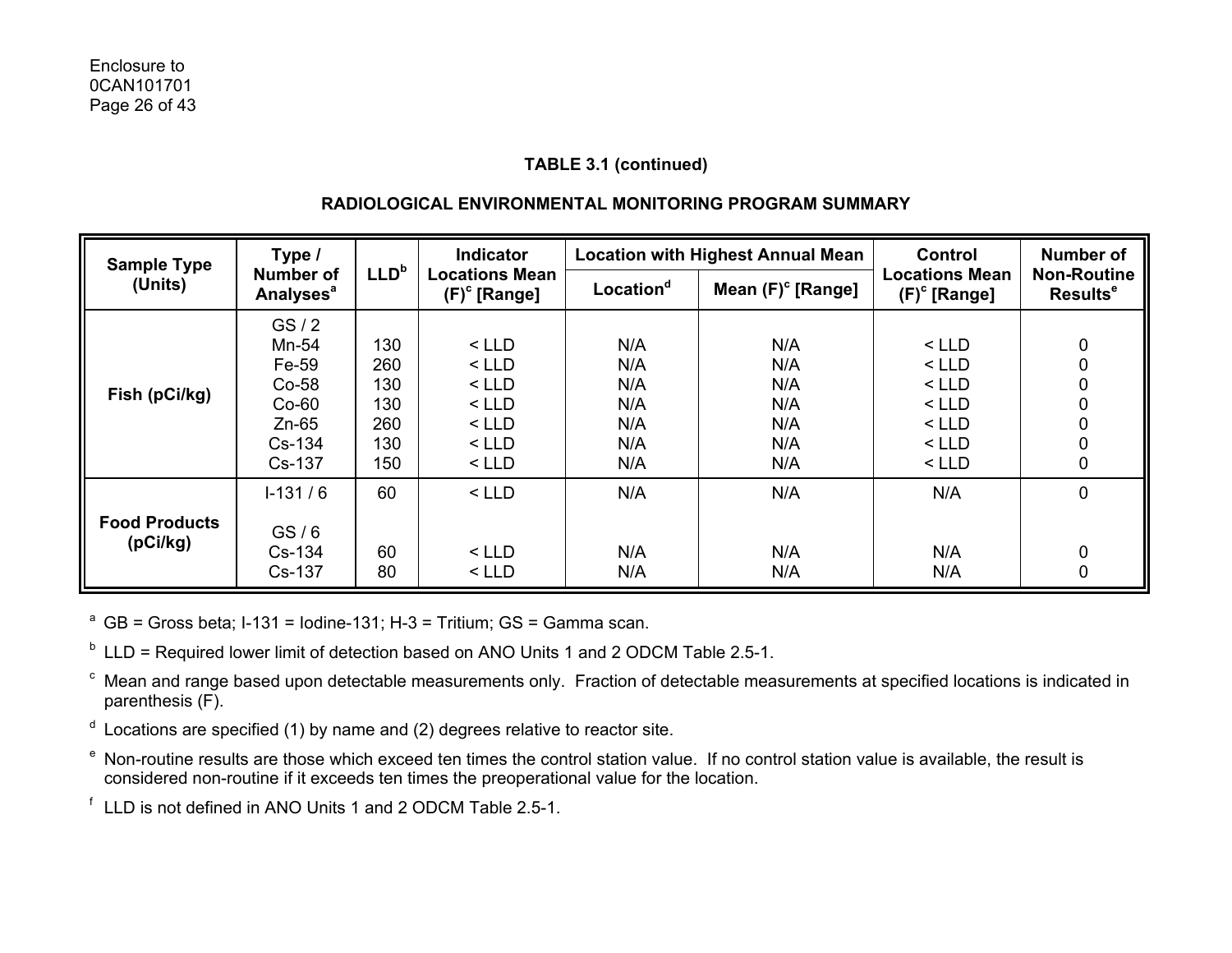Enclosure to 0CAN101701 Page 27 of 43

# **ATTACHMENT 1**

# **SUMMARY OF MONITORING RESULTS**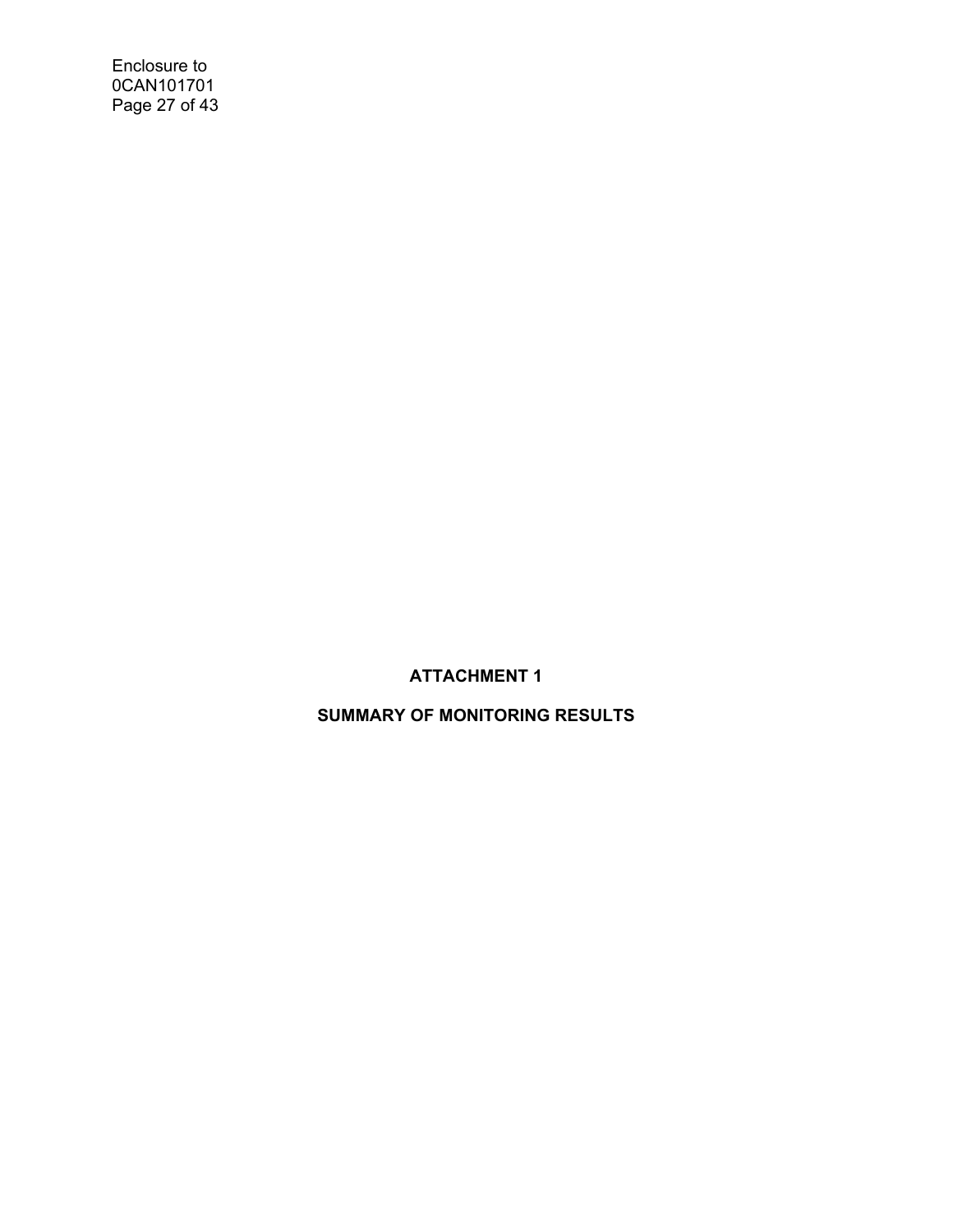# Table of Contents

| Table 1.1 | Air Particulate                                       |
|-----------|-------------------------------------------------------|
| Table 1.2 | Radioiodine Cartridge                                 |
| Table 2.1 | Thermoluminescent Dosimeters (Inner Ring)             |
| Table 2.2 | Thermoluminescent Dosimeters (Special Interest Areas) |
| Table 3.1 | Surface Water (Gamma Isotopic)                        |
| Table 3.2 | Surface Water (Tritium)                               |
| Table 4.1 | Drinking Water (Gross beta, I-131 and Gamma Isotopic) |
| Table 4.2 | Drinking Water (Tritium)                              |
| Table 5.1 | Sediment                                              |
| Table 6.1 | Fish                                                  |
| Table 7.1 | <b>Food Products</b>                                  |

- Table 8.1 Groundwater Data (Gross Beta and Gamma Isotopic)
- Table 8.2 Groundwater Data (Tritium)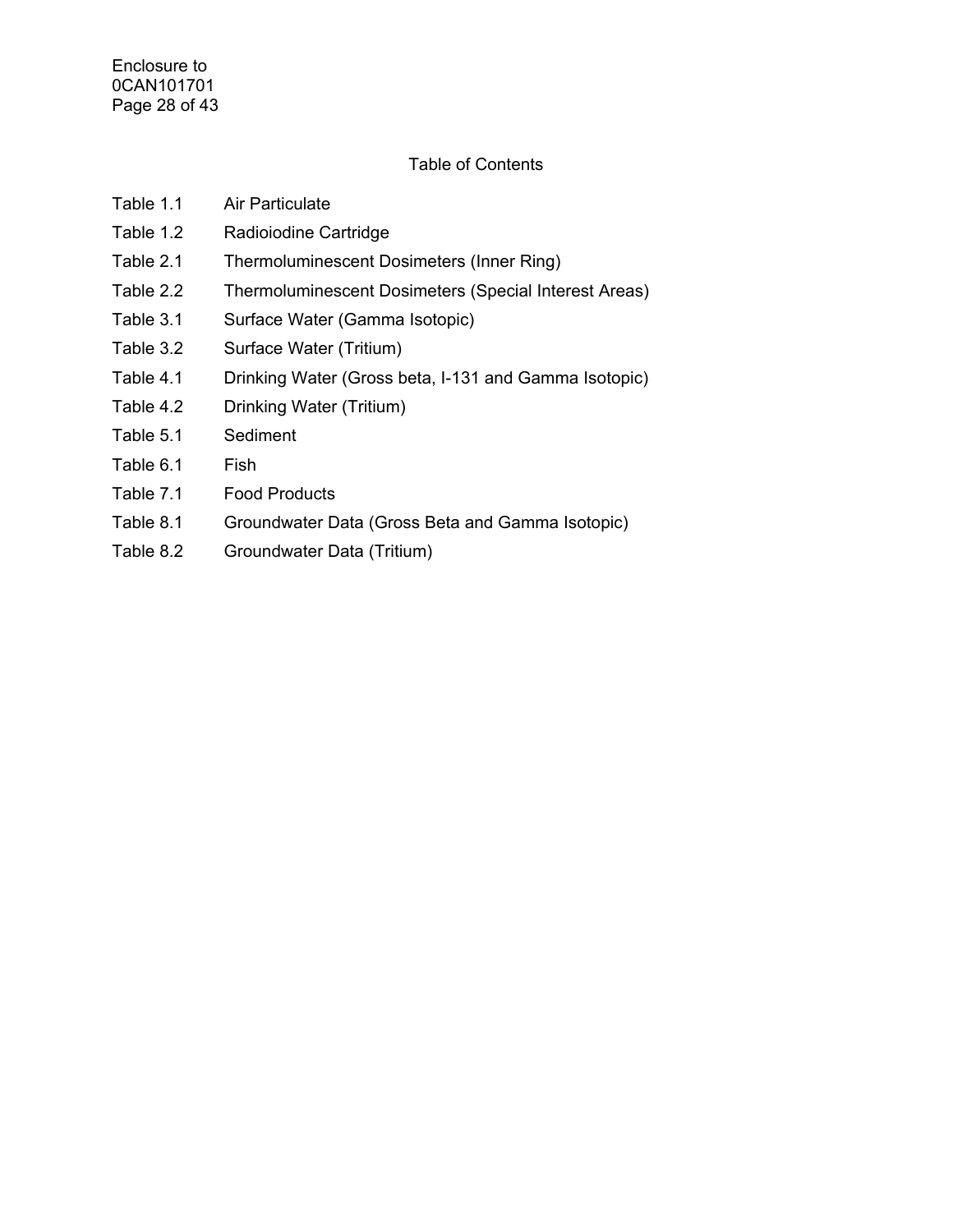|                   | Sample Type: Air Particulate |                                  | Analysis: Gross Beta            |                                  | Units: pCi/m <sup>3</sup>     |                               |
|-------------------|------------------------------|----------------------------------|---------------------------------|----------------------------------|-------------------------------|-------------------------------|
| <b>Start Date</b> | <b>End Date</b>              | <b>Station 1*</b><br>(Indicator) | <b>Station 2</b><br>(Indicator) | <b>Station 56</b><br>(Indicator) | <b>Station 6</b><br>(Control) | <b>Station 7</b><br>(Control) |
|                   | <b>Required LLD</b><br>→     | 0.01                             | 0.01                            | 0.01                             | 0.01                          | 0.01                          |
| 12/29/2015        | 01/12/2016                   | 0.023                            | 0.021                           | 0.020                            | 0.019                         | 0.022                         |
| 01/12/2016        | 01/26/2016                   | 0.025                            | 0.024                           | 0.020                            | 0.021                         | 0.020                         |
| 01/26/2016        | 02/09/2016                   | 0.018                            | 0.020                           | 0.016                            | 0.018                         | 0.015                         |
| 02/09/2016        | 02/23/2016                   | 0.018                            | 0.016                           | 0.013                            | 0.016                         | 0.018                         |
| 02/23/2016        | 03/08/2016                   | 0.016                            | 0.017                           | 0.016                            | 0.016                         | 0.016                         |
| 03/08/2016        | 03/22/2016                   | 0.011                            | 0.009                           | 0.011                            | 0.013                         | 0.011                         |
| 03/22/2016        | 04/05/2016                   | 0.017                            | 0.015                           | 0.016                            | 0.013                         | 0.016                         |
| 04/05/2016        | 04/19/2016                   | 0.017                            | 0.015                           | 0.014                            | 0.014                         | 0.015                         |
| 04/19/2016        | 05/03/2016                   | 0.017                            | 0.002                           | 0.015                            | 0.016                         | 0.015                         |
| 05/03/2016        | 05/17/2016                   | 0.020                            | 0.018                           | 0.016                            | 0.017                         | 0.018                         |
| 05/17/2016        | 05/31/2016                   | 0.015                            | 0.014                           | 0.013                            | 0.015                         | 0.014                         |
| 05/31/2016        | 06/14/2016                   | 0.017                            | 0.016                           | 0.015                            | 0.016                         | 0.015                         |
| 06/14/2016        | 06/28/2016                   | 0.019                            | 0.018                           | 0.016                            | 0.017                         | 0.017                         |
| 06/28/2016        | 07/12/2016                   | 0.018                            | 0.017                           | 0.013                            | 0.015                         | 0.015                         |
| 07/12/2016        | 07/26/2016                   | 0.017                            | 0.016                           | 0.019                            | 0.018                         | 0.017                         |
| 07/26/2016        | 08/09/2016                   | 0.017                            | 0.016                           | 0.014                            | 0.016                         | 0.017                         |
| 08/09/2016        | 08/23/2016                   | 0.012                            | 0.011                           | 0.014                            | 0.011                         | 0.012                         |
| 08/23/2016        | 09/06/2016                   | 0.017                            | 0.022                           | 0.014                            | 0.017                         | 0.020                         |
| 09/06/2016        | 09/20/2016                   | 0.014                            | 0.012                           | 0.003                            | 0.015                         | 0.014                         |
| 09/20/2016        | 10/04/2016                   | 0.025                            | 0.029                           | 0.030                            | 0.026                         | 0.027                         |
| 10/04/2016        | 10/18/2016                   | 0.018                            | 0.019                           | 0.008                            | 0.020                         | 0.018                         |
| 10/18/2016        | 11/01/2016                   | 0.026                            | 0.028                           | 0.021                            | 0.027                         | 0.026                         |
| 11/01/2016        | 11/15/2016                   | 0.026                            | 0.025                           | 0.024                            | 0.026                         | 0.026                         |
| 11/15/2016        | 11/29/2016                   | 0.031                            | 0.029                           | 0.026                            | 0.031                         | 0.032                         |
| 11/29/2016        | 12/13/2016                   | 0.019                            | 0.016                           | 0.018                            | 0.005                         | 0.020                         |
| 12/13/2016        | 12/22/2016                   | 0.032                            | 0.037                           | 0.029                            | 3.070**                       | 0.037                         |
| 12/22/2016        | 01/03/2017                   | 0.017                            | 0.019                           | 0.014                            | 0.018                         | 0.015                         |

**Table 1.1** 

\* Station with highest annual mean.

\*\* As documented on 12/22/16, the air pump was found to be non-functional on 12/22/16. The pump was replaced on 12/22/16. As a result a volume could not be provided to laboratory and the results were given as pCi/Total instead of pCi/m<sup>3</sup>. This has made the annual average high. Without using this data point, the average would be 0.0175. See "Sample Deviations" in Summary.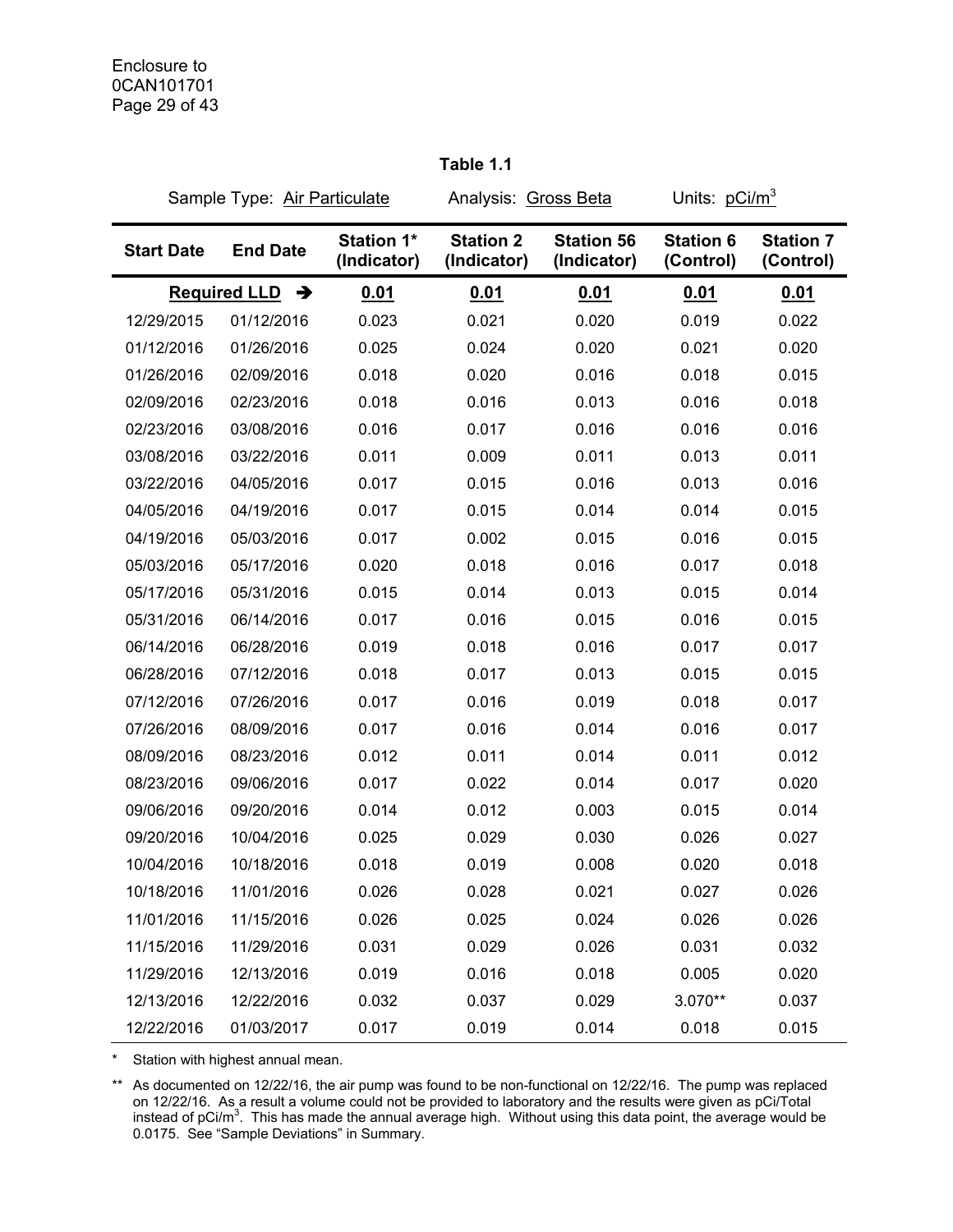# **Table 1.2**

Sample Type: Radioiodine Cartridge Analysis: lodine-131 Units: pCi/m<sup>3</sup>

| <b>Start Date</b> | <b>End Date</b>          | <b>Station 1</b><br>(Indicator) | <b>Station 2</b><br>(Indicator) | <b>Station 56</b><br>(Indicator) | <b>Station 6</b><br>(Control) | <b>Station 7</b><br>(Control) |
|-------------------|--------------------------|---------------------------------|---------------------------------|----------------------------------|-------------------------------|-------------------------------|
|                   | <b>Required LLD</b><br>→ | 0.07                            | 0.07                            | 0.07                             | 0.07                          | 0.07                          |
| 12/29/2015        | 01/12/2016               | < 0.010                         | < 0.024                         | < 0.024                          | < 0.024                       | < 0.024                       |
| 01/12/2016        | 01/26/2016               | < 0.018                         | < 0.034                         | < 0.034                          | < 0.034                       | < 0.034                       |
| 01/26/2016        | 02/09/2016               | < 0.027                         | < 0.027                         | < 0.027                          | < 0.027                       | < 0.011                       |
| 02/09/2016        | 02/23/2016               | < 0.013                         | < 0.031                         | < 0.031                          | < 0.031                       | < 0.036                       |
| 02/23/2016        | 03/08/2016               | < 0.035                         | < 0.019                         | < 0.035                          | < 0.035                       | < 0.035                       |
| 03/08/2016        | 03/22/2016               | < 0.025                         | < 0.010                         | < 0.025                          | < 0.025                       | < 0.025                       |
| 03/22/2016        | 04/05/2016               | < 0.032                         | < 0.031                         | < 0.032                          | < 0.032                       | < 0.018                       |
| 04/05/2016        | 04/19/2016               | < 0.012                         | < 0.030                         | < 0.030                          | < 0.029                       | < 0.029                       |
| 04/19/2016        | 05/03/2016               | < 0.019                         | < 0.019                         | < 0.019                          | < 0.019                       | < 0.007                       |
| 05/03/2016        | 05/17/2016               | < 0.009                         | < 0.024                         | < 0.024                          | < 0.024                       | < 0.024                       |
| 05/17/2016        | 05/31/2016               | <0.035                          | < 0.035                         | < 0.015                          | < 0.035                       | < 0.035                       |
| 05/31/2016        | 06/14/2016               | < 0.045                         | < 0.019                         | < 0.045                          | < 0.045                       | < 0.045                       |
| 06/14/2016        | 06/28/2016               | < 0.050                         | < 0.027                         | < 0.050                          | < 0.050                       | < 0.049                       |
| 06/28/2016        | 07/12/2016               | < 0.037                         | <0.036                          | < 0.020                          | < 0.037                       | < 0.037                       |
| 07/12/2016        | 07/26/2016               | < 0.012                         | < 0.023                         | < 0.023                          | < 0.023                       | < 0.022                       |
| 07/26/2016        | 08/09/2016               | < 0.022                         | < 0.022                         | < 0.022                          | < 0.012                       | < 0.022                       |
| 08/09/2016        | 08/23/2016               | < 0.022                         | < 0.008                         | < 0.022                          | < 0.022                       | < 0.022                       |
| 08/23/2016        | 09/06/2016               | < 0.033                         | < 0.033                         | < 0.033                          | < 0.033                       | < 0.014                       |
| 09/06/2016        | 09/20/2016               | < 0.047                         | < 0.047                         | < 0.020                          | < 0.047                       | < 0.047                       |
| 09/20/2016        | 10/04/2016               | < 0.026                         | < 0.026                         | < 0.070                          | < 0.026                       | < 0.010                       |
| 10/04/2016        | 10/18/2016               | < 0.017                         | < 0.032                         | < 0.032                          | < 0.032                       | < 0.032                       |
| 10/18/2016        | 11/01/2016               | < 0.060                         | < 0.032                         | < 0.060                          | < 0.059                       | < 0.059                       |
| 11/01/2016        | 11/15/2016               | < 0.029                         | < 0.029                         | < 0.029                          | < 0.029                       | < 0.011                       |
| 11/15/2016        | 11/29/2016               | < 0.047                         | < 0.021                         | < 0.016                          | < 0.040                       | < 0.040                       |
| 11/29/2016        | 12/13/2016               | < 0.035                         | < 0.035                         | < 0.035                          | < 0.034                       | < 0.014                       |
| 12/13/2016        | 12/22/2016               | < 0.038                         | < 0.038                         | < 0.038                          | $< 7.99*$                     | < 0.038                       |
| 12/22/2016        | 01/03/2017               | < 0.051                         | < 0.051                         | < 0.026                          | < 0.050                       | < 0.050                       |

\* Due to a pump issue at station 6 a volume could not be provided to the lab. This result is in pCi/Total. See "Sample Deviations" in Summary.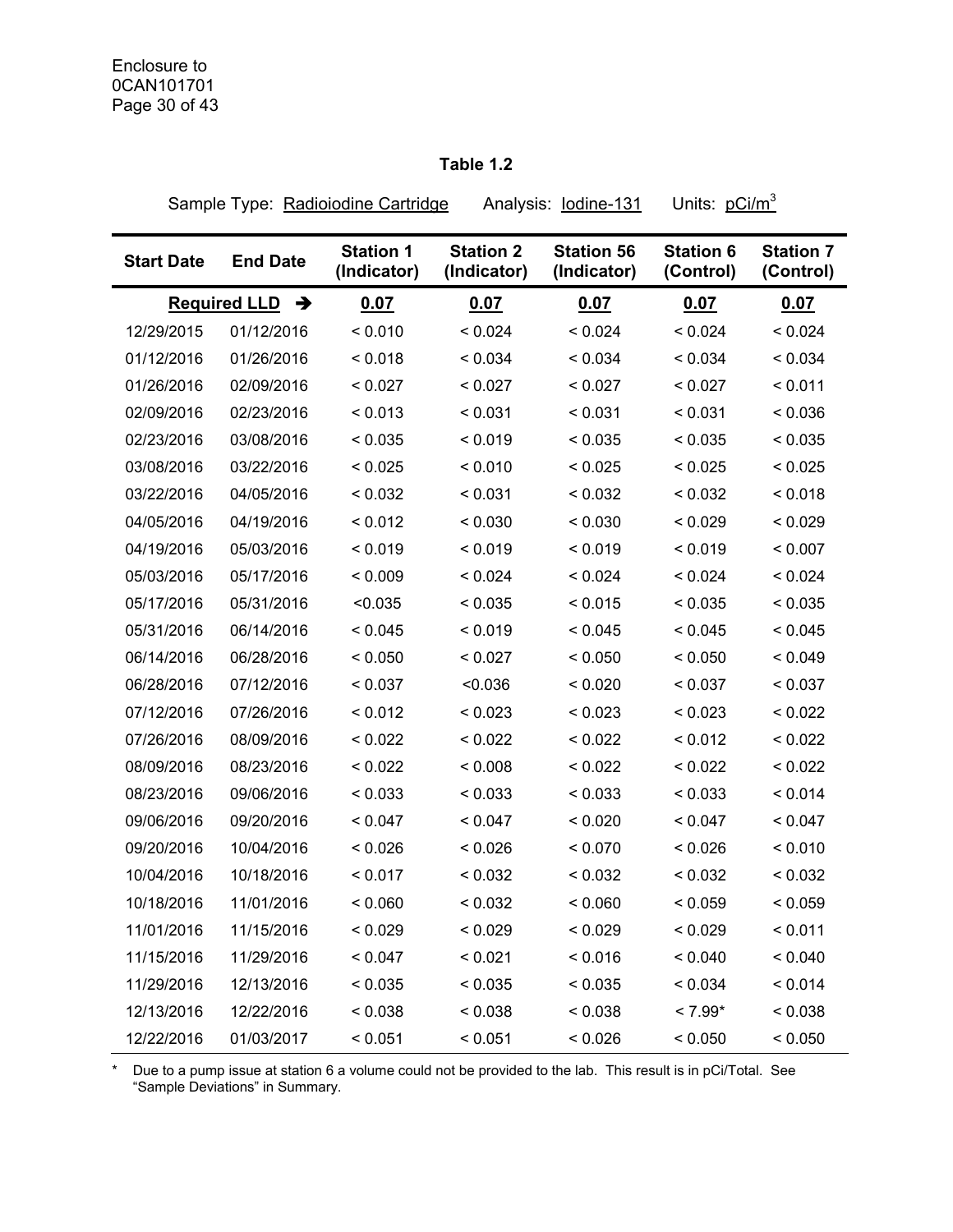|                         |                       |                       | <b>Inner Ring (Indicators)</b> |                       |                                  |
|-------------------------|-----------------------|-----------------------|--------------------------------|-----------------------|----------------------------------|
| <b>Station</b>          | 1st Qtr '16<br>(mrem) | 2nd Qtr '16<br>(mrem) | 3rd Qtr '16<br>(mrem)          | 4th Qtr '16<br>(mrem) | <b>Annual Mean '16</b><br>(mrem) |
| 1                       | 8.3                   | 8.2                   | 8.9                            | 9.1                   | 8.6                              |
| $\overline{2}$          | 7.8                   | 6.9                   | 7.9                            | 10.0                  | 8.1                              |
| $\mathbf{3}$            | 5.5                   | 4.9                   | 4.7                            | 6.8                   | 5.5                              |
| $\overline{\mathbf{4}}$ | 7.9                   | 7.1                   | 7.3                            | 8.5                   | 7.7                              |
| $*56$                   | 9.9                   | 8.7                   | 9.2                            | 10.5                  | 9.6                              |
| 108                     | 8.2                   | 7.6                   | 8.3                            | 9.4                   | 8.4                              |
| 109                     | 8.4                   | 8.2                   | 8.6                            | 7.6                   | 8.2                              |
| 110                     | 7.4                   | 7.4                   | 8.2                            | 9.6                   | 8.1                              |
| 145                     | 7.8                   | 7.0                   | 8.0                            | 9.8                   | 8.1                              |
| 146                     | 8.6                   | 7.7                   | 7.7                            | 8.9                   | 8.2                              |
| 147                     | 6.5                   | 5.8                   | 6.9                            | 8.1                   | 6.8                              |
| 148                     | 7.0                   | 8.0                   | 7.1                            | 9.3                   | 7.9                              |
| 149                     | Lost                  | 7.0                   | 7.4                            | 9.1                   | 7.8                              |
| 150                     | 7.2                   | Lost                  | 8.6                            | 9.5                   | 8.4                              |
| 151                     | 9.3                   | 8.6                   | 9.2                            | 9.7                   | 9.0                              |
| 152                     | 6.5                   | 6.3                   | 5.7                            | 7.8                   | 6.5                              |

**Table 2.1** 

Sample Type: Thermoluminescent Dosimeters Analysis: Gamma Dose Units: mrem/Qtr

\* Station with highest annual mean.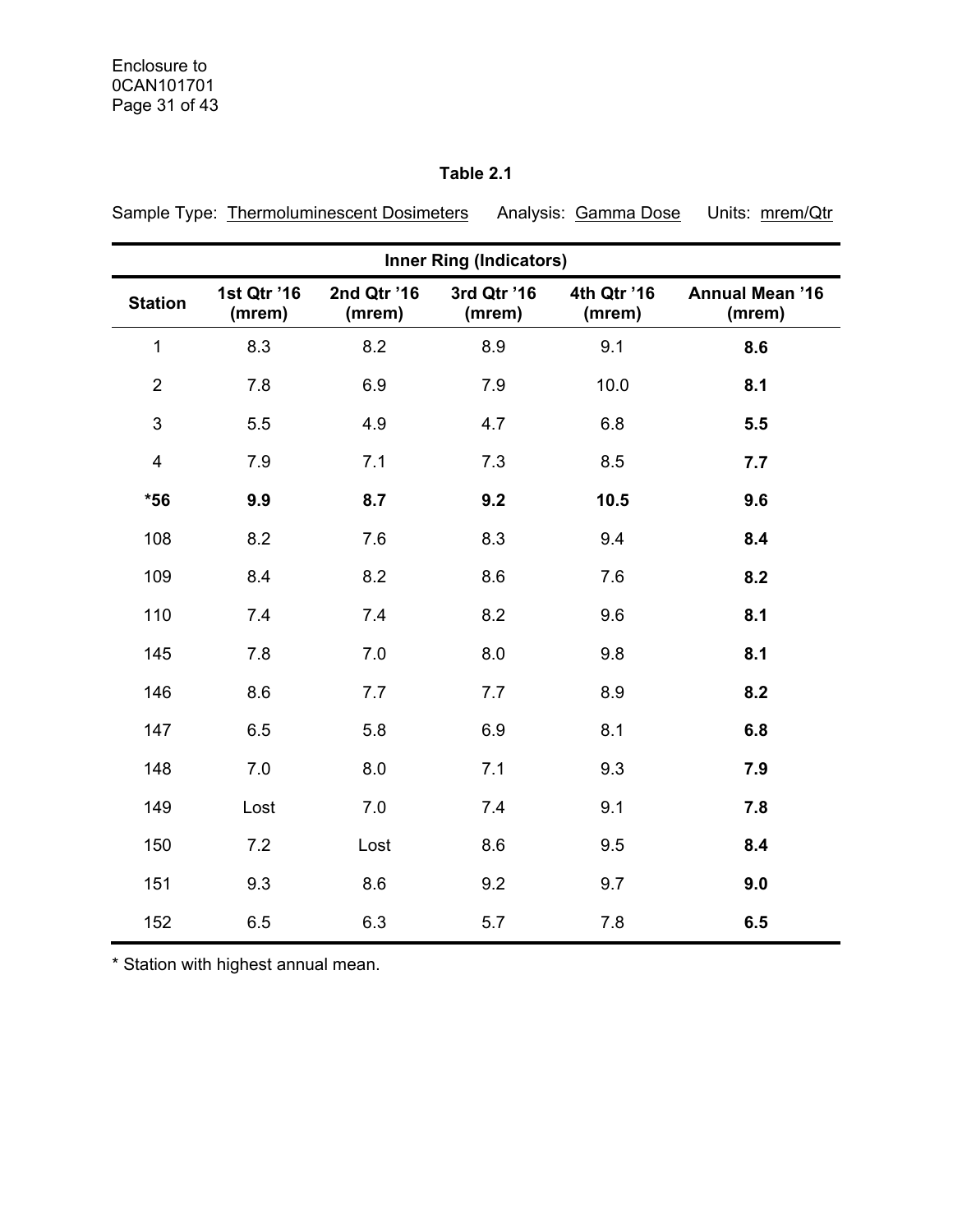# **Table 2.2**

|                | <b>Special Interest Areas - (Population Centers &amp; Schools)</b> |                       |                       |                       |                                  |  |  |  |  |  |  |
|----------------|--------------------------------------------------------------------|-----------------------|-----------------------|-----------------------|----------------------------------|--|--|--|--|--|--|
| <b>Station</b> | 1st Qtr '16<br>(mrem)                                              | 2nd Qtr '16<br>(mrem) | 3rd Qtr '16<br>(mrem) | 4th Qtr '16<br>(mrem) | <b>Annual Mean '16</b><br>(mrem) |  |  |  |  |  |  |
| 6              | 7.2                                                                | 6.0                   | 6.2                   | 7.8                   | 6.8                              |  |  |  |  |  |  |
| 111            | 5.5                                                                | 4.8                   | 4.8                   | 6.0                   | 5.3                              |  |  |  |  |  |  |
| $*116$         | 9.5                                                                | 8.0                   | 8.2                   | 9.7                   | 8.9                              |  |  |  |  |  |  |
| 125            | 5.2                                                                | 4.6                   | 4.7                   | 5.7                   | 5.0                              |  |  |  |  |  |  |
| 127            | 7.6                                                                | 6.6                   | 6.8                   | Lost                  | 7.0                              |  |  |  |  |  |  |
| 137            | 9.2                                                                | 7.8                   | 8.4                   | 9.4                   | 8.7                              |  |  |  |  |  |  |
| 153            | 7.0                                                                | 6.9                   | 7.6                   | 7.4                   | 7.2                              |  |  |  |  |  |  |

Sample Type: Thermoluminescent Dosimeters Analysis: Gamma Dose Units: mrem/Qtr

\* Stations with highest annual mean.

| <b>Special Interest Areas - (Control)</b> |                       |                       |                       |                       |                                  |  |  |  |
|-------------------------------------------|-----------------------|-----------------------|-----------------------|-----------------------|----------------------------------|--|--|--|
| <b>Station</b>                            | 1st Qtr '16<br>(mrem) | 2nd Qtr '16<br>(mrem) | 3rd Qtr '16<br>(mrem) | 4th Qtr '16<br>(mrem) | <b>Annual Mean '16</b><br>(mrem) |  |  |  |
|                                           | 6.6                   | 5.4                   | 6.0                   | 7.8                   | 6.5                              |  |  |  |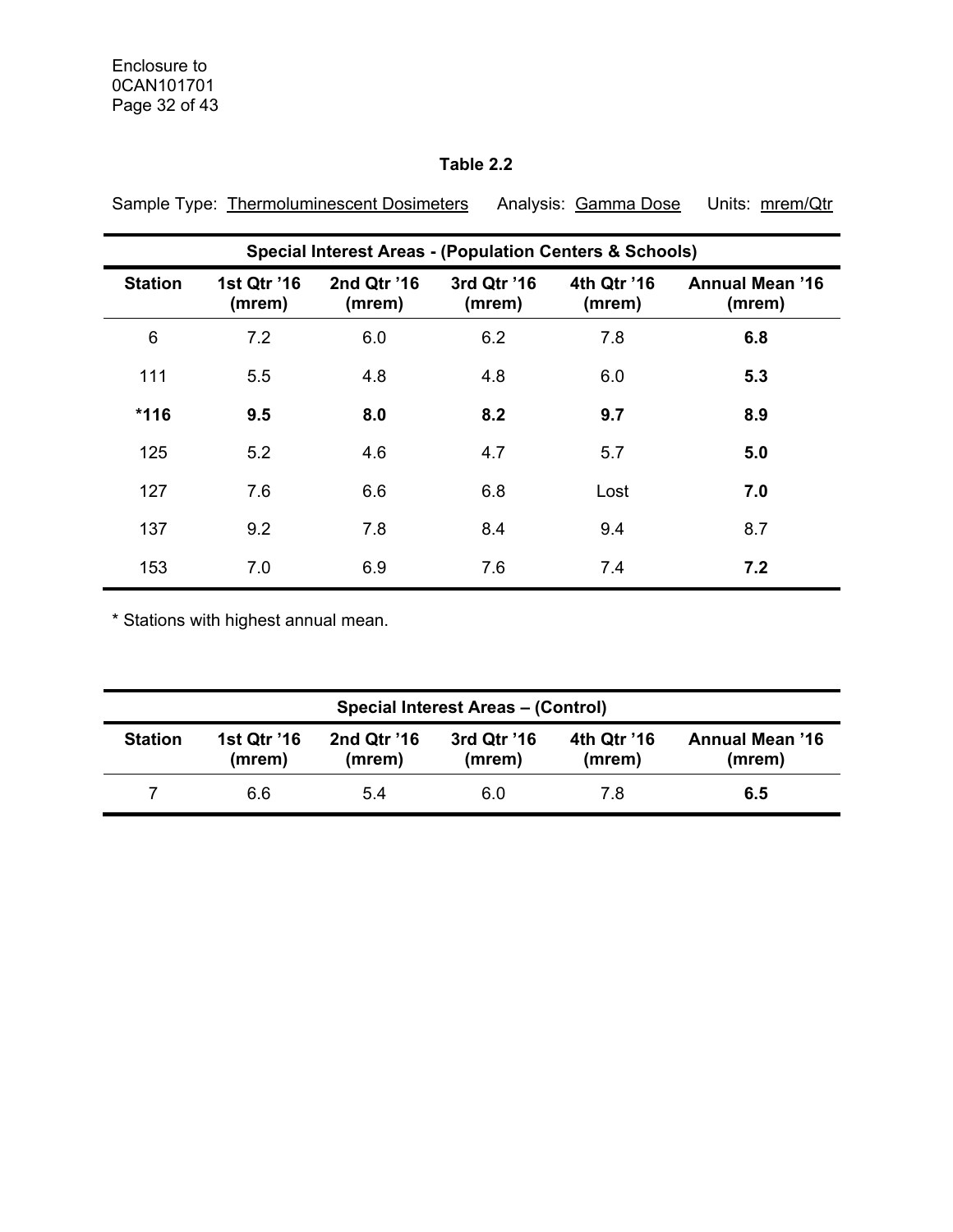# Enclosure to 0CAN101701 Page 33 of 43

|                       |                   | Sample Type: Surface Water |              |         |        |         | Analysis: Gamma Isotopic |              |         | Units: pCi/l |           |               |               |        |
|-----------------------|-------------------|----------------------------|--------------|---------|--------|---------|--------------------------|--------------|---------|--------------|-----------|---------------|---------------|--------|
| Location              | <b>Start Date</b> | <b>End Date</b>            | <b>Mn-54</b> | $Co-58$ | Fe-59  | $Co-60$ | Zn-65                    | <b>Nb-95</b> | $Zr-95$ | $1 - 131$    |           | Cs-134 Cs-137 | <b>Ba-140</b> | La-140 |
|                       |                   | <b>Required LLD</b><br>→   | 15           | 15      | 30     | 15      | 30                       | 15           | 30      | 15           | <u>15</u> | <u>18</u>     | 60            | 15     |
| Station 8 (Indicator) | 12/31/2015        | 01/31/2016                 | < 1.55       | < 1.75  | < 3.90 | < 1.63  | < 3.28                   | < 1.90       | < 3.24  | < 10.3       | < 1.49    | < 1.74        | < 16.9        | < 5.23 |
| Station 10 (Control)  | 12/31/2015        | 01/31/2016                 | < 1.97       | < 1.90  | < 3.92 | < 2.06  | < 4.07                   | < 1.80       | < 3.47  | < 2.78       | < 1.73    | < 2.02        | < 8.38        | < 2.85 |
| Station 8 (Indicator) | 01/31/2016        | 02/29/2016                 | < 3.05       | < 3.16  | < 6.78 | < 2.90  | < 6.60                   | < 3.68       | < 5.75  | < 11.9       | < 2.76    | < 3.06        | < 23.2        | < 6.48 |
| Station 10 (Control)  | 01/31/2016        | 02/29/2016                 | < 5.95       | < 5.90  | < 1.28 | < 6.20  | < 14.0                   | < 5.63       | < 9.70  | < 7.73       | < 5.49    | < 6.91        | < 25.2        | < 6.99 |
| Station 8 (Indicator) | 02/29/2016        | 03/31/2016                 | < 1.86       | < 1.84  | < 4.80 | < 1.83  | < 3.55                   | < 2.05       | < 3.35  | < 10.5       | < 1.63    | < 1.67        | < 17.4        | < 6.71 |
| Station 10 (Control)  | 02/29/2016        | 03/31/2016                 | < 8.29       | < 7.46  | < 17.5 | < 8.31  | < 15.4                   | < 5.88       | < 14.2  | < 14.0       | < 6.09    | < 7.85        | < 39.1        | < 9.95 |
| Station 8 (Indicator) | 03/31/2016        | 04/30/2016                 | < 1.26       | < 1.47  | < 3.18 | < 1.50  | < 2.78                   | < 1.63       | < 2.68  | < 6.94       | < 1.26    | < 1.42        | < 12.8        | < 3.77 |
| Station 10 (Control)  | 03/31/2016        | 04/30/2016                 | < 4.91       | < 4.73  | < 10.1 | < 3.79  | < 8.60                   | < 4.56       | < 9.18  | < 6.94       | < 4.34    | < 5.47        | < 22.1        | < 6.38 |
| Station 8 (Indicator) | 04/30/2016        | 05/31/2016                 | < 1.83       | < 1.98  | < 4.52 | < 1.70  | < 3.34                   | < 2.01       | < 3.88  | < 14.3       | < 1.68    | < 1.86        | < 21.7        | < 6.93 |
| Station 10 (Control)  | 04/30/2016        | 05/31/2016                 | < 6.16       | < 6.02  | < 10.9 | < 8.32  | < 18.0                   | < 7.52       | < 14.0  | < 12.6       | < 6.43    | < 6.28        | < 33.6        | < 11.0 |
| Station 8 (Indicator) | 05/31/2016        | 06/30/2016                 | < 1.25       | < 1.42  | < 3.14 | < 1.23  | < 2.44                   | < 1.74       | < 2.65  | < 14.1       | < 1.20    | < 1.38        | < 19.3        | < 4.43 |
| Station 10 (Control)  | 05/31/2016        | 06/30/2016                 | < 5.64       | < 5.39  | < 11.4 | < 4.85  | < 11.2                   | < 6.15       | < 8.72  | < 13.6       | < 5.08    | < 5.33        | < 25.7        | < 11.9 |
| Station 8 (Indicator) | 06/30/2016        | 07/31/2016                 | < 2.50       | < 2.80  | < 6.35 | < 2.30  | < 5.31                   | < 2.82       | < 4.78  | < 14.4       | < 2.53    | < 2.51        | < 25.0        | < 8.45 |
| Station 10 (Control)  | 06/30/2016        | 07/31/2016                 | < 7.50       | < 7.95  | < 16.7 | < 6.56  | < 16.1                   | < 8.10       | < 13.6  | < 8.53       | < 5.24    | < 6.40        | < 35.0        | < 10.8 |
| Station 8 (Indicator) | 07/31/2016        | 08/31/2016                 | < 1.41       | < 1.78  | < 3.86 | < 1.52  | < 3.05                   | < 1.81       | < 3.21  | < 14.9       | < 1.37    | < 1.55        | < 22.9        | < 6.92 |
| Station 10 (Control)  | 07/31/2016        | 08/31/2016                 | < 1.86       | < 1.95  | < 4.41 | < 1.79  | < 3.55                   | < 2.00       | < 3.37  | < 5.52       | < 1.74    | < 1.91        | < 12.0        | < 3.85 |
| Station 8 (Indicator) | 08/31/2016        | 09/30/2016                 | < 1.67       | < 1.84  | < 4.13 | < 1.61  | < 3.20                   | < 2.03       | < 3.30  | < 9.68       | < 1.47    | < 1.62        | < 17.3        | < 5.52 |
| Station 10 (Control)  | 08/31/2016        | 09/30/2016                 | < 5.04       | < 5.10  | < 11.0 | < 5.37  | < 12.1                   | < 6.73       | < 9.27  | < 9.51       | < 4.76    | < 5.78        | < 24.4        | < 7.81 |
| Station 8 (Indicator) | 09/30/2016        | 10/31/2016                 | < 1.58       | < 1.95  | < 4.66 | < 1.69  | < 3.21                   | < 2.01       | < 3.32  | < 14.4       | < 1.58    | < 1.63        | < 22.7        | < 6.73 |
| Station 10 (Control)  | 09/30/2016        | 10/31/2016                 | < 9.33       | < 8.19  | < 14.3 | < 7.70  | < 15.9                   | < 8.91       | < 11.8  | < 9.74       | < 7.54    | < 9.32        | < 32.3        | < 12.6 |
| Station 8 (Indicator) | 10/31/2016        | 11/30/2016                 | < 1.93       | < 2.21  | < 4.79 | < 1.89  | < 3.90                   | < 2.41       | < 4.04  | < 11.1       | < 1.88    | < 1.93        | < 19.5        | < 6.85 |
| Station 10 (Control)  | 10/31/2016        | 11/30/2016                 | < 6.76       | < 6.50  | < 10.3 | < 7.55  | < 12.2                   | < 5.62       | < 10.7  | < 9.23       | < 5.28    | < 5.99        | < 21.4        | < 8.37 |
| Station 8 (Indicator) | 11/30/2016        | 12/31/2016                 | < 1.66       | < 1.68  | < 4.05 | < 1.58  | < 3.49                   | < 2.07       | < 3.21  | < 9.00       | < 1.55    | < 1.67        | < 1.59        | < 5.31 |
| Station 10 (Control)  | 11/30/2016        | 12/31/2016                 | < 6.82       | < 7.27  | < 11.1 | < 7.79  | < 13.0                   | < 7.50       | < 12.4  | < 9.94       | < 5.20    | < 7.03        | < 27.5        | < 8.58 |

**Table 3.1**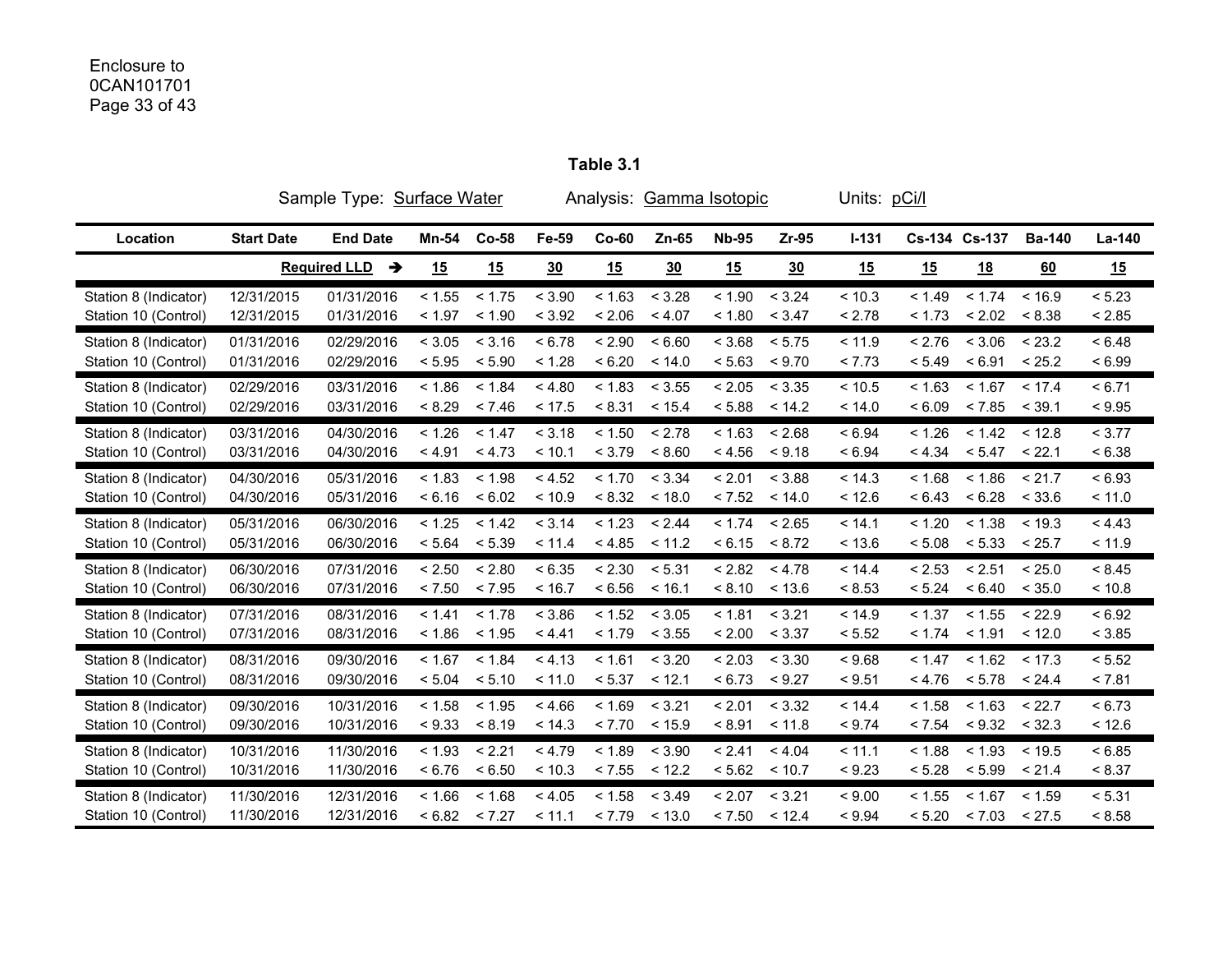# **Table 3.2**

| Sample Type: Surface Water   | Analysis: Tritium |                     | Units: pCi/l |
|------------------------------|-------------------|---------------------|--------------|
|                              |                   |                     |              |
| Location                     | <b>Begin Date</b> | <b>End Date</b>     | H-3          |
|                              |                   | <b>Required LLD</b> | 3000<br>→    |
| <b>Station 8 (Indicator)</b> | 01/04/2016        | 03/31/2016          | 354          |
| <b>Station 10 (Control)</b>  | 01/31/2016        | 03/31/2016          | < 326        |
| <b>Station 8 (Indicator)</b> | 03/31/2016        | 06/30/2016          | 771          |
| <b>Station 10 (Control)</b>  | 03/31/2016        | 06/30/2016          | $<$ 399      |
| <b>Station 8 (Indicator)</b> | 06/30/2016        | 09/30/2016          | 654          |
| <b>Station 10 (Control)</b>  | 06/30/2016        | 09/30/2016          | < 396        |
| <b>Station 8 (Indicator)</b> | 09/30/2016        | 12/31/2016          | 1760         |
| <b>Station 10 (Control)</b>  | 09/30/2016        | 12/31/2016          | < 321        |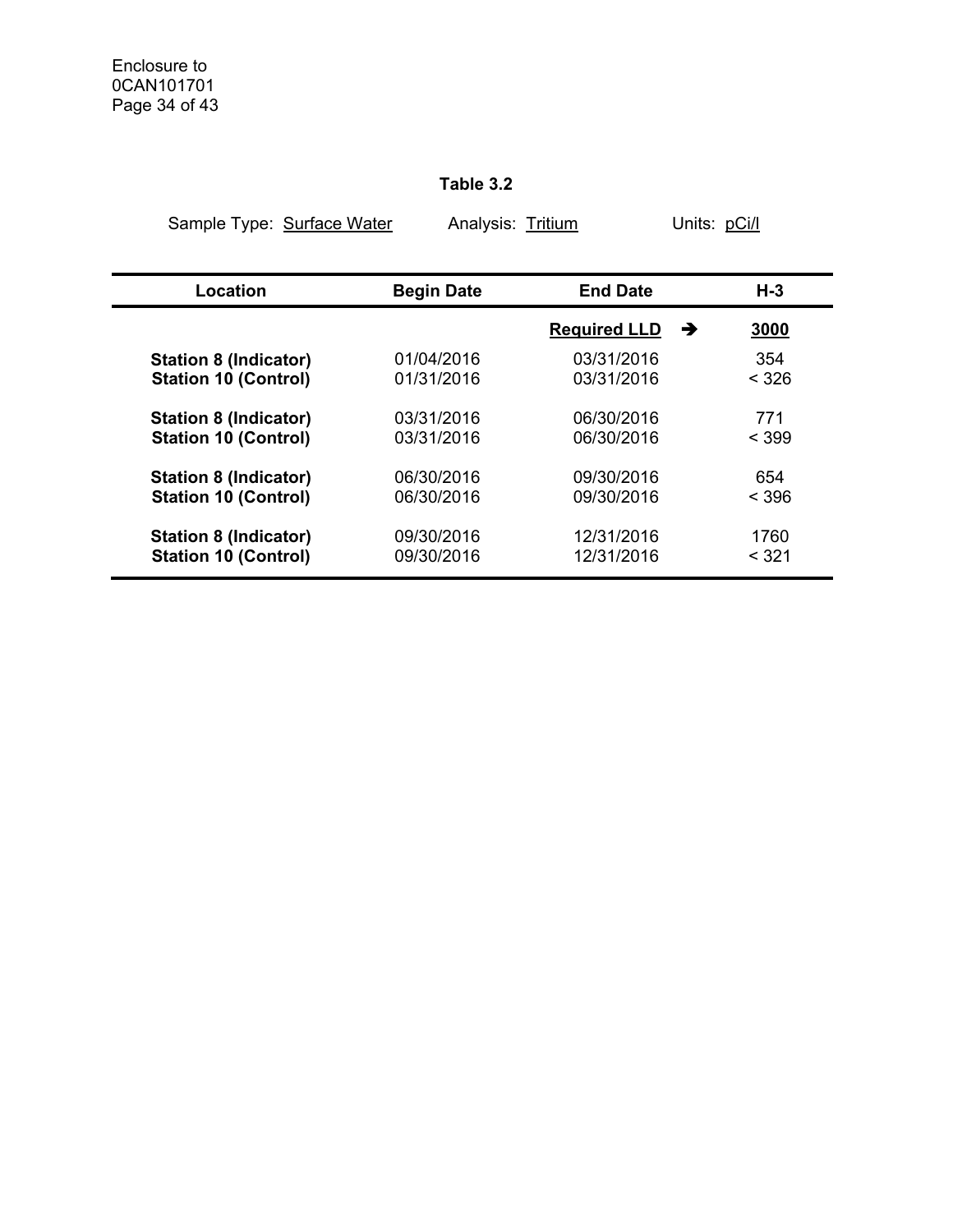**Table 4.1** 

| Sample Type: Drinking Water |                                  |                             |                             |        |        | Analysis: Gross Beta, Iodine-131, Gamma Isotopic |         |         | Units: pCi/l |                |        |               |               |        |
|-----------------------------|----------------------------------|-----------------------------|-----------------------------|--------|--------|--------------------------------------------------|---------|---------|--------------|----------------|--------|---------------|---------------|--------|
| Location                    | <b>Collection</b><br><b>Date</b> | <b>Gross</b><br><b>Beta</b> | $1 - 131$                   | Mn-54  | Co-58  | Fe-59                                            | $Co-60$ | $Zn-65$ | <b>Nb-95</b> | $Zr-95$        |        | Cs-134 Cs-137 | <b>Ba-140</b> | La-140 |
|                             | <b>Required LLD</b><br>→         | 4.0                         | 1.0                         | 15     | 15     | $\underline{30}$                                 | 15      | 30      | 15           | $\frac{30}{2}$ | 15     | 18            | 60            | 15     |
| Station 14 (Indicator)      | 01/12/2016                       | < 2.79                      | < 0.271                     | < 7.59 | < 6.46 | < 15.6                                           | < 7.48  | < 15.6  | < 6.59       | < 9.87         | < 7.86 | < 8.01        | < 44.9        | < 13.7 |
| Station 57 (Control)        | 01/12/2016                       | < 1.65                      | < 0.260                     | < 7.10 | < 6.66 | < 14.5                                           | < 9.16  | < 12.7  | < 6.48       | < 14.8         | < 6.21 | < 7.82        | < 28.7        | < 15.0 |
| Station 14 (Indicator)      | 03/29/2016                       | < 1.61                      | < 0.588                     | < 7.15 | < 7.22 | < 20.0                                           | < 6.61  | < 11.8  | < 9.35       | ~10.3          | < 8.89 | < 7.68        | < 36.9        | < 5.90 |
| Station 57 (Control)        | 03/29/2016                       |                             | $< 1.51$ $< 0.437$ $< 7.67$ |        |        | $< 8.62$ $< 13.5$                                | < 6.80  | < 16.3  | < 9.76       | < 11.7         | < 7.53 | < 8.15        | < 35.8        | < 11.5 |
| Station 14 (Indicator)      | 06/28/2016                       | < 1.47                      | < 0.697                     | < 7.78 | < 5.97 | < 12.8                                           | < 7.88  | ~16.8   | < 8.27       | < 11.5         | < 6.72 | < 8.94        | < 33.1        | < 13.7 |
| Station 57 (Control)        | 06/28/2016                       | < 2.31                      | < 0.603                     | < 5.34 | < 12.1 | < 24.2                                           | < 4.25  | < 18.2  | < 8.22       | < 14.4         | < 8.97 | < 6.76        | < 28.9        | < 14.9 |
| Station 14 (Indicator)      | 09/20/2016                       | < 1.82                      | < 0.722                     | < 8.38 | < 8.12 | < 17.5                                           | < 8.43  | < 17.4  | < 10.1       | < 13.2         | < 7.65 | < 8.78        | < 36.7        | < 13.1 |
| Station 57 (Control)        | 09/20/2016                       | < 1.88                      | < 0.502                     | < 4.99 | < 4.83 | < 14.4                                           | < 6.10  | < 12.6  | < 7.92       | < 7.71         | < 5.93 | < 6.86        | < 33.6        | < 7.56 |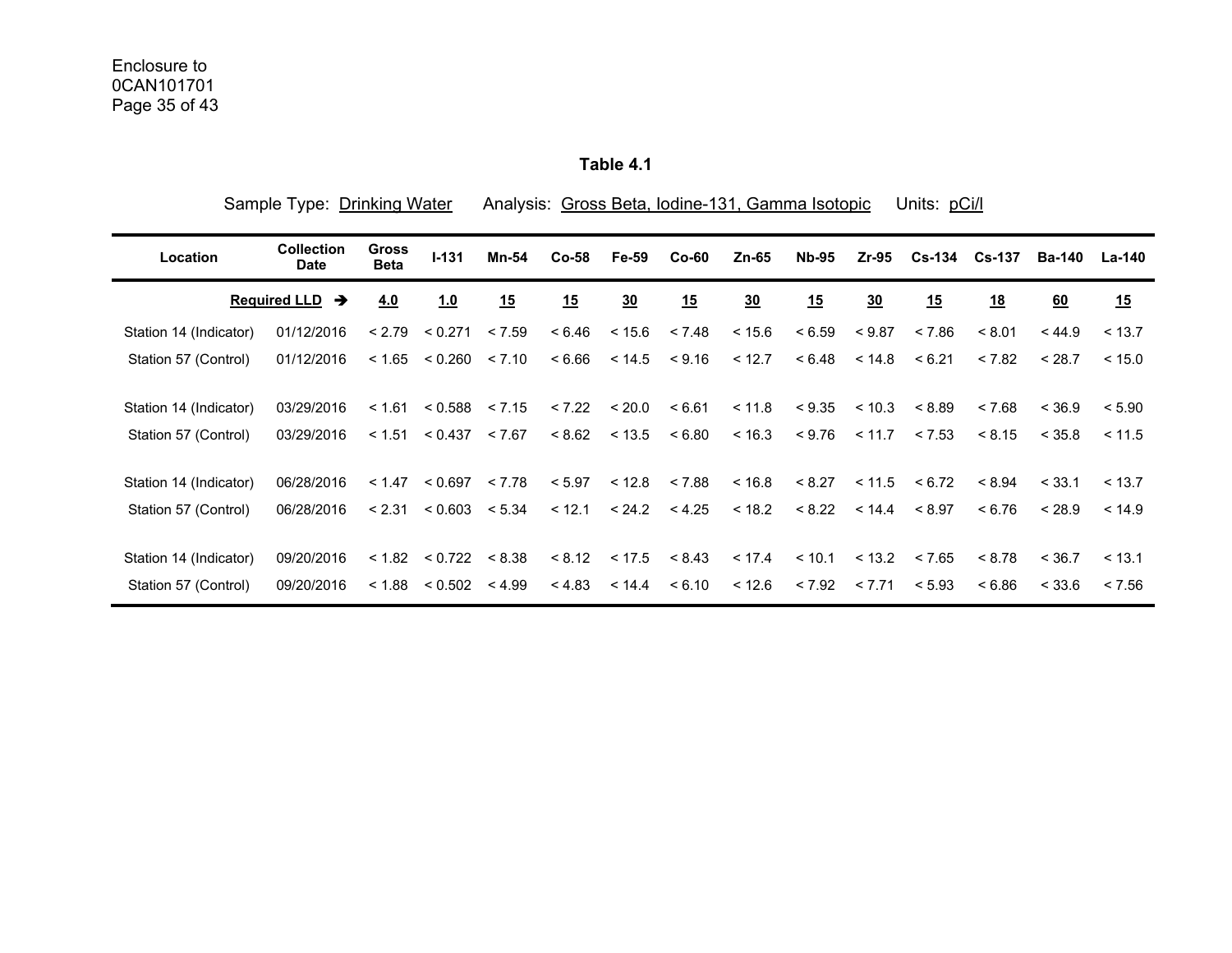|                               | Sample Type: Drinking Water<br>Units: pCi/l<br>Analysis: Tritium |             |  |  |  |  |  |  |
|-------------------------------|------------------------------------------------------------------|-------------|--|--|--|--|--|--|
| Location                      | <b>Collection Date</b>                                           | $H-3$       |  |  |  |  |  |  |
|                               | <b>Required LLD</b><br>→                                         | <u>2000</u> |  |  |  |  |  |  |
| Station 14 (Indicator)        | 01/12/2016                                                       | < 393       |  |  |  |  |  |  |
| <b>Station 57 (Control)</b>   | 01/12/2016                                                       | < 397       |  |  |  |  |  |  |
| Station 14 (Indicator)        | 03/29/2016                                                       | < 358       |  |  |  |  |  |  |
| <b>Station 57 (Control)</b>   | 03/29/2016                                                       | < 356       |  |  |  |  |  |  |
| <b>Station 14 (Indicator)</b> | 06/28/2016                                                       | < 356       |  |  |  |  |  |  |
| <b>Station 57 (Control)</b>   | 06/28/2016                                                       | < 351       |  |  |  |  |  |  |
| <b>Station 14 (Indicator)</b> | 09/20/2016                                                       | < 305       |  |  |  |  |  |  |
| <b>Station 57 (Control)</b>   | 09/20/2016                                                       | < 307       |  |  |  |  |  |  |

**Table 4.2** 

#### **Table 5.1**

| Sample Type: Sediment        |                            | Analysis: Gamma Isotopic | Units: pCi/kg |
|------------------------------|----------------------------|--------------------------|---------------|
| Location                     | <b>Collection Date</b>     | $Cs - 134$               | <b>Cs-137</b> |
|                              | Required LLD $\rightarrow$ | <u> 150</u>              | <u> 180</u>   |
| <b>Station 8 (Indicator)</b> | 9/27/2016                  | < 64.90                  | < 83.90       |
| <b>Station 16 (Control)*</b> | 9/27/2016                  | < 71.30                  | < 74.10       |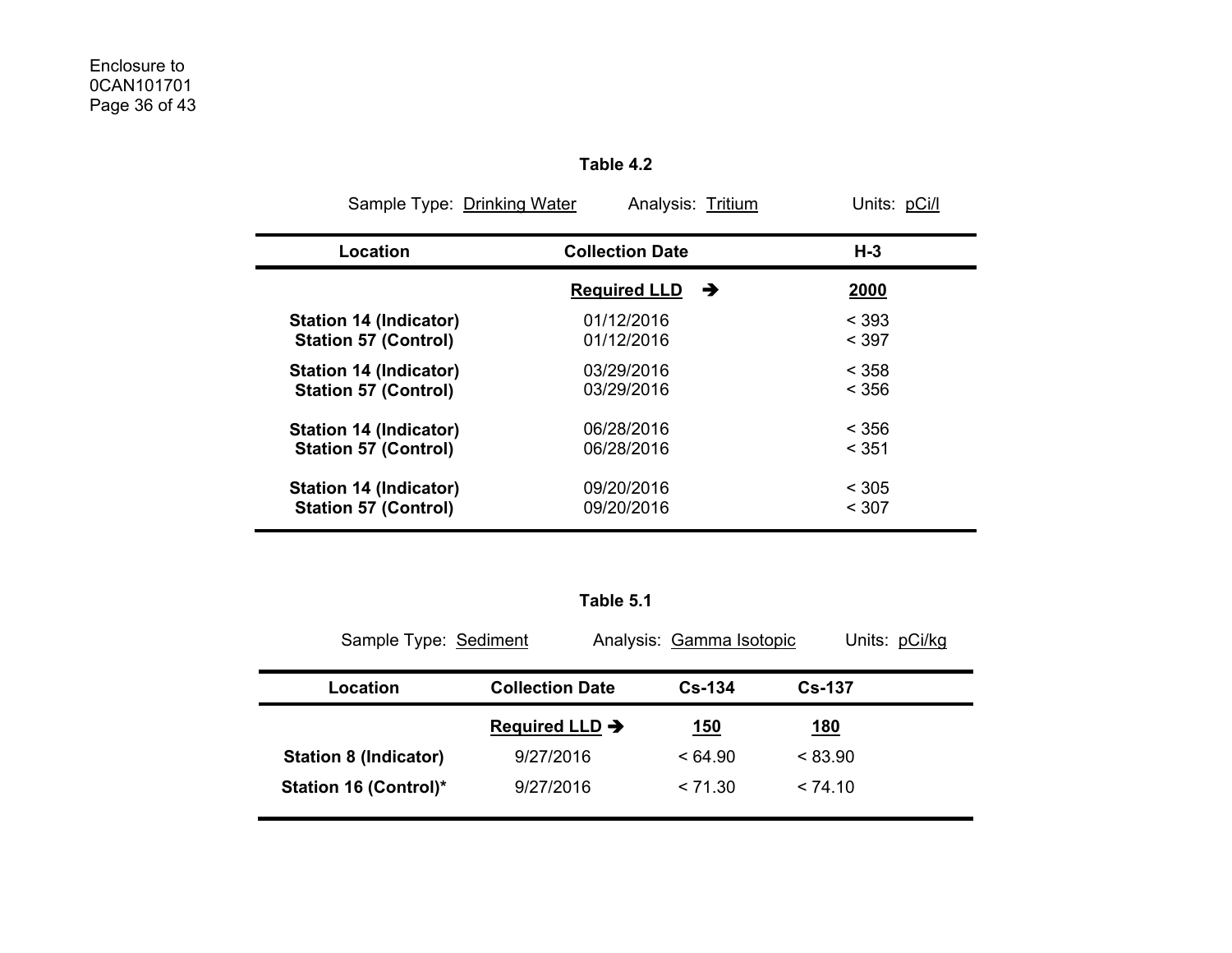| Table 6.1 |  |
|-----------|--|
|-----------|--|

|                             | Sample Type: Fish          |         | Analysis: Gamma Isotopic | Units: pCi/kg |           |         |            |            |
|-----------------------------|----------------------------|---------|--------------------------|---------------|-----------|---------|------------|------------|
| Location                    | <b>Collection Date</b>     | Mn-54   | $Co-58$                  | Fe-59         | $Co-60$   | Zn-65   | $Cs - 134$ | $Cs - 137$ |
|                             | Required LLD $\rightarrow$ | 130     | 130                      | 260           | 130       | 260     | 130        | <u>150</u> |
| Station 8 (Indicator)       | 9/14/2016                  | < 49.20 | < 39.60                  | < 135.0       | $<$ 42.90 | < 118.0 | < 41.70    | $<$ 39.40  |
| <b>Station 16 (Control)</b> | 9/14/2016                  | < 58.30 | <60.00                   | < 140.0       | < 66.90   | < 145.0 | < 53.60    | < 52.70    |

**Table 7.1** 

| Sample Type: Food Products    |                          | Analysis: lodine-131, Gamma Isotopic |            | Units: pCi/kg |
|-------------------------------|--------------------------|--------------------------------------|------------|---------------|
| Location                      | <b>Collection Date</b>   | $1 - 131$                            | $Cs - 134$ | <b>Cs-137</b> |
|                               | <b>Required LLD</b><br>→ | <u>60</u>                            | 60         | 80            |
| <b>Station 13 (Indicator)</b> | 06/28/2016               | < 53.00                              | $<$ 26.40  | < 25.10       |
| <b>Station 55 (Control)</b>   | 06/28/2016               | < 55.10                              | < 25.50    | $<$ 32.80     |
| <b>Station 13 (Indicator)</b> | 07/12/2016               | $<$ 33.10                            | < 28.00    | < 28.90       |
| <b>Station 55 (Control)</b>   | 07/12/2016               | < 46.20                              | < 35.30    | < 31.60       |
| <b>Station 13 (Indicator)</b> | 08/23/2016               | < 54.60                              | < 46.70    | < 55.90       |
| <b>Station 55 (Control)</b>   | 08/23/2016               | < 53.40                              | < 48.90    | < 49.10       |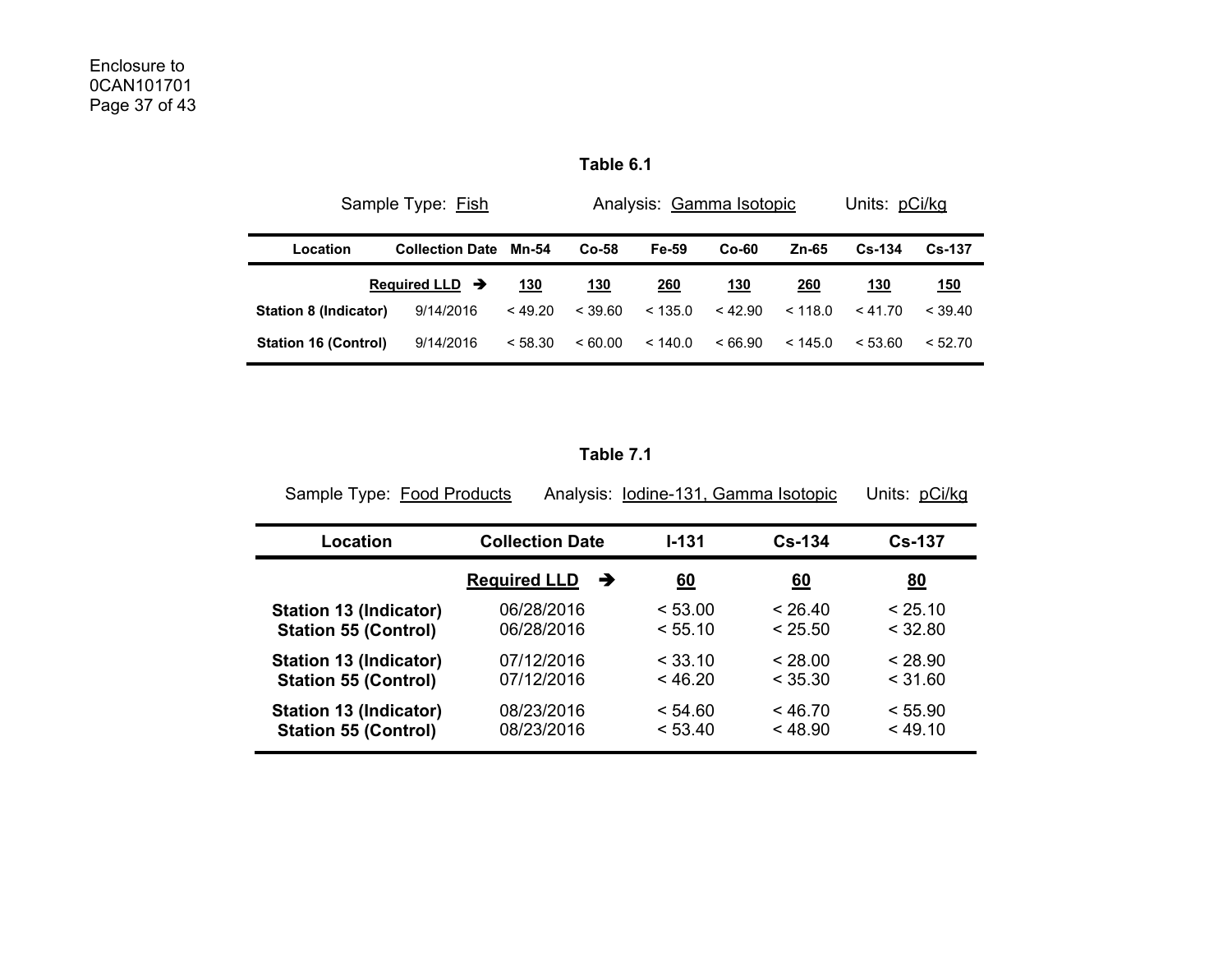|          |                                  |        | Sample Type: Groundwater |         |         |         |         |              | Analysis: lodine-131, Gamma Isotopic |         | Units: pCi/l |               |               |         |
|----------|----------------------------------|--------|--------------------------|---------|---------|---------|---------|--------------|--------------------------------------|---------|--------------|---------------|---------------|---------|
| Sample # | <b>Collection</b><br><b>Date</b> | Gr-B   | Mn-54                    | $Co-58$ | Fe-59   | $Co-60$ | $Zn-65$ | <b>Nb-95</b> | $Zr-95$                              | $I-131$ | $Cs-134$     | <b>Cs-137</b> | <b>Ba-140</b> | La-140  |
|          | Required LLD-                    | 4.00   | 15                       | 15      | 30      | 15      | 30      | 15           | 30                                   | 15      | 15           | <u>18</u>     | 60            | 15      |
| $58*$    | 03/17/2016                       | < 2.37 | < 4.29                   | < 3.74  | < 8.12  | < 3.32  | < 9.51  | < 5.03       | < 6.99                               | < 10.50 | < 3.88       | < 5.10        | < 24.00       | < 7.53  |
| $62*$    | 03/16/2016                       | < 3.48 | < 2.92                   | < 2.93  | < 6.97  | < 3.11  | < 7.70  | < 3.21       | < 6.04                               | < 7.21  | < 3.20       | < 3.57        | < 17.10       | < 4.97  |
| 63       | 03/17/2016                       | 4.32   | < 3.77                   | < 4.40  | < 7.88  | < 3.90  | < 8.17  | < 3.68       | < 7.62                               | < 8.83  | < 3.59       | < 4.46        | < 21.80       | < 7.45  |
| 64       | 03/16/2016                       | < 2.66 | < 4.04                   | < 3.82  | < 9.07  | < 3.82  | < 9.18  | < 4.88       | < 8.12                               | < 9.23  | < 4.15       | < 4.58        | < 22.80       | < 7.66  |
| $58*$    | 06/01/2016                       | < 2.21 | < 5.88                   | < 7.41  | < 16.30 | < 8.70  | < 13.60 | < 8.12       | $<$ 15.90                            | < 12.30 | < 6.39       | < 8.01        | < 34.30       | < 10.70 |
| $62*$    | 06/01/2016                       | < 3.06 | < 4.79                   | < 6.32  | < 10.90 | < 7.04  | < 13.90 | < 7.69       | < 12.30                              | < 10.90 | < 7.07       | < 6.11        | < 36.30       | < 9.53  |
| 63       | 06/01/2016                       | < 3.19 | < 6.19                   | < 5.97  | < 11.90 | < 6.08  | < 9.51  | < 8.51       | < 12.20                              | < 12.10 | < 7.33       | < 7.59        | < 34.10       | < 4.70  |
| 64       | 06/02/2016                       | 2.16   | < 3.86                   | < 3.82  | < 7.50  | < 3.38  | < 9.32  | < 4.01       | < 4.57                               | < 11.80 | < 3.44       | < 1.96        | < 23.30       | < 4.14  |
| $58*$    | 09/13/2016                       | < 2.18 | < 4.18                   | < 3.74  | < 9.67  | < 4.03  | < 9.05  | < 4.84       | < 7.18                               | < 12.60 | < 4.12       | < 4.18        | < 28.50       | < 7.98  |
| $62*$    | 09/13/2016                       | < 3.82 | < 4.03                   | < 3.89  | < 7.20  | < 3.92  | < 6.60  | < 3.52       | < 6.85                               | < 11.40 | < 3.69       | < 4.41        | < 27.00       | < 7.14  |
| 63       | 09/13/2016                       | < 3.95 | < 3.76                   | < 4.02  | < 9.58  | < 5.19  | < 8.16  | < 4.48       | < 6.81                               | < 14.80 | < 3.87       | < 4.53        | < 31.30       | < 9.65  |
| 64       | 09/14/2016                       | < 3.29 | < 3.95                   | < 5.05  | < 9.71  | < 5.12  | < 9.46  | < 5.68       | < 8.42                               | < 13.20 | < 4.45       | < 4.88        | < 34.40       | < 12.10 |
| $58*$    | 12/14/2016                       | < 2.69 | < 3.83                   | < 4.07  | < 7.62  | < 3.65  | < 8.36  | < 5.38       | < 7.62                               | < 7.45  | < 3.59       | < 4.20        | < 19.70       | < 6.24  |
| $62*$    | 12/14/2016                       | < 2.63 | < 3.82                   | < 3.98  | < 9.47  | < 4.85  | < 9.29  | < 4.05       | < 6.93                               | < 7.12  | < 3.85       | < 3.76        | < 18.90       | < 7.10  |
| 63       | 12/14/2016                       | 3.87   | < 4.28                   | < 4.53  | < 9.83  | < 4.04  | < 9.37  | < 5.00       | < 9.16                               | < 8.25  | < 4.23       | < 4.65        | < 23.10       | < 6.86  |
| 64       | 12/15/2016                       | < 3.28 | < 4.24                   | < 4.55  | < 9.56  | < 4.31  | < 11.80 | 6.53         | < 9.11                               | < 7.45  | < 4.64       | < 5.13        | < 21.90       | < 6.33  |

**Table 8.1** 

\* Identifies Control Locations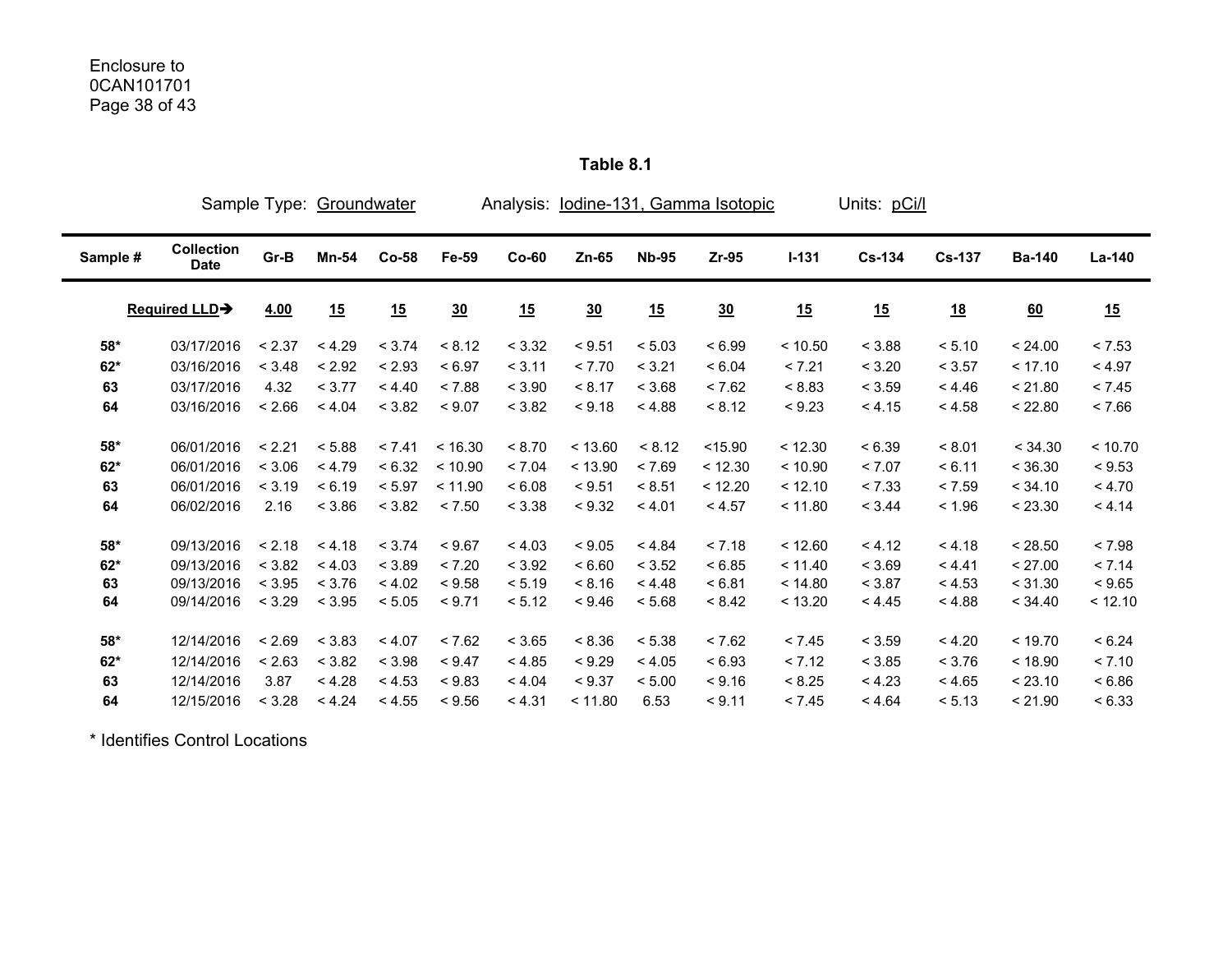# **Table 8.2**

| Sample Type: Groundwater      | Analysis: Tritium      | Units: pCi/l |
|-------------------------------|------------------------|--------------|
| Location                      | <b>Collection Date</b> | $H-3$        |
|                               | <b>Required LLD</b>    | 3000<br>→    |
| <b>Station 58 (Control)</b>   | 03/17/2016             | < 365        |
| <b>Station 62 (Control)</b>   | 03/17/2016             | < 369        |
| <b>Station 63 (Indicator)</b> | 03/16/2016             | < 374        |
| <b>Station 64 (Indicator)</b> | 03/16/2016             | < 364        |
| <b>Station 58 (Control)</b>   | 06/01/2016             | < 307        |
| <b>Station 62 (Control)</b>   | 06/01/2016             | < 312        |
| <b>Station 63 (Indicator)</b> | 06/01/2016             | < 318        |
| <b>Station 64 (Indicator)</b> | 06/02/2016             | < 298        |
| <b>Station 58 (Control)</b>   | 09/13/0216             | < 316        |
| <b>Station 62 (Control)</b>   | 09/13/0216             | < 312        |
| <b>Station 63 (Indicator)</b> | 09/13/0216             | < 303        |
| <b>Station 64 (Indicator)</b> | 09/14/2016             | < 312        |
| <b>Station 58 (Control)</b>   | 12/14/2016             | < 278        |
| <b>Station 62 (Control)</b>   | 12/14/2016             | < 285        |
| <b>Station 63 (Indicator)</b> | 12/14/2016             | < 285        |
| <b>Station 64 (Indicator)</b> | 12/15/2016             | < 285        |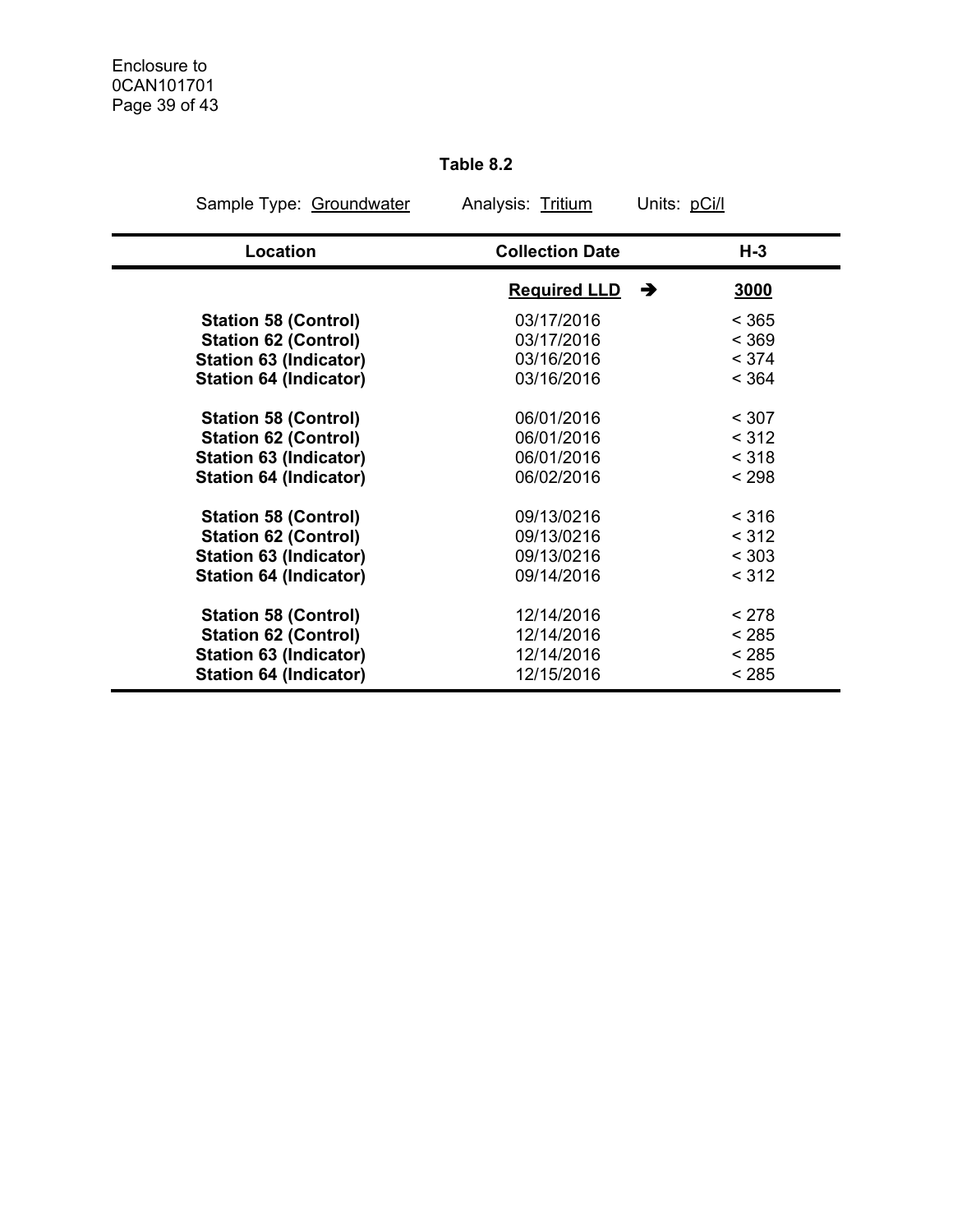Enclosure to 0CAN101701 Page 40 of 43

# **ATTACHMENT 2**

# **INTERLABORATORY COMPARISON PROGRAM**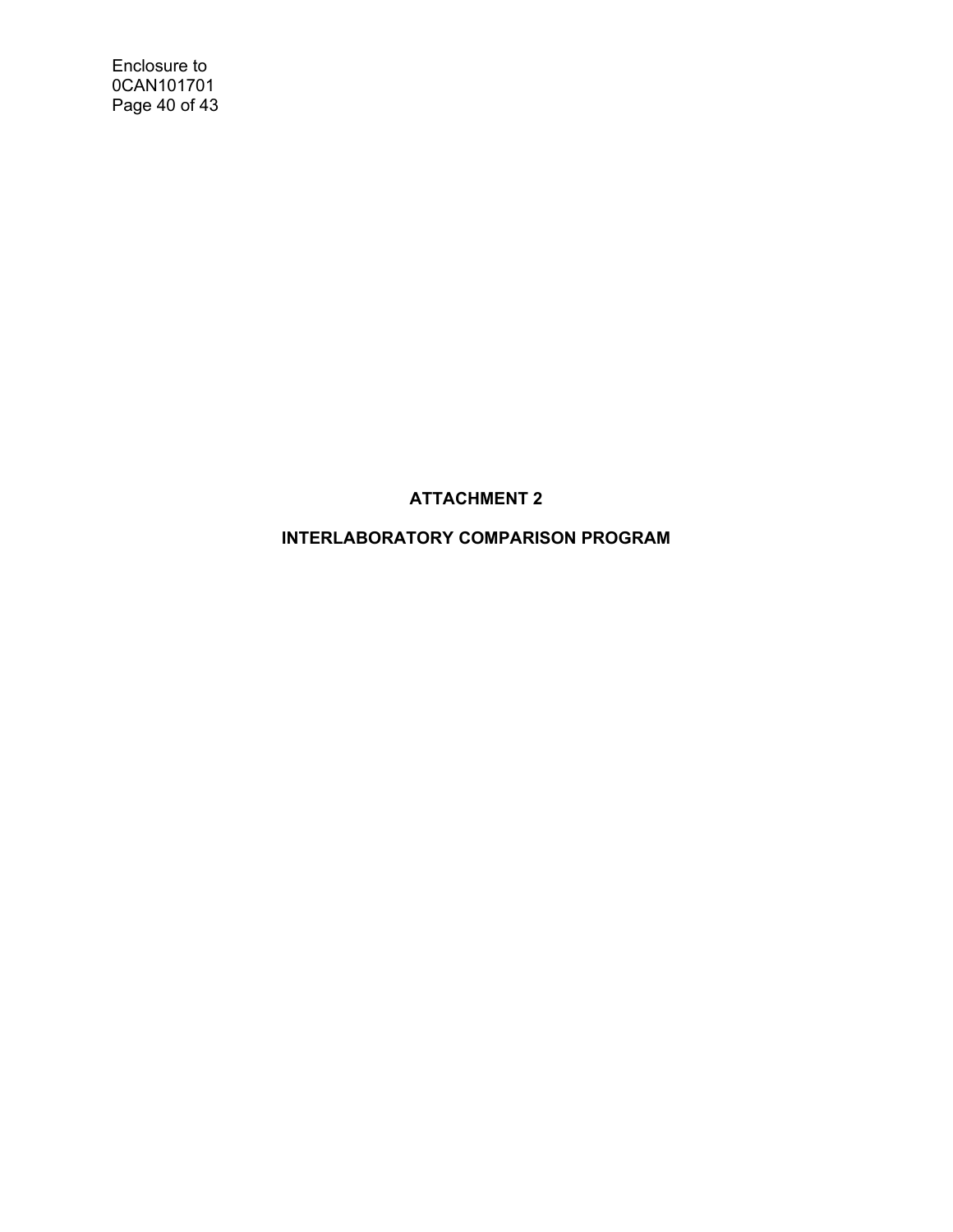## **Interlaboratory Comparison Report provided by Teledyne Brown Engineering**

For the Teledyne Brown Engineering (TBE) laboratory, 156 out of 160 analyses performed met the specified acceptance criteria. Four analyses (Milk - Sr-90, Vegetation - Sr-90, and Water - H-3 samples) did not meet the specified acceptance criteria for the following reasons and were addressed through the TBE Corrective Action Program.

Note: The Department of Energy (DOE) Mixed Analyte Performance Evaluation Program (MAPEP) samples are created to mimic conditions found at DOE sites which do not resemble typical environmental samples obtained at commercial nuclear power facilities.

- 1. Teledyne Brown Engineering's MAPEP March 2016 air particulate cross check sample is now being provided to TBE by Analytics. MAPEP's policy is to evaluate as failed non-reported nuclides that were reported in the previous study. Non-Conformance Report (NCR) 16-14
	- 1a. Since the Sr-90 was reported in the previous MAPEP study but not in this study, MAPEP evaluated the Sr-90 for Soil as failed. NCR 16-14
	- 1b. The MAPEP March 2016 Sr-90 in vegetation was evaluated as failing a false positive test. In reviewing the data that was reported vs. the data in LIMS (TBE's work management database), it was found that the error was incorrectly reported as 0.023 rather than the correct value of 0.230. If the value had been reported with the activity with the correct uncertainty of  $0.301 \pm 0.230$ , MAPEP would have evaluated the result as acceptable. NCR 16-14
- 2. Teledyne Brown Engineering's Analytics' March 2016 milk Sr-90 result of 15 ± 0.125 pCi/L was higher than the known value of 11.4 pCi/L with a ratio of 1.32. The upper ratio of 1.30 (acceptable with warning) was exceeded. After an extensive review of the data it is believed the technician did not rinse the filtering apparatus properly and some cross contamination from one of the internal laboratory spike samples may have been transferred to the analytics sample. We feel the issue is specific to the March 2016 Analytics sample. NCR 16-26
- 3. Teledyne Brown Engineering's Environmental Resource Associates (ERA) November 2016 sample for H-3 in water was evaluated as failing. A result of 918 pCi/L was reported incorrectly due to a data entry issue. If the correct value of 9180 had been reported, ERA would have evaluated the result as acceptable. NCR 16-34
- 4. Teledyne Brown Engineering's Analytics' December 2016 milk Sr-90 sample result of 14.7  $\pm$  .26 pCi/L was higher than the known value of 10 pCi/L with a ratio of 1.47. The upper ratio of 1.30 (acceptable with warning) was exceeded. The technician entered the wrong aliquot into the LIMS system. To achieve a lower error term, TBE uses a larger aliquot of 1.2 L (normally we use .6 L for client samples). If the technician had entered an aliquot of 1.2 L into the LIMS system, the result would have been 12.2 pCi/L, which would have been considered acceptable. NCR 16-35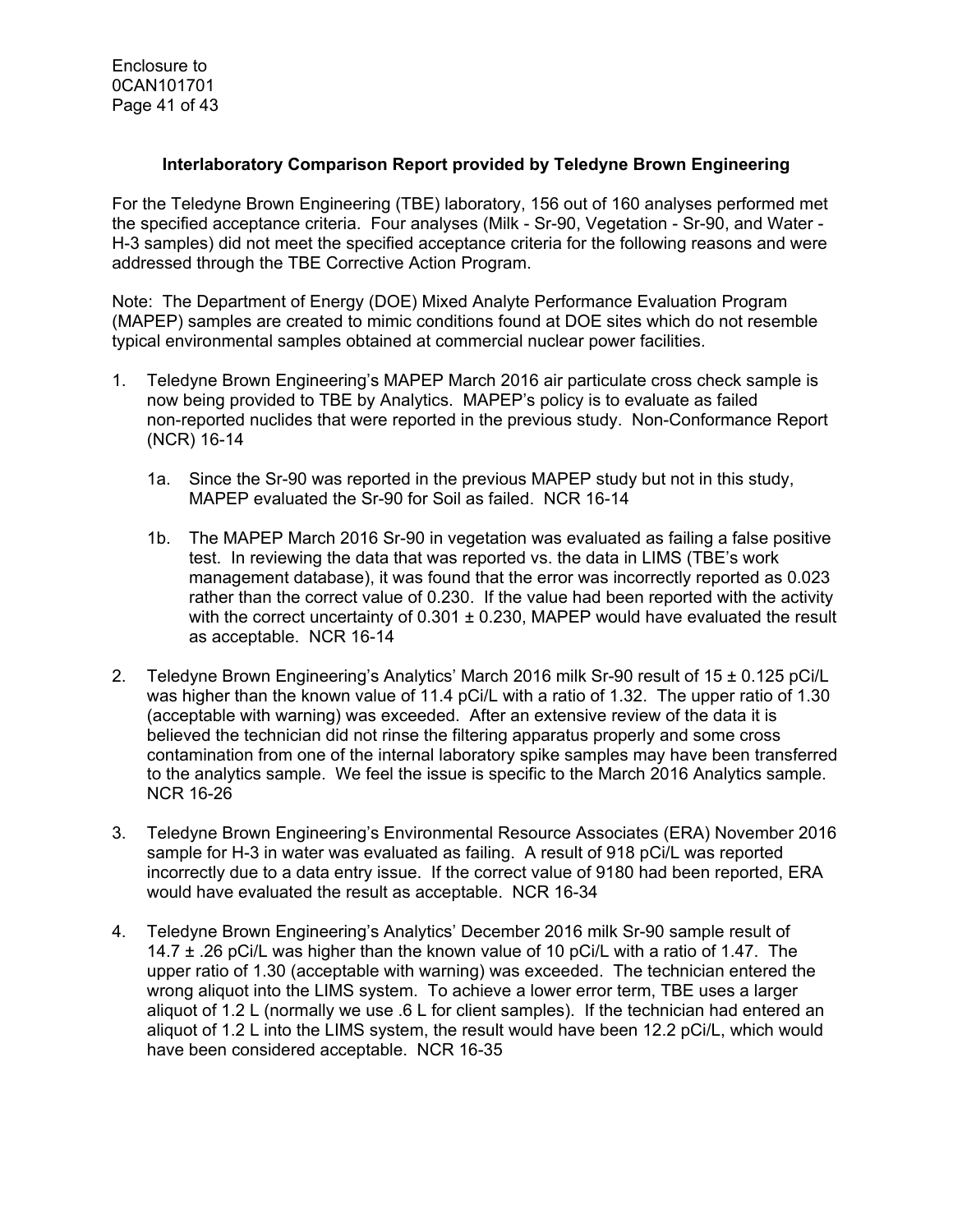Enclosure to 0CAN101701 Page 42 of 43

**ATTACHMENT 3** 

**SEDIMENT DOSE CALCULATIONS**